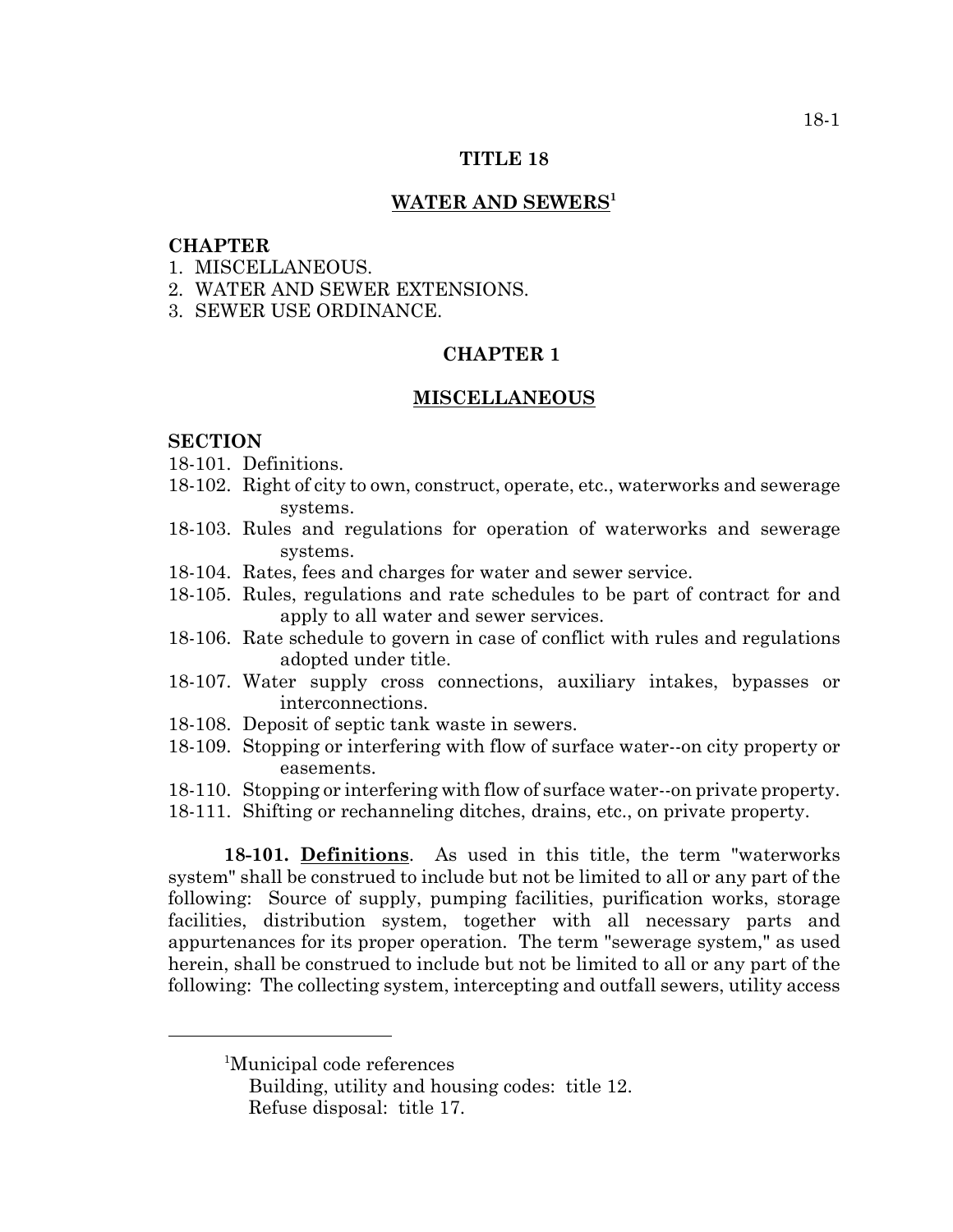holes, pumping stations and treatment, purification and disposal plants. (1969 Code, § 25-1)

**18-102. Right of city to own, construct, operate, etc., waterworks and sewerage systems**. The city shall acquire and have the right to own, construct, extend, equip, operate and maintain, within or without the corporate limits of the city, a waterworks system and a sewerage system, for the purpose of providing water and sewerage service for the use and benefit of its inhabitants and for the use and benefit of persons, firms and corporations, including municipal corporations and inhabitants thereof, whose residences or places of business are located outside the territorial boundaries of the city. (1969 Code, § 25-2)

**18-103. Rules and regulations for operation of wateworks and sewerage systems**. The city, by ordinance, shall promulgate and establish rules and regulations governing the operation and maintenance of the waterworks system and the sewerage system. These rules and regulations shall be kept on file, open to the public, at the offices of the municipal utilities office.

Nothing in this code or the ordinance adopting this code shall be deemed to affect the validity of any ordinance promulgating rules and regulations for the operation and maintenance of the waterworks system and the sewerage system, and all such ordinances and rules and regulations are hereby recognized as continuing in full force and effect. (1969 Code, § 25-3)

# **18-104. Rates, fees and charges for water and sewer service**.

(1) The city by ordinance, shall prescribe, establish and collect rates, fees and charges for the use of the service rendered by the waterworks and sewerage systems to be paid by the beneficiaries of the service. Such rates and charges shall be adjusted so that such systems shall be and always remain selfsupporting. The rates, fees, and charges prescribed also shall be such as will produce revenues at least sufficient:

(a) To pay when due all bonds and interest thereon, for the payment of which such revenues are or shall have been pledged, charged or otherwise encumbered, including reserves therefor;

(b) To provide for all expenses of operation and maintenance of such systems, including reserves therefor; and

(c) Reserves for expansion or revision.

(2) Nothing in this code or the ordinance adopting this code shall be deemed to affect the validity of any ordinance establishing or otherwise relating to rates, fees and charges for services rendered by the waterworks and sewerage systems, and all such ordinances are hereby recognized as continuing in full force and effect.  $(1969 \text{ Code}, \S 25-4)$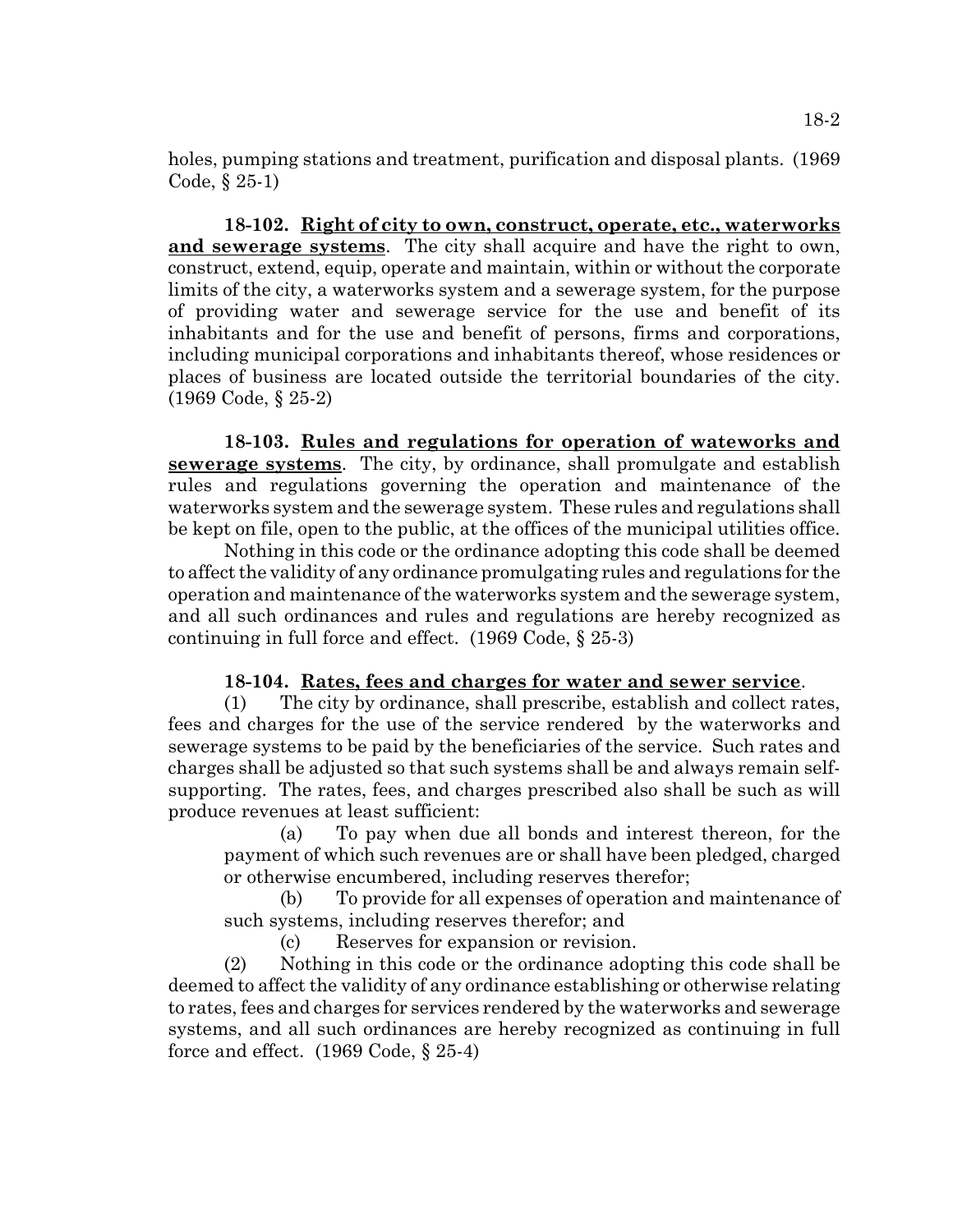**18-105. Rules, regulations and rate schedules to be part of contract for and apply to all water and sewer services**. The rules and regulations and the schedule of rates and charges promulgated and established pursuant to this chapter shall constitute a part of all contracts for receiving services from the waterworks and sewerage systems and also shall apply to all such services received from the city, whether the services are based upon the contract, agreement, signed application or otherwise. (1969 Code, § 25-5)

**18-106. Rate schedule to govern in case of conflict with rules and regulations adopted under title**. In case of conflict between any provision of any rate schedule and the rules and regulations promulgated under this title, the rate schedule shall apply. (1969 Code, § 25-6)

**18-107. Water supply cross connections, auxiliary intakes, bypasses or interconnections**. (1) The following definitions and terms shall apply to the interpretation and enforcement of this section:

(a) "Public water supply." The waterworks system furnishing water throughout the City of Oak Ridge for general use and which supply is recognized as the public water supply by the Tennessee Department of Public Health.

(b) "Cross-connection." Any physical connection whereby the public water supply is connected with any other water supply system, whether public or private, either inside or outside of any building or buildings, in such manner that a flow of water into the public water supply is possible either through the manipulation of valves or because of ineffective check or back-pressure valves, or because of any other arrangement.

(c) "Auxiliary intake." Any piping connection or other device whereby water may be secured from a source other than that normally used.

(d) "Bypass." Any system of piping or other arrangement whereby the water may be diverted around any part or portion of a water purification plant, or safety device.

(e) "Interconnection." Any system of piping or other arrangement whereby the public water supply is connected directly with a sewer, drain, conduit, pool, storage reservoir, or other device which does or may contain sewerage or other waste or liquid which would be capable of imparting contamination to the public water supply.

(f) "Person." Any and all persons, natural or artificial, including any individual firm or association, and any municipal or private corporation organized or existing under the laws of this or any other state or country.

(2) It shall be unlawful for any person to cause a cross-connection, auxiliary intake, bypass, or interconnection to be made, or allow one to exist for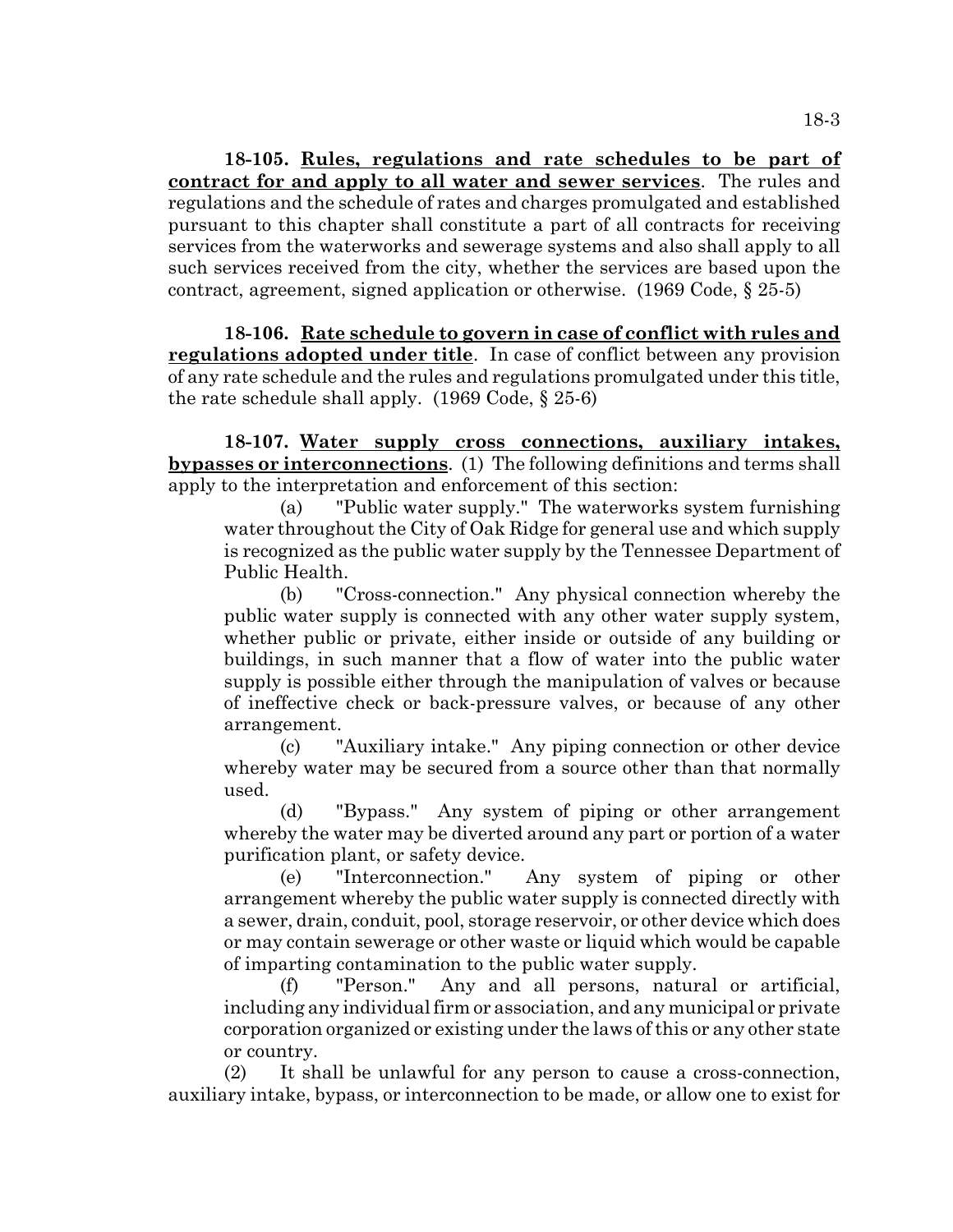any purpose whatsoever unless the construction and operation of the same have been approved by the city manager or his or her designee and a permit for the same has been received. The operation of such cross-connection, auxiliary intake, bypass or interconnection shall at all times be subject to the provisions of this section, the city cross-connection control plan, and all applicable state laws and regulations.

(3) Any person whose premises are supplied with water from the public water supply, and who also has on the same premises a separate source of water supply or who stores water in an uncovered or unsanitary storage reservoir from which the water stored therein is circulated through a piping system, shall file with the city manager or his or her designee certification that no unapproved or unauthorized cross-connections, auxiliary intakes, bypasses, or interconnections exist nor will exist on the premises.

(4) It shall be the duty of the city manager or his or her designee to inspect all properties served by the public water supply where there is a likelihood, reason or cause to believe cross-connections with the public water supply exist. In the event the city manager or his or her designee shall be refused the right to inspect such properties, such refusal shall be reported to the city attorney or staff attorney who shall prepare and obtain a search warrant for such premises from the city judge.

(5) Any person who has cross-connections, auxiliary intakes, bypasses, or interconnections in violation of the provisions of this section as of the effective date shall comply with the provisions of this section within ninety (90) days after this section becomes effective; provided, however, for good cause shown, the city manager or his or her designee may extend the time for compliance where such extension does not jeopardize the public health, safety and welfare.

(6) Where the use of the water supplied a premises by the city is such that it is deemed:

(a) Impractical to provide an effective air-gap separation, or

(b) Where the owner and/or occupant of the premises cannot or is not willing to demonstrate to the official in charge of the system, or his or her designated representative, that the water use and protective features of the plumbing are such as to pose no threat to the safety or potability of the water supply, or

(c) Where the nature and mode of operation within a premises are such that frequent alterations are made to the plumbing, or

(d) If there is a likelihood that protective measures may be subverted, altered or disconnected, the city manager or his or her designee shall require the use of an approved protective device on the service line serving the premises so as to ensure that any contamination that may originate in the customer's premises is contained therein. The protective device shall be a reduced pressure zone type backflow preventer approved by the Tennessee Department of Public Health as to manufacturer, model and size. The method of installation of backflow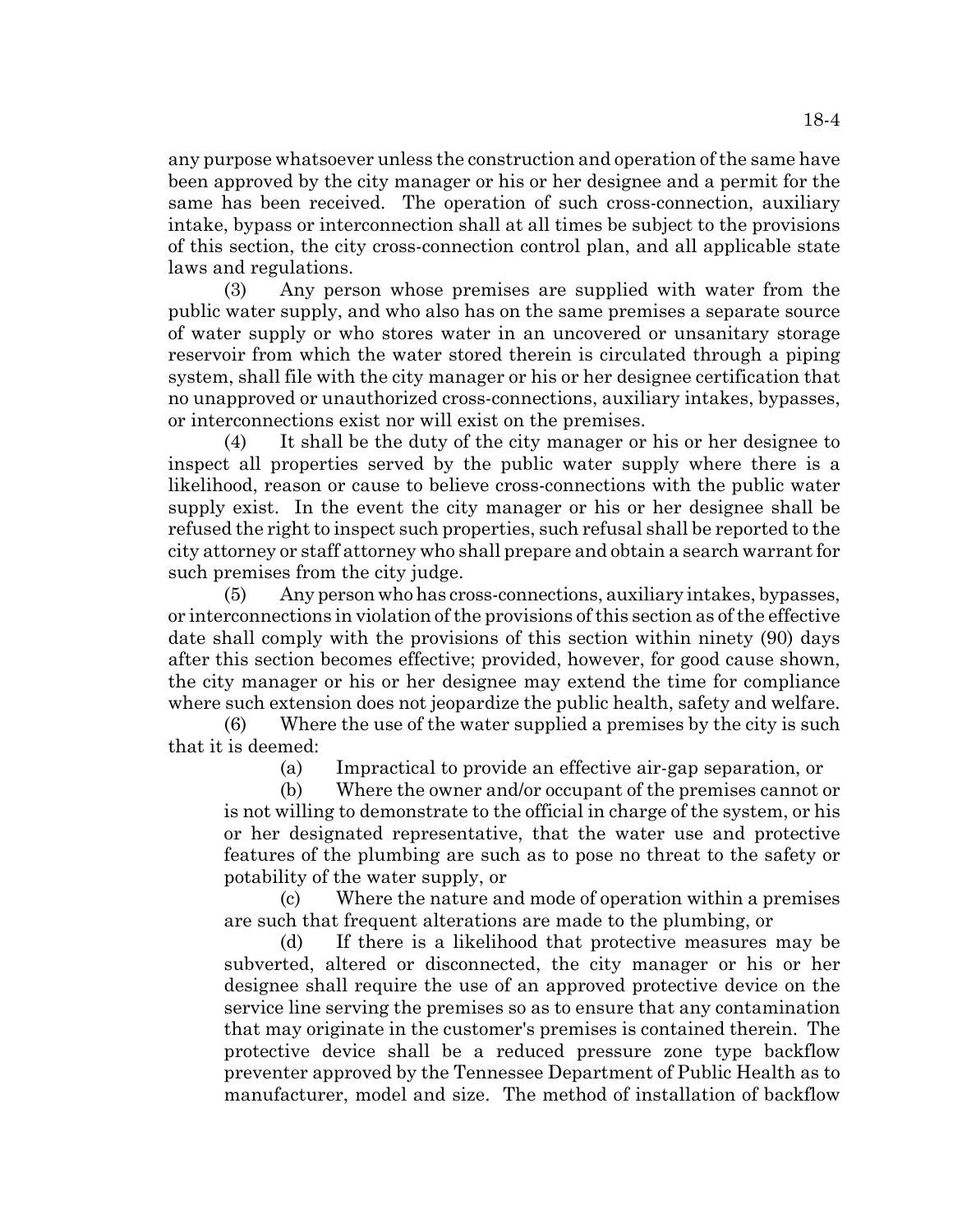protective devices shall be approved by the city manager or his or her designee prior to installation and shall comply with the criteria set forth by the Tennessee Department of Public Health. The installation shall be at the expense of the owner or occupant of the premises.

The city manager or his or her designee shall have the right to inspect and test the device or devices on an annual basis or at other reasonable times whenever deemed necessary by the city manager or his or her designee.

Where the use of water is critical to the continuance of normal operations or protection of life, property, or equipment, duplicate units shall be provided by the customer to avoid the necessity of discontinuing water service to test or repair the protective device or devices. Where only one unit is installed and the continuance of service is critical, the city manager or his or her designee shall notify, in writing, the occupant of the premises of plans to discontinue water service and arrange for a mutually acceptable time to test and/or repair the device. The water system shall require the occupant of the premises to make all repairs indicated promptly, and the expense of such repairs shall be borne by the owner or occupant of the premises. These repairs shall be made by qualified and duly licensed personnel.

(7) Potable water supplies available on the properties served by the public water supply shall be protected from possible contamination as specified herein. Any water outlet which could be used for potable or domestic purposes and which is not supplied by the potable system must be labeled in a conspicuous manner as: "WATER UNSAFE FOR DRINKING." Minimum acceptable sign shall have black letters one-inch high located on red background.

(8) Any person who fails, neglects or refuses to comply with any of the provisions of this section shall be deemed guilty of a misdemeanor and, upon conviction therefor, shall be subject to a fine of no more than fifty dollars (\$50.00) and to ninety (90) days in jail. Each day of continued violation shall constitute a separate offense.

(9) In addition to the fines and penalties provided herein, when any cross-connection, auxiliary intake, bypass, or interconnection is found in violation of this section, and such constitutes an imminent threat to the public health, safety or welfare, the city manager shall immediately disconnect the public water supply to such premises. Where such exists, but does not constitute an imminent threat to the public health, safety or welfare, the city manager shall notify the occupier or water service customer for such premises that unless such condition(s) are removed or corrected within seventy-two (72) hours, connection to the public water supply shall be disconnected. Such notice shall be delivered to the premises where such condition exists and if the occupier or water service customer is not present, it shall be posted on the front door of the premises.

Such notice shall include notification to the occupier or water service customer that he or she may request a hearing before the city manager within the seventy-two (72) hour period, and if such a request is made a hearing shall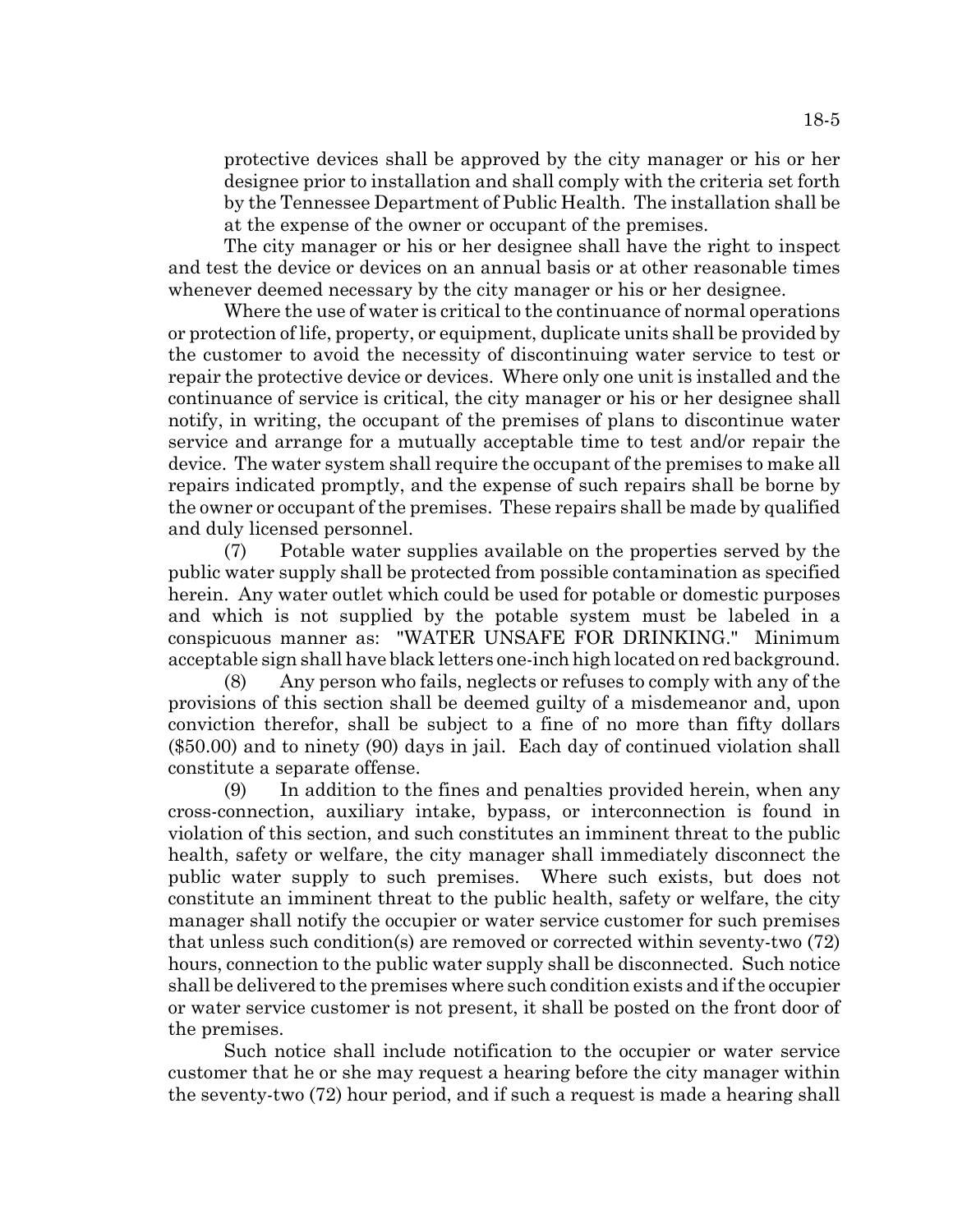be held within seventy-two (72) hours thereafter. At the conclusion of such hearing, the city manager shall issue his or her decision in writing overturning, modifying or sustaining his or her previous notice and a copy shall be delivered to the occupier or water service customer or left at his or her premises if he or she is not there. Anyone whose water has been disconnected because of an imminent threat to public health, safety or welfare shall similarly be entitled to a hearing, provided the water supply shall remain disconnected until the city manager renders his or her decision or is otherwise convinced no imminent threat to the public health, safety, or welfare continues to exist.

(10) That should any part or parts of this section be declared invalid for any reason, no other part, or parts, of this section shall be affected thereby. (1969 Code, § 25-7)

**18-108. Deposit of septic tank waste in sewers**. (1) It shall be unlawful for any person to remove sludge or other waste materials from septic tanks and deposit the same in the city, except in the sanitary sewer system at a place designated for such purpose by the city manager. The sanitary sewer system will be opened by employees of the city, as directed by the city manager, and waste materials from septic tanks may be deposited therein under the supervision of the city manager or his or her designated representative.

(2) The city manager is authorized and directed to impose and collect a charge in the amount of five dollars (\$5.00) for each deposit of sludge or other waste material described in subsection (1) into the sanitary sewer system of the city. All such charges so collected shall be deposited in the city's sanitary sewer fund. (1969 Code, § 25-8)

**18-109. Stopping or interfering with flow of surface water--on city property or easements**. It shall be unlawful for any person to stop or interfere with the flow of surface waters along or upon terraces, channels, pipes or swale ditches located upon property owned by or easements reserved to the city, by destroying, shifting, damaging or blocking the same. (1969 Code, § 25-9)

**18-110. Stopping or interfering with surface water--on private property**. It shall be unlawful for any person to stop or interfere with the flow of surface water along or upon a ditch, natural drain, or channel on privatelyowned property where the instrument which is the source of title to the land and the plat referred to therein describes a ditch or natural drain and such instrument contains a provision that the grantee therein shall take no action which stops or interferes with the flow of surface water through the same. (1969 Code, § 25-10)

**18-111. Shifting or rechanneling ditches, drains, etc., on private property**. It shall be unlawful for any person to shift or rechannel any ditch, natural drain, pipe, or terrace located on privately-owned property, where the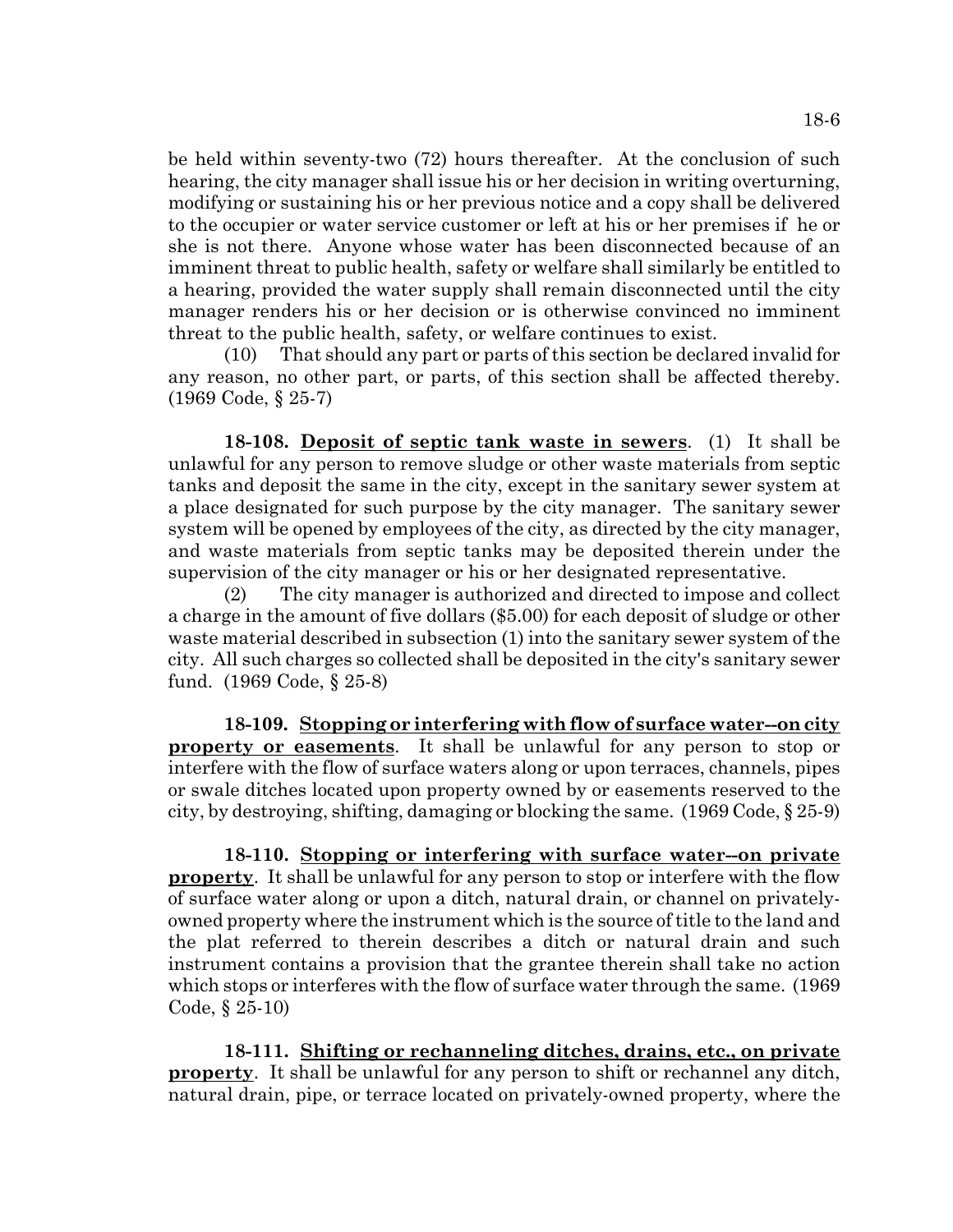same is located on the property by reference to the plat of the same and is referred to in the instrument which is the source of title, unless he or she shall first apply to and obtain from the city a permit authorizing such shift or change. Application for a permit shall be on a form provided by the city manager and must be accompanied by details with respect to the extent of the change or shift. The city manager or his or her authorized representative shall approve the specifications and provide for inspection to insure that the completed work conforms to such specifications. (1969 Code, § 25-11)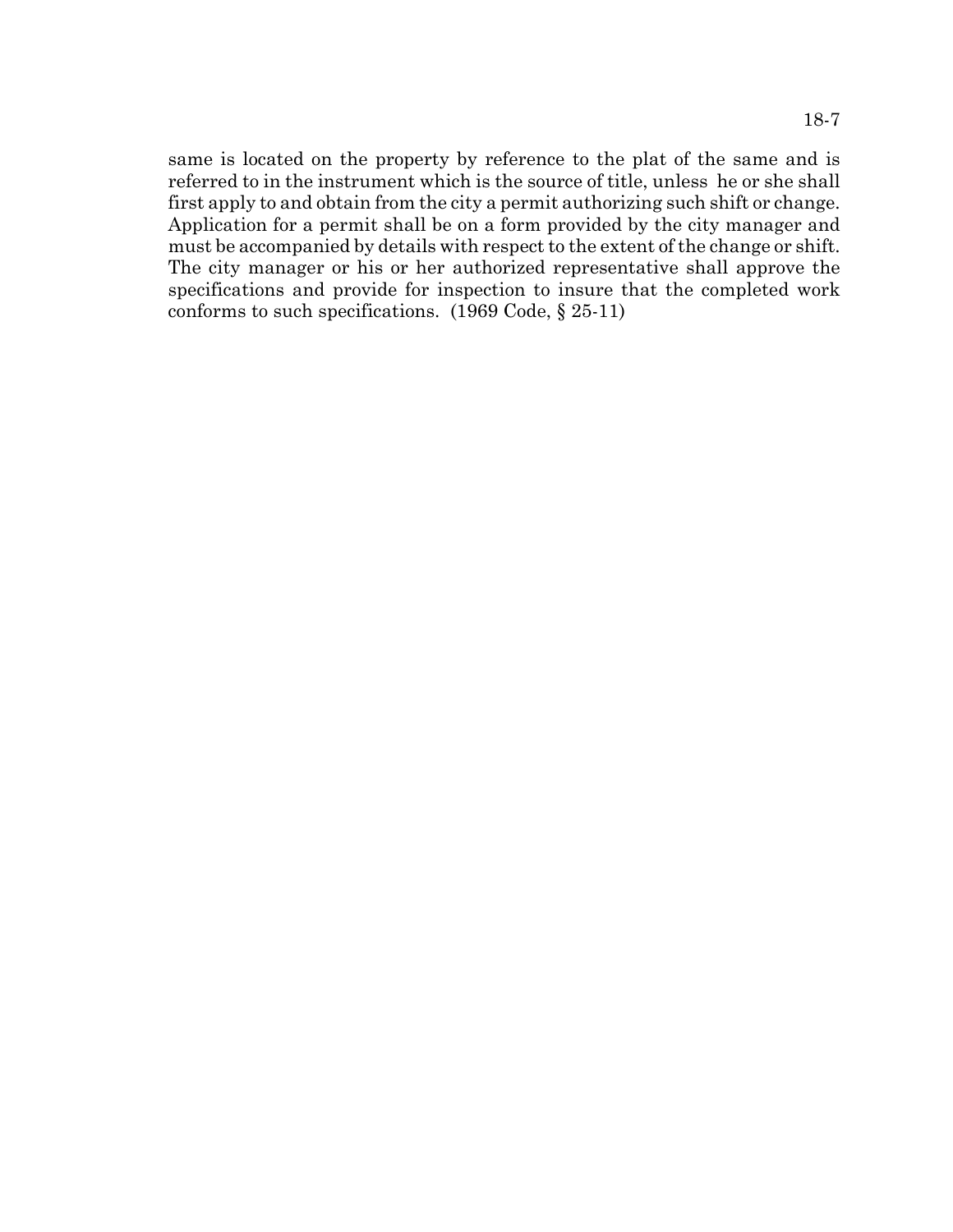#### **CHAPTER 2**

### **WATER AND SEWER EXTENSIONS**

#### **SECTION**

18-201. Definitions.

18-202. General policies of city and intent of chapter.

18-203. Methods of financing projects providing more than local service.

18-204. Chapter does not affect other laws and regulations.

**18-201. Definitions**. For the purposes of this chapter, the following definitions apply:

(1) "Local service sanitary sewer line" means an eight (8) inch sanitary sewer line with utility access holes designed and installed in accordance with state and city standards.

(2) "Local service waterline" means an eight (8) inch waterline, including fire hydrants, fire hydrant valves and curb stops, designed and installed in accordance with state and city standards. (1969 Code, § 25-22)

**18-202. General policies of city and intent of chapter**. Any developer developing land within an area served by or to be served by any interceptor sewer system or water system shall finance within the subdivision those costs of a sanitary sewer system that are acceptable by:

(1) Recognized engineering principles as a normal sanitary sewer system for the subject area in conformity with the state and city requirements, and

(2) The policies set out in this chapter.

Developers shall, in addition, be liable for that portion of the additional costs incurred by the city in extension of the interceptor sewer system or water main as set forth in subsequent sections of this chapter. It is also the intent of this chapter that charges shall be established so that all recoverable city expenditures shall be recovered within ten (10) years after the start of any sewer or water service project. This ten (10) year period does not mean that the collection of the recoverable expenditures is limited to a ten (10) year period. The time shall be extended until all recoverable costs are collected. Furthermore, it is the intent of the city to establish methods of financing and facilitating the economical extension of the water and sewer lines wherever, in the opinion of the city, such extensions are warranted. Furthermore, it is intended that the authority for timing the construction and financing of any sewer or water systems extension, when it involves city money, shall be reserved for the city. Notwithstanding the timing qualification, it is the intent of the city to participate in and encourage the orderly extension of sewer and water services within the city while assuming such costs as may be determined to properly be the burden of the city. (1969 Code, § 25-23)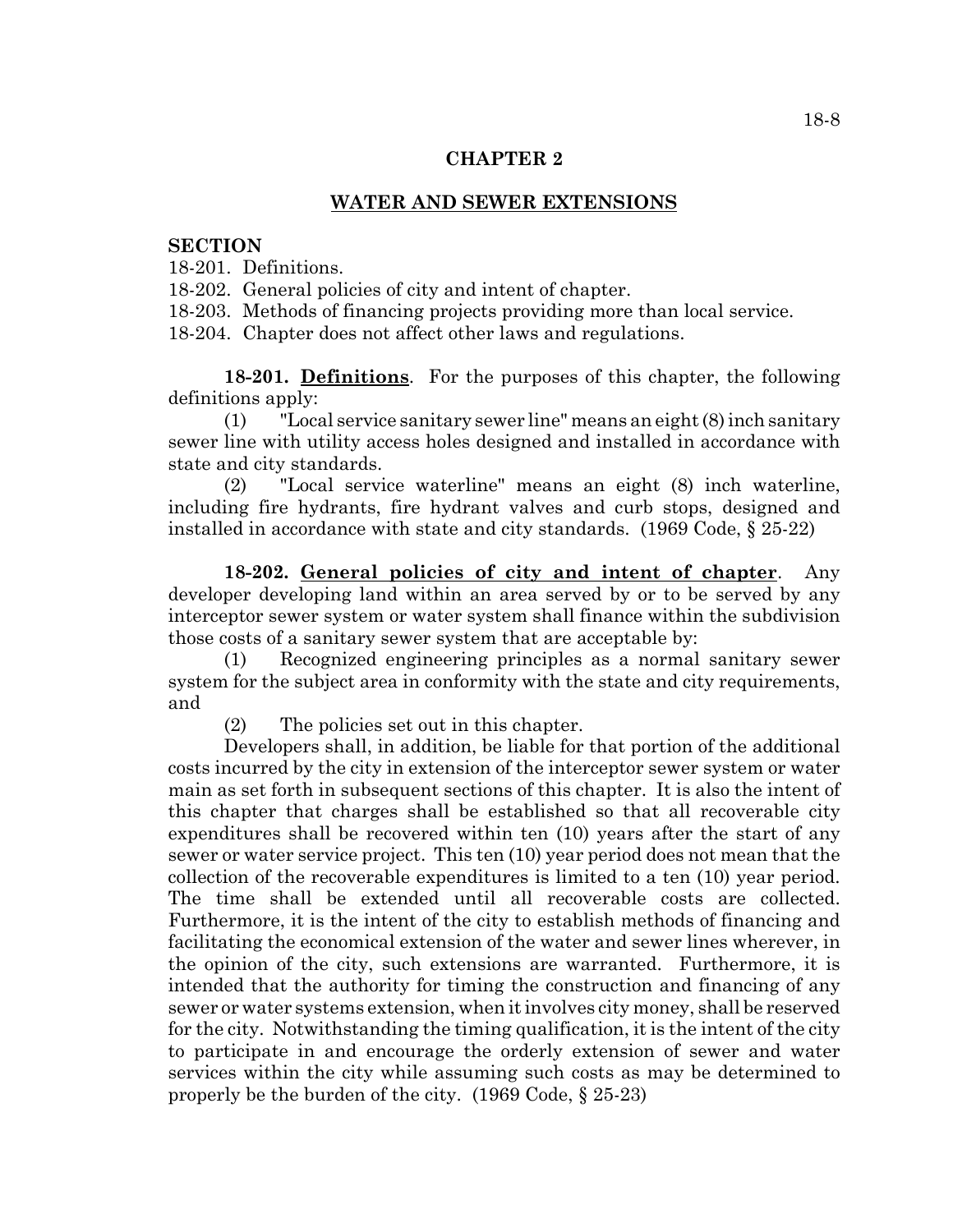**18-203. Methods of financing projects providing more than local service**. The following are three (3) methods for financing sewer and/or water extension projects involving more than local service:

(1) A subdivider is required to install all water and sewer lines within the subject subdivision. This includes the engineering and submission for approval of detailed plans and specifications to the city and other agencies required by state statutes or city ordinances. The subdivider is required to finance the total cost of all on-site service lines. When such lines, by city requirements, are larger than local service lines, as defined in this chapter, the extra cost as determined by the city of such lines over and beyond the cost of the local service lines as determined by the city shall be reimbursed from water and sewer fund revenues. The reimbursement shall not begin until after twelve (12) calendar months have passed after this installation has been accepted for maintenance by the city and shall be based on the number of utility customers obtained by the city within the subdivision.

(2) When it is determined by the city that the city will construct a sanitary sewer and/or waterline project, and the project would provide more than local service, the city shall recover the cost of the local service from the total area to be served by a calculated fee to be charged against each lot already in existence within the project area or subsequently created. In the case of an existing lot, the charge shall be made at the time of connection to the water or sewer lines. The charge against lots created by subdivision of land within the project area shall be collected from the developer at the time of submission of the subdivision plat for final approval. The calculated fee shall be such as to permit the recovery of the city's funds when a predetermined portion of the serviced area shall have been developed. Even though the city has recovered all of the local service costs, all lots subsequently platted shall be charged the same fee as lots previously platted. The money so collected will be distributed at the end of the city's fiscal year to all lot owners of record within the serviced area on an equal basis, provided such lot owner shall have previously paid the established fee. In the event that the payment per lot would be less than ten dollars (\$10.00), the money shall not be distributed but shall be carried over into the next fiscal year.

(3) When a developer or other party, with permission of the city, extends or constructs a city sanitary sewer line and/or waterline, regardless of size, and such extended or constructed sanitary sewer and/or waterline provides sewer and/or water service to an area or areas other than the developer's property or project that was not previously provided such service, the city is authorized to enter into an agreement with the developer or other party, on such terms as the parties may agree, to reimburse the developer or other party all or a portion of the cost of the extension or construction of such project. In such event, or in the event the city has extended a sanitary sewer line and/or waterline, regardless of size, the city is additionally authorized to recover all or a portion of the city-incurred cost, including reimbursement cost, from charges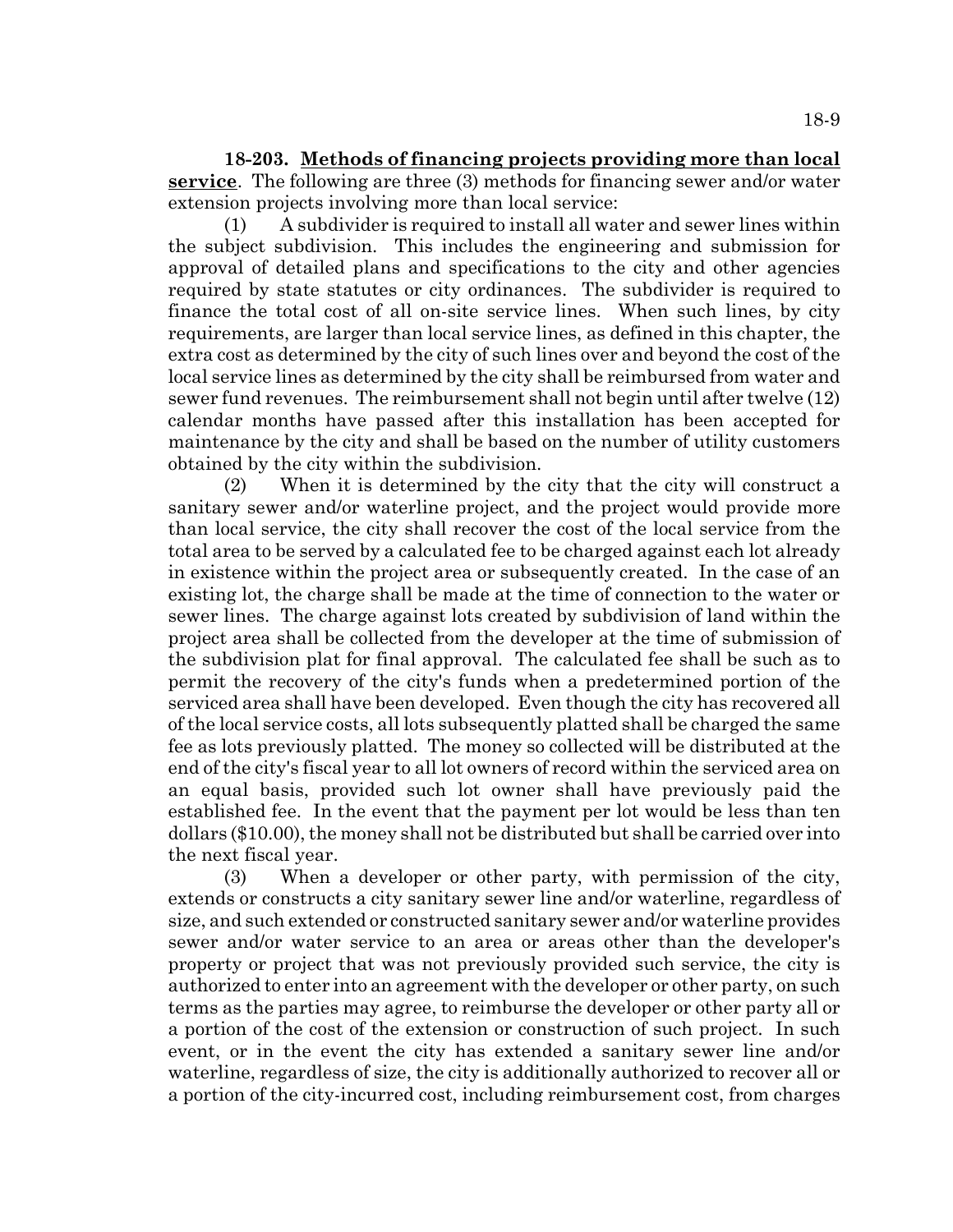against the total area to be served from such sewer or waterline service. Such agreement and charges for recovery of cost shall be subject to approval of city council.

The charges provided for herein shall be such as to permit the recovery of city-incurred costs when a predetermined portion of the service area shall have been developed. Recovery of city-incurred costs from a lot already in existence at the time of the construction or extension or the sewer and/or waterline shall be a charge made at the time of connection to the water or sewer lines. The charge against lots created by subdivision of land within the project area shall be collected from the owner or developer at the time of submission of the subdivision plat for final approval. Even though the city has recovered all city-incurred costs, all lots subsequently platted within the service area shall be charged the same fee as lots previously platted. The money so collected will be distributed at the end of the city's fiscal year to all lot owners of record within the service area on an equal basis, provided the charge shall have been previously paid for such lot. In the event the payment per lot would have been less than ten dollars (\$10.00), the money shall not be distributed but shall be carried over into the fiscal year.

The provisions of this subsection are permissive, and nothing herein shall require the city to enter into any agreement, to require payment to the developer or other party, to require charges against lots, nor to authorize the extension of any city sewer or waterline without permission of the city. (1969 Code, § 25-24)

**18-204. Chapter does not affect other laws and regulations**. This chapter shall not be interpreted to supersede or modify in any way the subdivision regulations of the city or state regulations or the construction methods prescribed in other regulations dealing with the subject matter.

The provisions of this chapter shall be cumulative and nothing shall mean that the rules and regulations of the planning commission for subdivision improvements, including water and sewer lines, are waived. All engineering permits, inspections and state requirements provided for in other regulations and state statutes remain in effect. (1969 Code, § 25-25)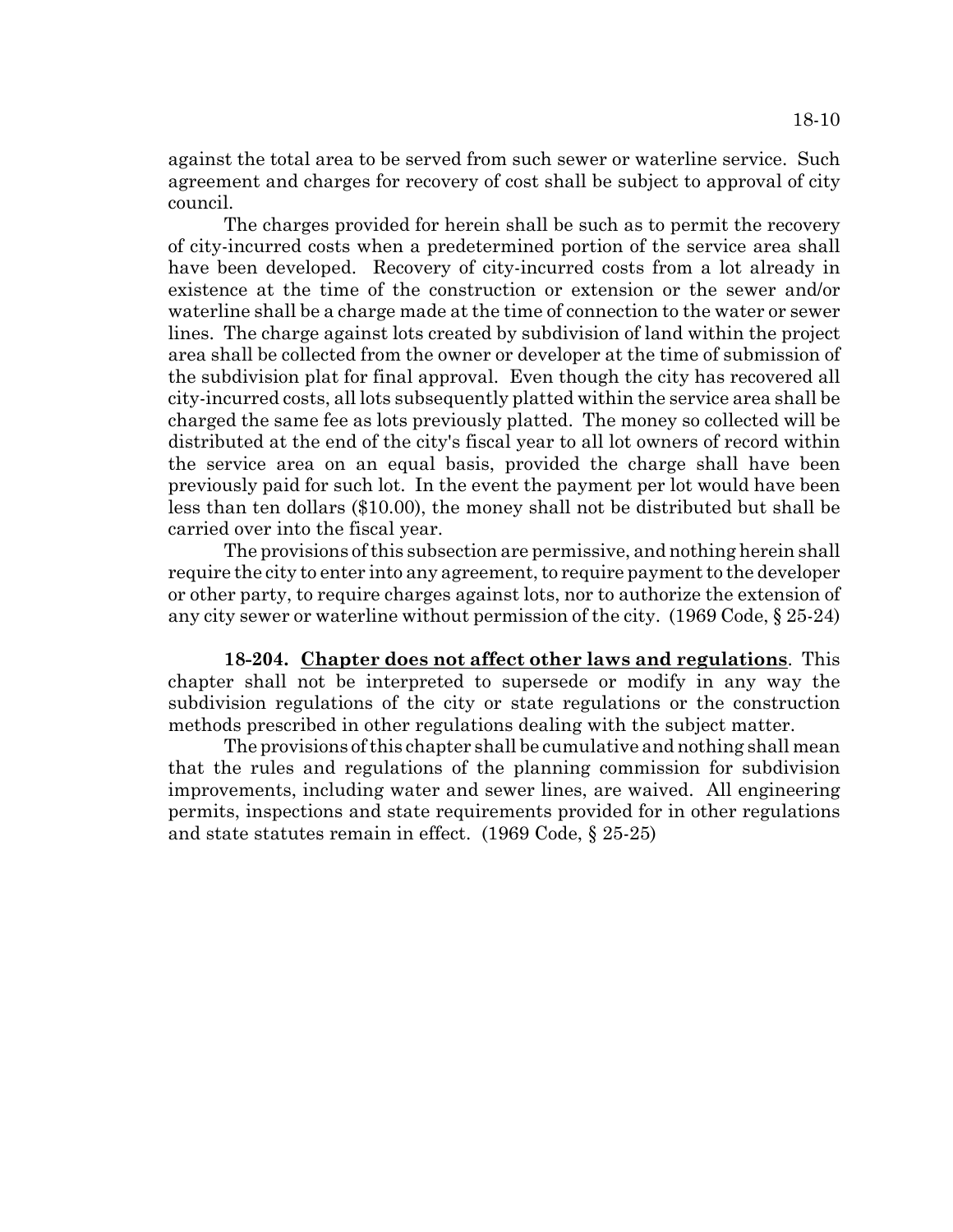## **CHAPTER 3**

## **SEWER USE ORDINANCE<sup>1</sup>**

## **SECTION**

- 18-301. Title.
- 18-302. Administration.
- 18-303. Abbreviations.
- 18-304. Definitions.
- 18-305. Use of public sewers required.
- 18-306. Private sewage disposal.
- 18-307. Building sewers and connections.
- 18-308. Prohibitions and limitations on wastewater discharge.
- 18-309. Control of prohibited wastes.
- 18-310. Wastewater discharge permits, generally.
- 18-311. Wastewater discharge permit revocation.
- 18-312. Reporting requirements.
- 18-313. Wastewater sampling and analysis.
- 18-314. Compliance monitoring.
- 18-315. Confidential information.
- 18-316. Publication of users in significant noncompliance.
- 18-317. Enforcement procedures.
- 18-318. Industrial waste surcharge.
- 18-319. Validity.

**18-301. Title**. This ordinance shall be known and designated as the "sewer use ordinance." (1969 Code, § 25-30, replaced by Ord. #2-09, Jan. 2009, repealed by Ord. #4-09, March 2009, and replaced by Ord. #5-09, March 2009)

**18-302. Administration**. Except as otherwise provided herein, the city manager shall administer, implement, and enforce the provisions of this ordinance. Any powers granted to or duties imposed upon the city manager may be delegated by the city manager to a duly authorized municipal employee. (1969 Code, § 25-31, as amended by Ord. #2-05, March 2005, replaced by Ord. #2-09, Jan. 2009, repealed by Ord. #4-09, March 2009, and replaced by Ord. #5-09, March 2009)

**18-303. Abbreviations**. The following abbreviations, when used in this ordinance, shall have the meanings designated as follows:

(1) BOD - Biochemical Oxygen Demand

<sup>1</sup> Municipal code reference

Plumbing code: title 12.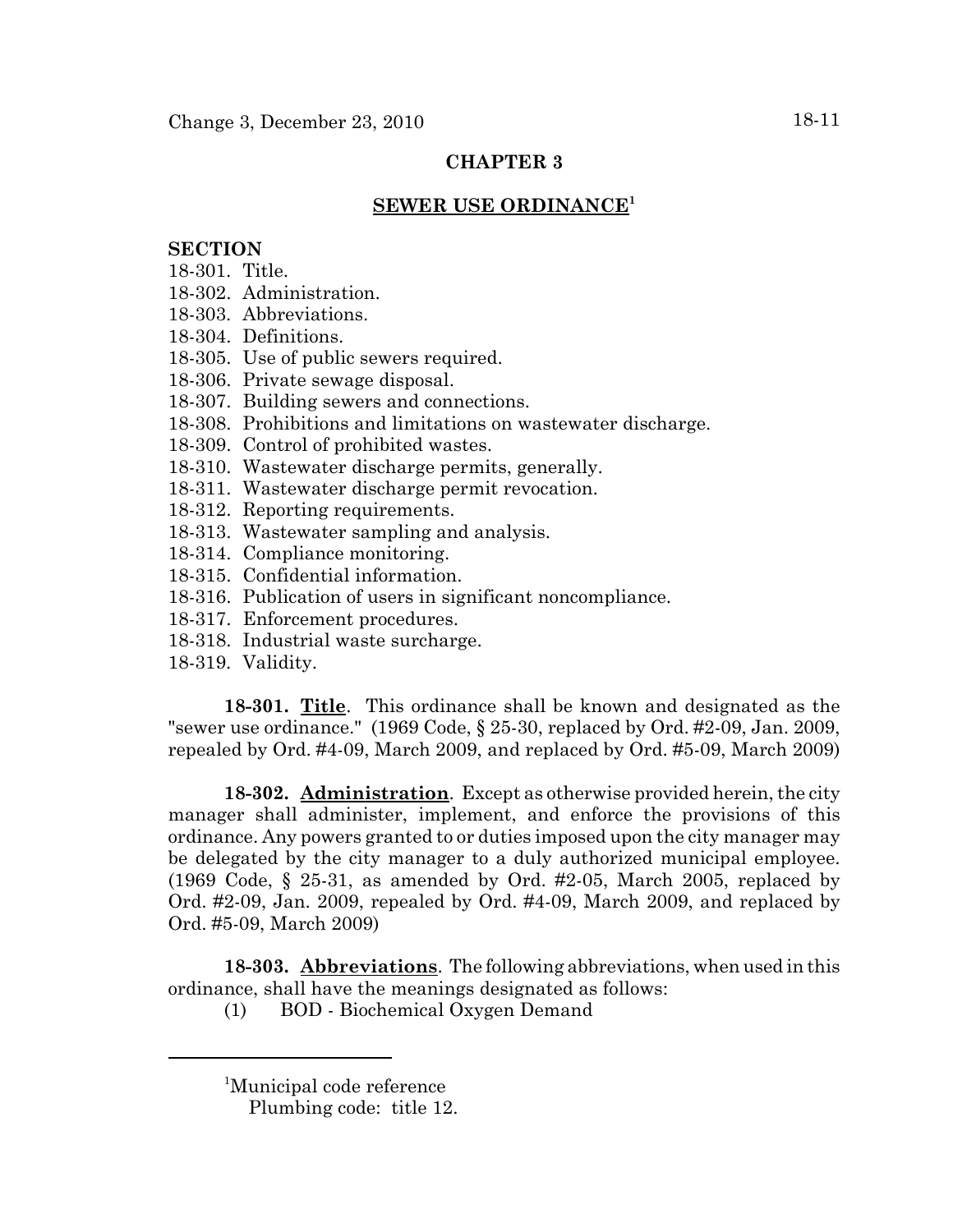- (2) BMR Baseline Monitoring Report
- (3) CFR Code of Federal Regulation
- (4) CIU Categorical Industrial User
- (5) COD Chemical Oxygen Demand
- (6) EPA U.S. Environmental Protection Agency
- (7) gpd gallons per day
- (8) IU Industrial User
- (9) mg/l milligrams per liter
- (10) NPDES National Pollutant Discharge Elimination System
- (11) NSCIU Non-Significant Categorical Industrial User
- (12) POTW Publicly Owned Treatment Works
- (13) RCRA Resource Conservation and Recovery Act
- (14) SIU Significant Industrial User
- (15) SNC Significant Non-Compliance
- (16) TSS Total Suspended Solids
- (17) TTO Total Toxic Organics

(18) USC - United States Code (1969 Code, § 25-32, as replaced by Ord. #2-09, Jan. 2009, repealed by Ord. #4-09, March 2009, and replaced by Ord. #5-09, March 2009)

**18-304. Definitions**. Unless the context specifically indicates otherwise, the meaning of terms used in this ordinance shall be as follows:

(1) "Act" or "the Act" means the Federal Water Pollution Control Act, also known as the Clean Water Act of 1977.

(2) "The approval authority" means the State of Tennessee, Department of Environment and Conservation, Division of Water Pollution Control or any authorized representative.

- (3) "Authorized representative of industrial user" means:
	- (a) If the user is a corporation:

(i) The president, secretary, treasurer, or a vice-president of the corporation in charge of a principal business function, or any other person who performs similar policy or decision-making functions for the corporation; or

(ii) The manager of one (1) or more manufacturing, production, or operating facilities, provided the manager is authorized to make management decisions that govern the operation of the regulated facility including having the explicit or implicit duty of making major capital investment recommendations, and initiate and direct other comprehensive measures to assure long-term environmental compliance with environmental laws and regulations; can ensure that the necessary systems are established or actions taken to gather complete and accurate information for individual wastewater discharge permit requirements; and where authority to sign documents has been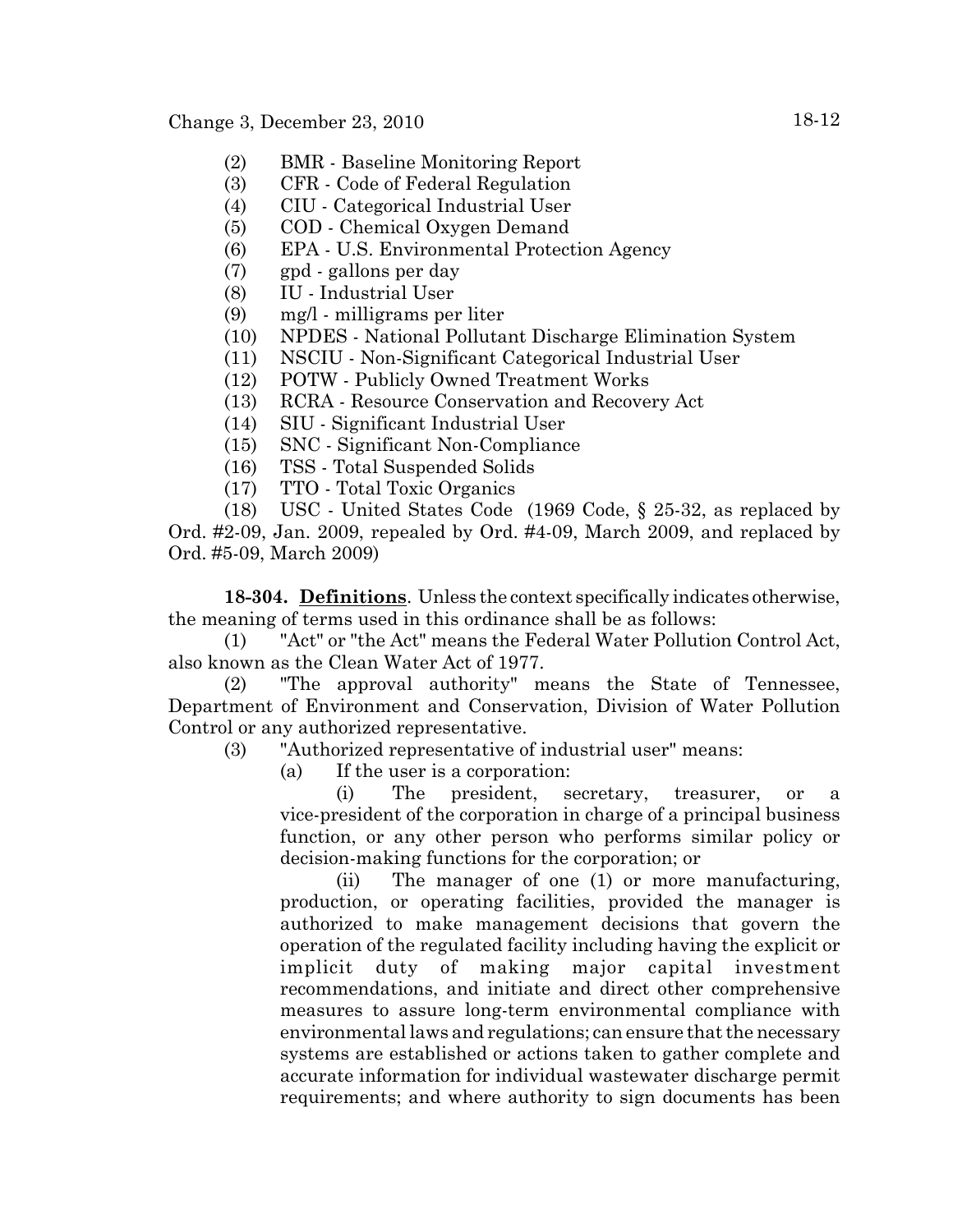assigned or delegated to the manager in accordance with corporate procedures.

(b) If the user is a partnership or sole proprietorship: a general partner or proprietor, respectively.

(c) If the user is a federal, state or local governmental facility: a director or highest official appointed or designated to oversee the operation and performance of the activities of the government facility, or their designee.

(d) The individuals described in subsections (a)(i) and (a)(ii) above may designate a duly authorized representative if the authorization is in writing, the authorization specifies the individual or position responsible for the overall operation of the facility from which the discharge originates or having overall responsibility for environmental matters for the company, and the written authorization is submitted to the city.

(4) "BOD" used in sewage or industrial waste shall designate its bio-chemical oxygen demand and shall mean the quantity of oxygen utilized in the bio-chemical oxidation of the organic matter of said sewage of industrial wastes under standard laboratory procedure in five (5) days at twenty degrees Celsius  $(20^{\circ} \text{ C})$ , expressed in milligrams per liter. It shall be determined by one of the acceptable methods described in 40 CFR part 136.

(5) "Building sewer" means a sewer conveying wastewater from the premises of a user to the POTW (see (39)). A building sewer ends at the tap on the city main sewer transition main.

(6) "Categorical industrial user" means any discharger subject to categorical pretreatment standards under 40 CFR chapter I, subchapter N (see  $(10)$ .

(7) "Categorical pretreatment standard or categorical standard" means any regulation containing pollutant discharge limits promulgated by EPA in accordance with sections 307(b) and (c) of the Act (33 USC section 1317) that apply to a specific category of users and that appear in 40 CFR chapter I, subchapter N, parts 405-471.

(8) "City" means the City of Oak Ridge acting as a municipal corporation under the laws of the State of Tennessee or the City Council of Oak Ridge, acting through the city manager.

(9) "City manager" means the City Manager of the City of Oak Ridge.

(10) "Code of Federal Regulations or CFR" means the publication of the same name by the Office of the Federal Register, National Archives and Records Administration containing a codification of the general and permanent rules published in the federal register by executive department and agencies of the federal government. The code of federal regulations is prima facie evidence of the text of the original documents. Cites to the document are as follows: XX CFR YYY where XX represents the title and YYY representing chapter and section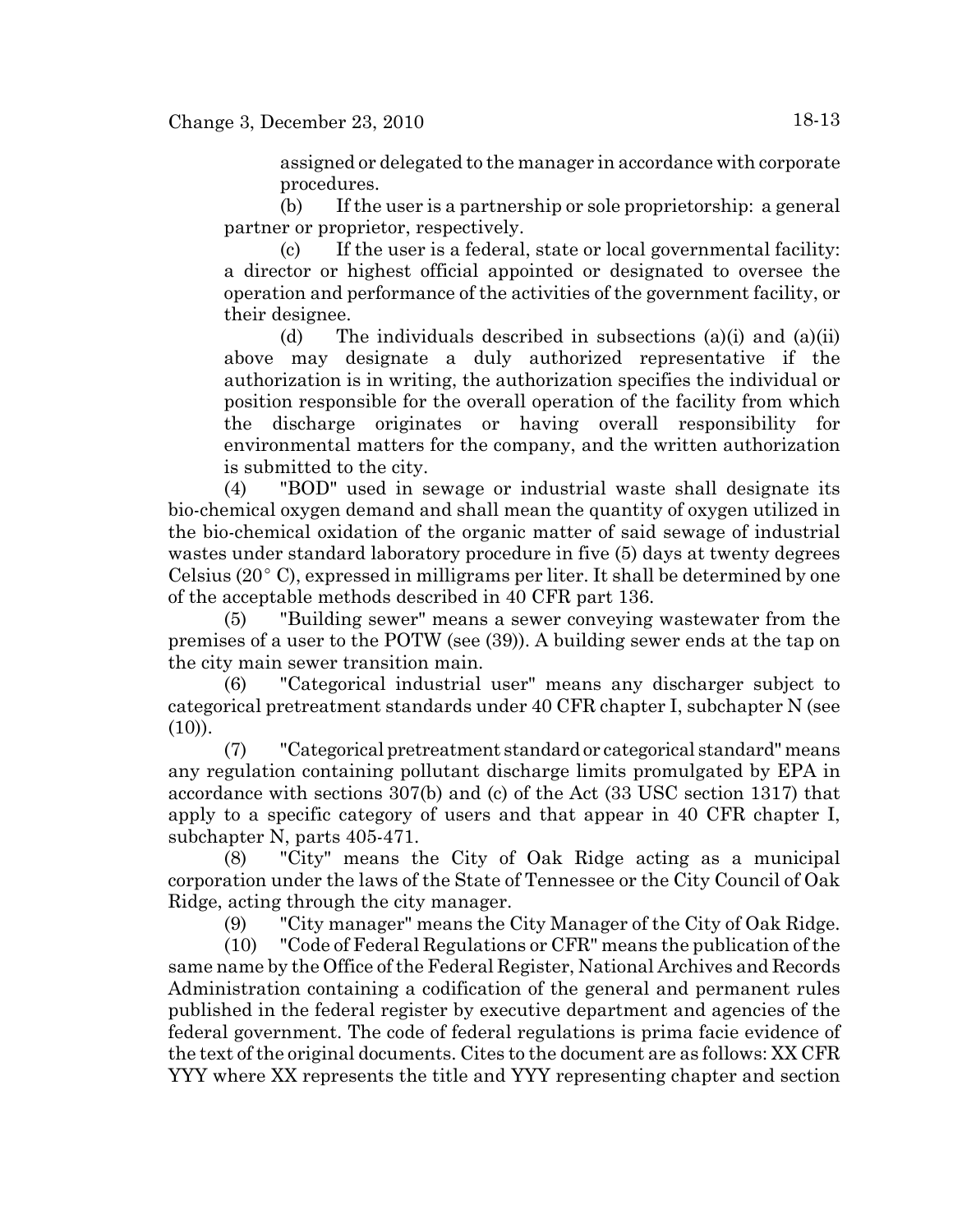within that title. CFR documents are available from the superintendent of Documents, US Government Printing Office, Washington, DC 20402.

(11) "Control authority" means the City of Oak Ridge, Tennessee acting through the city manager or the city manager's authorized representative.

(12) "Customer" means any individual, firm, company, association, society, corporation or group who is the beneficiary of the water and sewer service or who is utilizing the water and/or sewer system of the City of Oak Ridge.

(13) "Daily maximum" means the arithmetic average of all effluent samples for a pollutant (except pH) collected during a calendar day.

(14) "Daily maximum limit" means the maximum allowable discharge limit of a pollutant during a calendar day. Where daily maximum limits are expressed in units of mass, the daily discharge is the total mass discharged over the course of the day. Where daily maximum limits are expressed in terms of a concentration, the daily discharge is the arithmetic average measurement of the pollutant concentration derived from all measurements taken that day.

(15) "Garbage" means solid wastes from the preparation, cooking and dispensing of food and from the handling, storage and sale of produce.

(16) "Grab sample" means a sample that is taken from a wastestream without regard to the flow in the wastestream and over a period of time not to exceed fifteen (15) minutes.

(17) "Holding tank waste" means any waste from holding tanks such as vessels, chemical toilets, campers, trailer, septic tanks, and vacuum-pump tank trucks.

(18) "Indirect discharge" means the discharge or introduction of non-domestic pollutants from any source regulated under section 307(b) or (c) of the Act, (33 USC 1317), into the POTW (including holding tank waste discharged into the system) for treatment before direct discharge to the waters of the State of Tennessee.

(19) "Industrial user" means a source of indirect discharge which does not constitute a "discharge of pollutants" under regulation issued pursuant to section 402 of the Act.

(20) "Industrial wastewater" means the wastewater from industrial processes, trade, or business as distinct from domestic or sanitary wastes.

(21) "Instantaneous limit" means the maximum concentration of a pollutant allowed to be discharged at any time, determined from the analysis of any discrete or composited sample collected, independent of the industrial flow rate and the duration of the sampling event.

(22) "Interference" means a discharge that, alone or in conjunction with a discharge or discharges from other sources, inhibits or disrupts the POTW, its treatment processes or operations or its sludge processes, use or disposal; or exceeds the design capacity of the treatment works or the collection system.

(23) "Local limit" means specific discharge limits developed and enforced by the city upon industrial or commercial facilities to implement the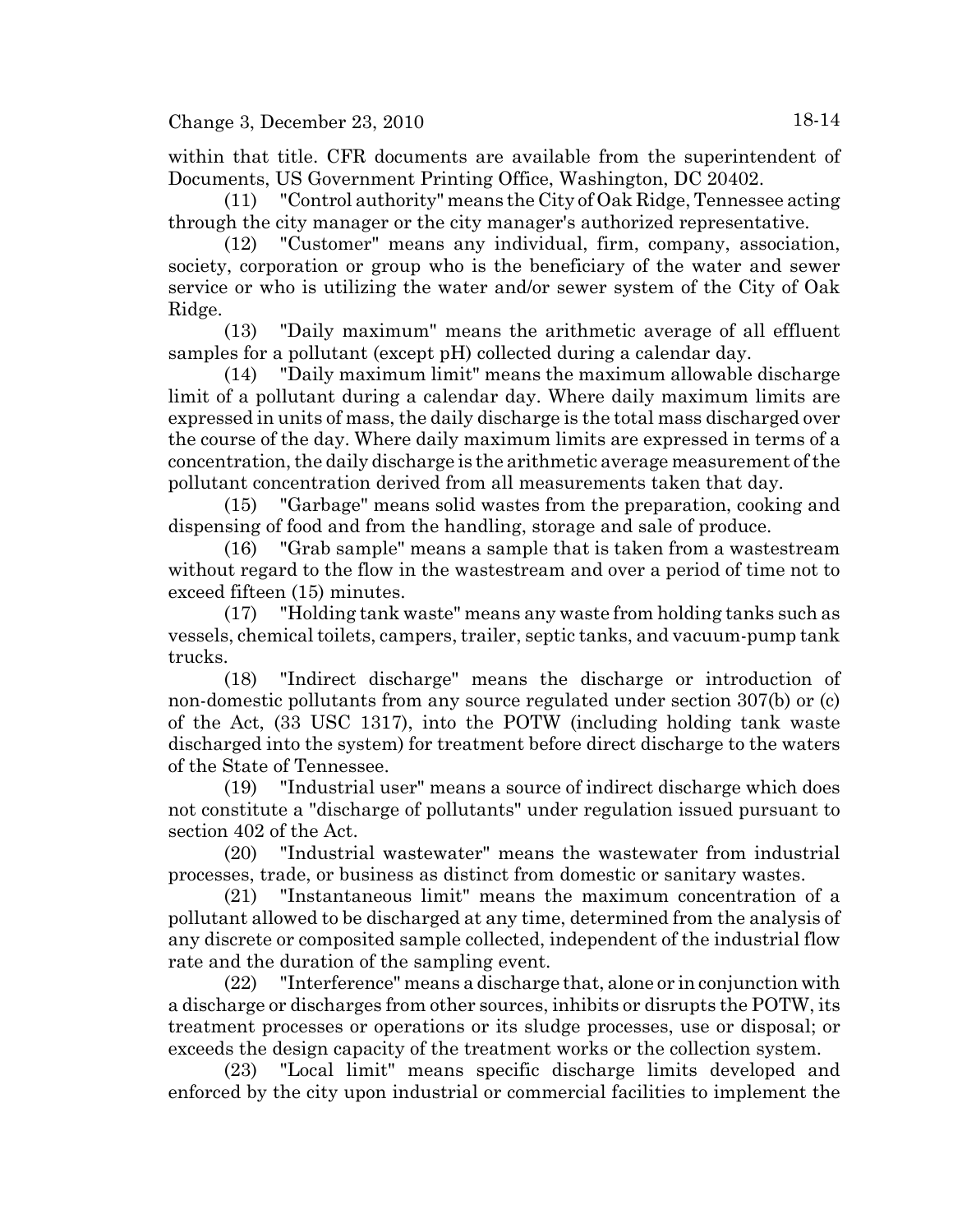general and specific discharge prohibitions listed in Tennessee Rule 1200-4-14-.05(1)(a) and (2).

(24) "May" is permissive.

(25) "Medical waste" means isolation wastes, infectious agents, human blood and blood products, pathological wastes, sharps, body parts, contaminated bedding, surgical wastes, potentially contaminated laboratory wastes, and dialysis wastes.

(26) "Monthly average" means the sum of all "daily discharges" measured during a calendar month divided by the number of "daily discharges" measured during that month.

(27) "Monthly average limit" means the highest allowable average of "daily discharges" over a calendar month, calculated as the sum of all "daily discharges" measured during a calendar month divided by the number of "daily discharged" measured during that month.

(28) "National pretreatment standards" means any regulation containing pollutant discharge limits promulgated by the EPA and in accordance with section 307(b) and (c) of the Act (33 USC 1317) which applies to the industrial users.

(29) "NPDES permit" means the National Pollutant Discharge Elimination System as defined in section 402 of the Federal Water Pollution Control Act Amendments of 1972 (Public Law 92-500).

(30) "New source" means:

(a) Any building, structure, facility, or installation from which there is (or may be) a discharge of pollutants, the construction of which commenced after the publication of proposed pretreatment standards under section 307(c) of the Act that will be applicable to such source if such standards are thereafter promulgated in accordance with that section, provided that:

(i) The building, structure facility, or installation is constructed at a site at which no other source is located; or

(ii) The building, structure, facility, or installation totally replaces the process or production equipment that causes the discharge of pollutants at an existing source; or

(iii) The production of wastewater generating processes of the building, structure, facility, or installation are substantially independent of an existing source at the same site. In determining where these are substantially independent, factors such as the extent to which the new facility is integrated with the existing plant, and the extent to which the new facility is engaged in the same general type of activity as the existing source, should be considered.

(b) Construction on a site at which an existing source is located results in a modification rather than a new source if the construction does not create a new building, structure, facility, or installation meeting the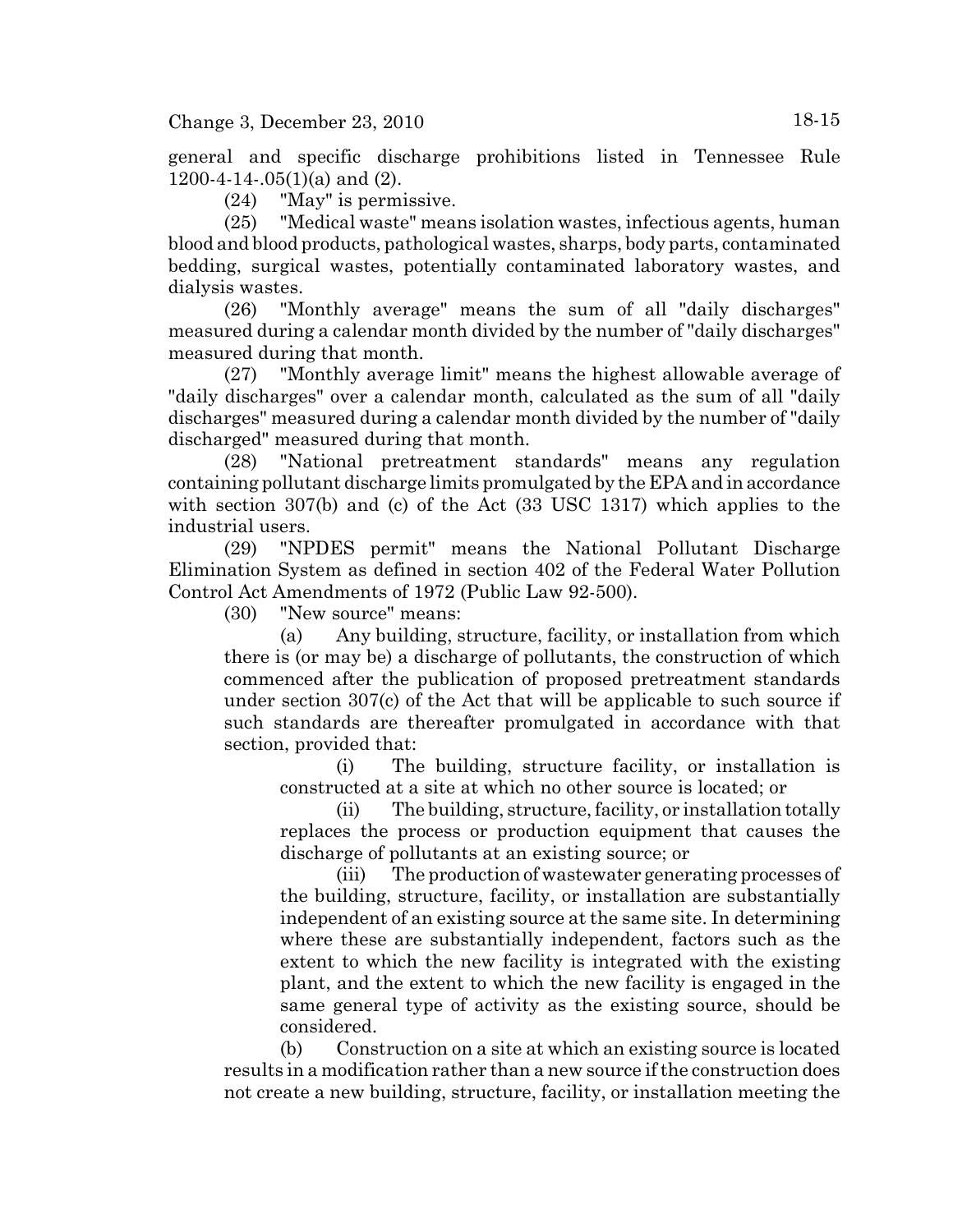criteria of (a)(ii) or (a)(iii) above but otherwise alters, replaces, or adds to existing process or production equipment.

(c) Construction of a new source as defined under this section has commenced if the owner or operator has:

(i) Begun, or caused to begin, as part of a continuous onsite construction program

(A) Any placement, assembly, or installation of facilities or equipment; or

(B) Significant site preparation work including clearing, excavation, or removal of existing building, structures or facilities which is necessary for the placement, assembly, or installation of new source facilities or equipment; or

(ii) Entered into a binding contractual obligation for the purchase of facilities or equipment which are intended to be used in its operation within a reasonable time. Options to purchase or contracts which can be terminated or modified without substantial loss, and contracts for feasibility, engineering and design studies do not constitute a contractual obligation under this section.

(31) "Noncontact cooling water" means water used for cooling that does not come into direct contact with any raw material, intermediate product, waste product, or finished product.

(32) "Pass through" means a discharge which exits the POTW into waters of the United States in quantities or concentrations which, alone or in conjunction with a discharge or discharges from other sources, is a cause of a violation of any requirement of the city's NPDES permit, including an increase in the magnitude or duration of a violation.

(33) "Person" means any individual, partnership, co-partnership, firm, company, corporation, association, joint stock company, trust, estate, government entity, or other legal entity, or legal representative, agents or assigns. The masculine gender shall mean to include the feminine, the singular shall include the plural where indicated by the context.

(34) "pH" means a measure of the acidity or alkalinity of a solution, expressed in standard units.

(35) "Pollutant" means dredged spoil, solid waste, incinerator residue, filter backwash, sewage, garbage, sewage sludge, munitions, medical wastes, chemical wastes, biological materials, radioactive materials, heat, wrecked or discarded equipment, rock, sand, cellar dirt, municipal, agricultural and industrial wastes, and certain characteristics of wastewater (e.g., pH, temperature, TSS, turbidity, color, BOD, COD, toxicity, or odor).

(36) "Pretreatment" means the reduction of the amount of pollutants, the elimination of pollutants, or the alteration of the nature of pollutant properties in wastewater prior to, or in lieu of, introducing such pollutants into the POTW. This reduction or alteration can be obtained by physical, chemical,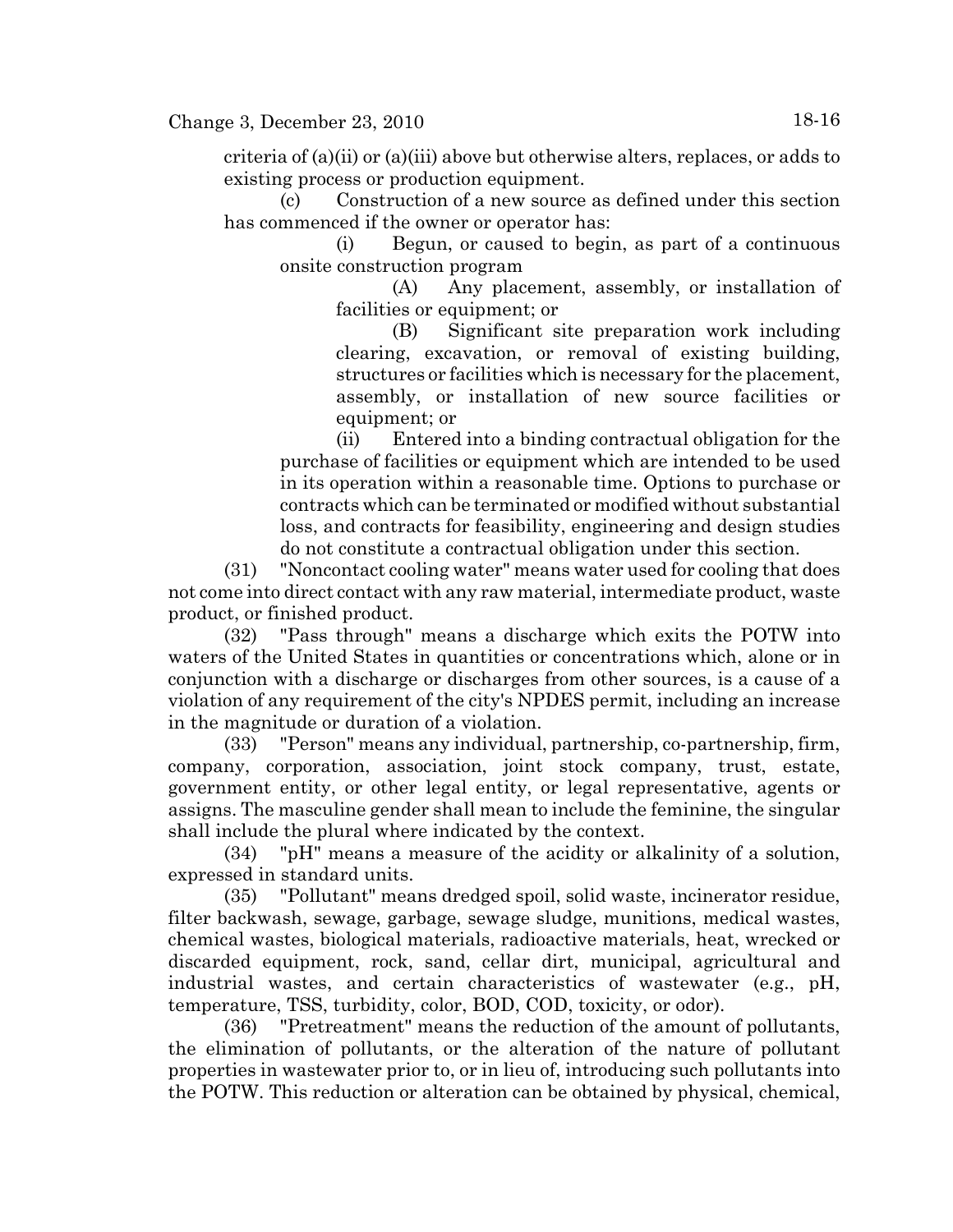or biological processes; by process changes; or by other means, except by diluting the concentration of the pollutants unless allowed by an applicable pretreatment standard.

(37) "Pretreatment requirements" means any substantive or procedural requirement related to pretreatment imposed on a user, other than a pretreatment standard.

(38) "Pretreatment standards" means all applicable rules and regulations contained in the code of federal regulations as published in the federal register, under section 307 of Public Law 92-500 and in the Tennessee Pretreatment Requirements, chapter 1200-4-14.

(39) "Publicly Owned Treatment Works or POTW" means a treatment works as defined by section 212 of the Act, which is owned in this instance by the City of Oak Ridge. This definition includes any sewer that conveys wastewater to the treatment works.

(40) "Sewage" means a combination of the water-carried wastes from residences, business buildings, institutions and industrial establishments, together with such ground, surface and storm water as may be present.

(41) "Shall" is mandatory.

(42) "Significant industrial user" means: (a) A significant industrial user means:

(i) An industrial user subject to categorical pretreatment standards; or

(ii) An industrial user that:

(A) Discharges an average of twenty-five thousand (25,000) gpd or more of process wastewater to the POTW (excluding sanitary, noncontact cooling and boiler blowdown wastewater);

(B) Contributes a process wastestream which makes up five percent (5%) or more of the average dry weather hydraulic or organic capacity of the POTW treatment plant; or

(C) Is designated as such by the city on the basis that it has a reasonable potential for adversely affecting the POTW's operation or for violating any pretreatment standard or requirement.

(b) The city may determine that an industrial user subject to categorical pretreatment standards is a non-significant categorical industrial user rather than a significant industrial user on a finding that the industrial user never discharges more than one hundred (100) gallons per day (gpd) of total categorical wastewater (excluding sanitary, non-contact cooling and boiler blowdown wastewater, unless specifically included in the pretreatment standard) and the following conditions are met: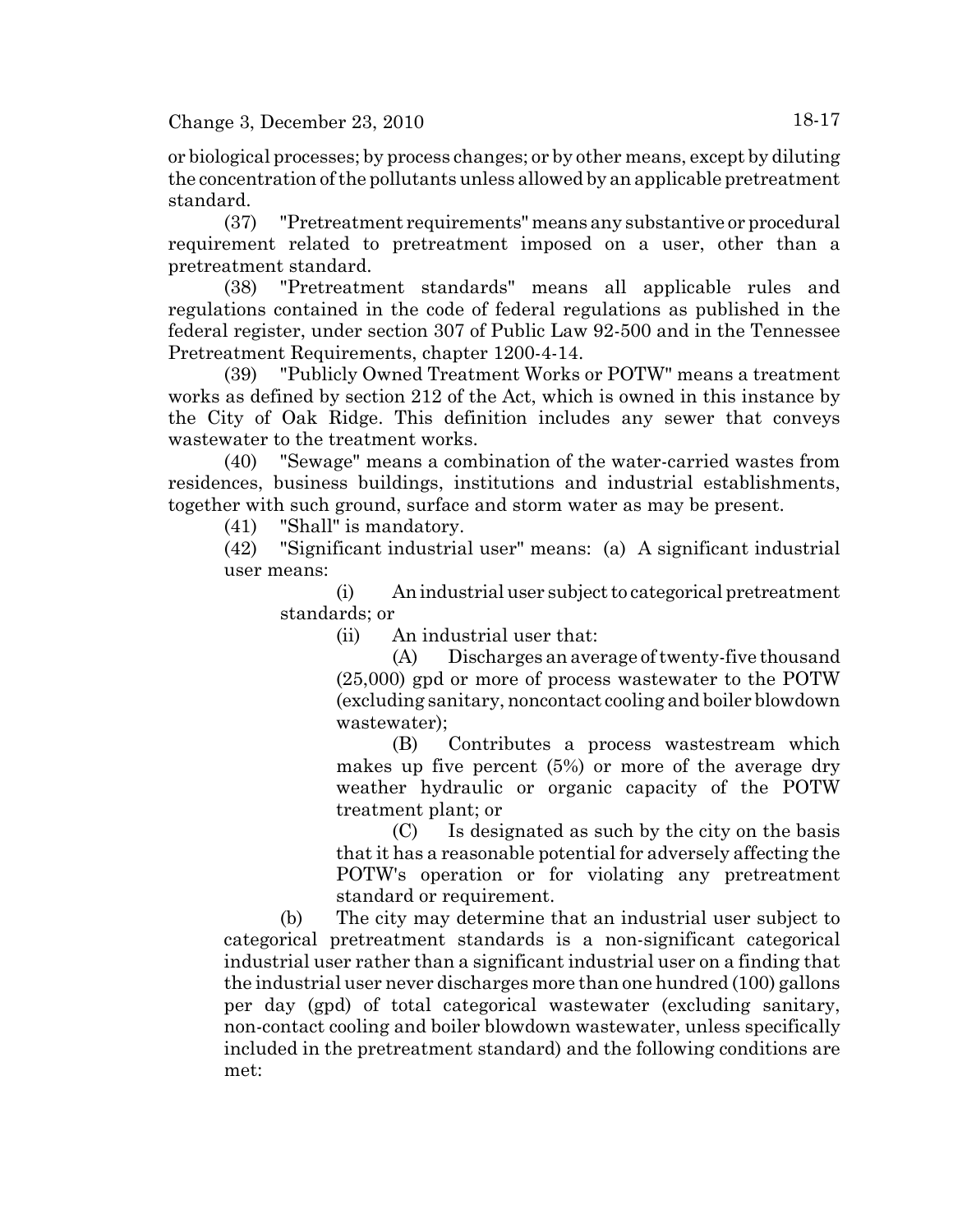(i) The industrial user, prior to city's finding, has consistently complied with all applicable categorical pretreatment standards and requirements;

(ii) The industrial user annually submits the certification statement required in § 18-313(5)(b) (see Tennessee Rule 1200-4-14-.12(17)], together with any additional information necessary to support the certification statement; and

(iii) The industrial user never discharges any untreated concentrated wastewater.

(c) Upon a finding that a user meeting the criteria in subsection (a)(ii) of this part has no reasonable potential for adversely affecting the POTW's operation or for violating any pretreatment standard or requirement, the city may at any time, on its own initiative or in response to a petition received from an industrial user, and in accordance with procedures in Tennessee Rule 1200-4-14-.08(6)(f), determine that such user should not be considered a significant industrial user.

(43) "Slug load or slug discharge" means any discharge at a flow rate or concentration, which could cause a violation of the prohibited discharge standards in § 18-308 of this ordinance. A slug discharge is any discharge of a non-routine, episodic nature, including but not limited to an accidental spill or a non-customary batch discharge, which has a reasonable potential to cause interference or pass through, or in any other way violate the POTW's regulations, local limits or permit conditions.

(44) "Standard methods" means the testing methods approved for use in 40 CFR 136 as appropriate.

(45) "Storm water" means any flow occurring during or immediately following any form of natural precipitation and resulting therefrom.

(46) "Superintendent" means the city manager or the city manager's designee primarily responsible for wastewater discharges.

(47) "Total suspended solids or suspended solids" means the total suspended matter that floats on the surface of, or is suspended in, water, wastewater, or other liquid, and that is removable by laboratory filtering.

(48) 'Toxic pollutant" means any pollutant or combination of pollutants listed as toxic in the regulations promulgated by the administrator or Environmental Protection Agency under the provisions of 33 USC 1317.

(49) "User" means any person discharging wastes to the City of Oak Ridge POTW.

(50) "Waste" means any waste, including sewage and any other waste substances, liquid, solid, or gases that are radioactive, associated with human habitation, or human or animal origin, or from any producing, manufacturing, or processing operation or whatever nature, including such waste placed within containers of whatever nature prior to, and for purposes of disposal.

(51) "Wastewater" means liquid and water-carried industrial wastes and sewage from residential dwellings, commercial buildings, industrial and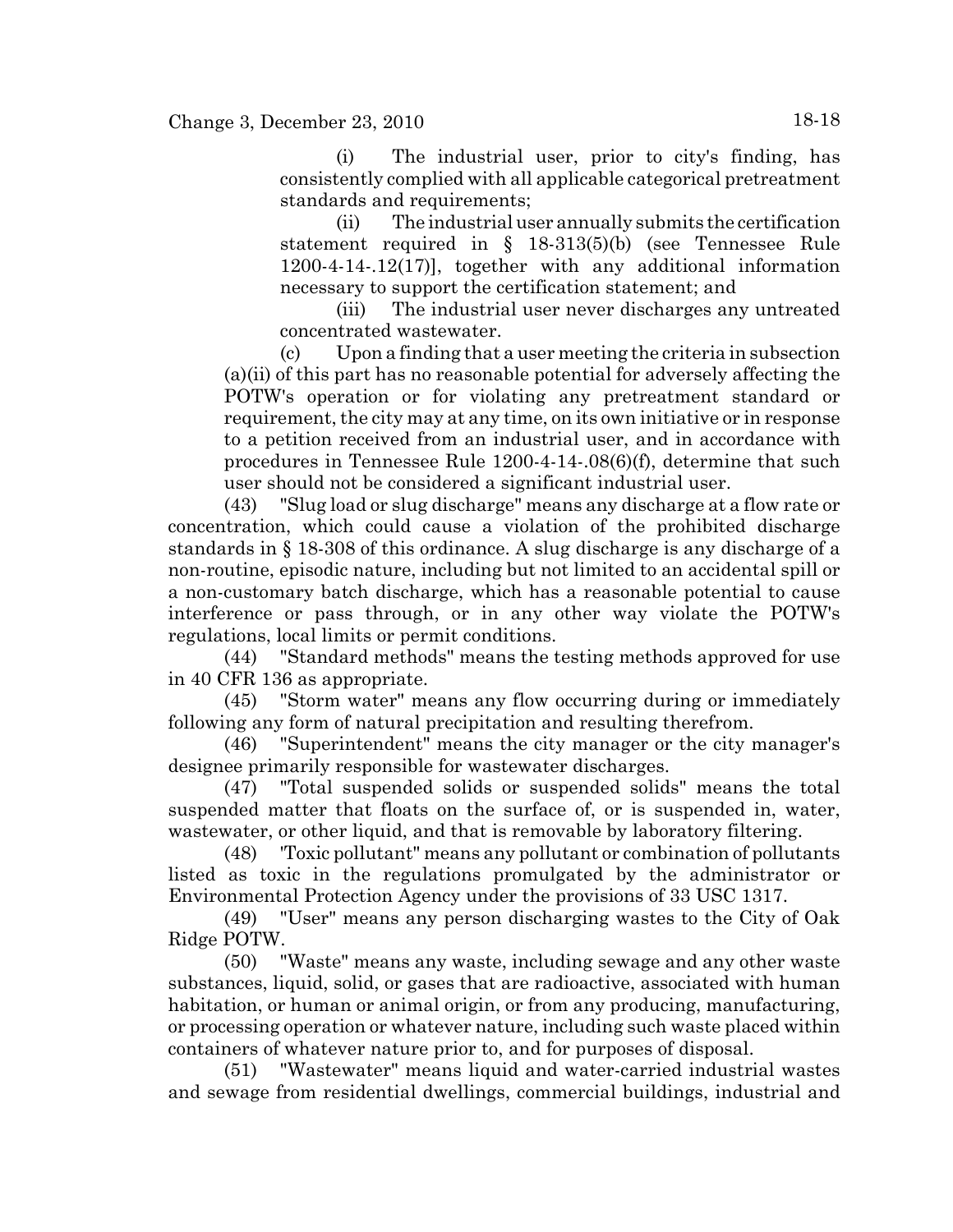manufacturing facilities, and institutions, whether treated or untreated, which are contributed to the POTW.

(52) "Miscellaneous terms" means terms not otherwise defined herein shall be defined as shown in the latest edition of Standard Methods for the Examination of Water and Wastewater or other appropriate federal or state guidelines and regulations.  $(1969 \text{ Code}, \S 25-33)$ , as replaced by Ord. #2-09, Jan. 2009, repealed by Ord. #4-09, March 2009, and replaced by Ord. #5-09, March 2009)

**18-305. Use of public sewers required**. (1) Disposal of waste. It shall be unlawful for any person to place, deposit, or permit to be deposited on public or private property within the City of Oak Ridge any human or animal excrement or other objectionable waste in such a manner to create a public nuisance or to create a threat or danger to the public health and safety. This section shall not apply to the depositing of animal excrement by livestock or through other generally accepted agricultural activities, nor to the depositing of excrement from household pets, provided such excrement is not deposited nor allowed to accumulate to such an extent as to cause a public nuisance or otherwise to constitute a threat or danger to the public health or safety, and provided further that it shall be unlawful to place, deposit, or to permit to be deposited upon the property of another within the City of Oak Ridge human or animal excrement or other objectionable waste in any amount without the permission of the owner of such property.

 $(2)$  Direct discharge prohibited. It shall be unlawful to discharge to any natural outlet within the City of Oak Ridge, or any area under the jurisdiction of said city, any sewage or other polluted waters, except where a federal or state discharge permit has been duly issued and is currently valid for such discharge.

(3) New private disposal systems prohibited. Except as hereinafter provided or as otherwise permitted by ordinance or regulation, it shall be unlawful to construct or maintain any privy, privy vault, septic tank, cesspool, or other private facility intended or used for the disposal of sewage.

(4) City's right to require sanitary facilities. The owner, tenant or occupant of all houses, buildings, improvements or properties used for residential, commercial, industrial or recreational and all other human occupancy purposes which abut upon a street, road, right-of-way or other public way containing a public sanitary sewer shall upon demand by the city install suitable toilet facilities therein and connect the same directly with the proper public sewer in accordance with the provisions of this ordinance and shall cease to use any other means for the disposal of sewage, waste, wastewater, and other polluting matter, provided however the city may waive such requirement in specific cases where it has determined that public sewer service to any particular individual user(s) would be unduly difficult or expensive and that alternative measures of disposal would not be hazardous to public health.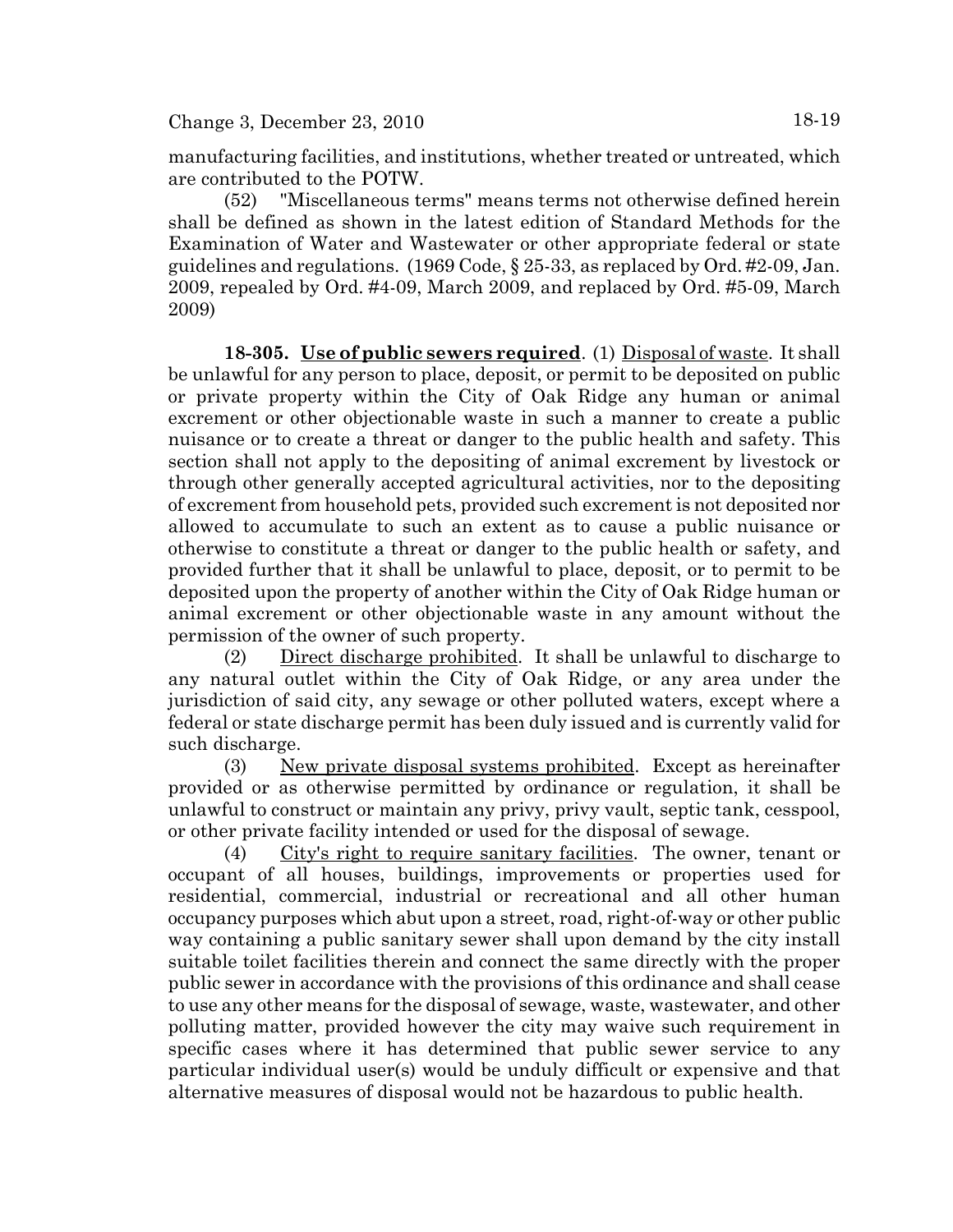(5) City's right to require sewer hookup. The owner, tenant or occupant of all houses, buildings, improvements or properties used for residential, commercial, industrial or recreational and all other human occupancy purposes which abut upon a street, road, right-of-way or other public way containing a public sanitary sewer shall upon demand by the city connect such house, building, improvement or property with the proper public sewer in accordance with the provisions of this ordinance and shall cease to use any other means for disposal of sewage, waste, wastewater or other polluting matter, provided however the city may waive such requirements in specific cases where it has determined that public sewer service to any particular individual user(s) would be unduly difficult or expensive and that alternative measures of disposal would not be hazardous to public health.

(6) Disposal of private waste by truck. The superintendent shall designate the locations and times where vacuum or "cess pool" trucks may be discharged, and may refuse to accept any truckload of waste in his absolute discretion where it appears that the waste could interfere with the effective operation of the treatment works or any sewer line or appurtenance thereto. The owner or operator of a truck shall upon request, provide manifest to the POTW that states the source of the domestic waste they wish to discharge, the volume of wastewater from each source, and whether any industrial waste is included in the wastewater.

(7) Holding tanks. No person shall discharge any other holding tank waste into the POTW unless he shall have applied for and have been issued a permit by the superintendent. Unless otherwise allowed under the terms and conditions of the permit, a separate permit must be secured for each separate discharge. The permit shall state the specific location of discharge, the time of day the discharge is to occur, the volume of the discharge, and shall limit the wastewater constitutes and characteristic of the discharge. Such user shall pay any applicable charges or fees therefore, and shall comply with the conditions of the permit issued by the superintendent. Provided, however, no permit shall be required to discharge domestic waste from a recreational vehicle holding tank provided such discharge is made into an approved facility designed to receive such waste. (1969 Code, § 25-34, as replaced by Ord. #2-09, Jan. 2009, repealed by Ord. #4-09, March 2009, and replaced by Ord. #5-09, March 2009)

**18-306. Private sewage disposal**. The disposal of sewage by means other than the use of the available public sanitary sewage system shall be in accordance with local, county and state law. The disposal of sewage by private disposal systems shall be permissible only in those instances where service from the available public sanitary sewer system is not available, or where such is otherwise permitted by city ordinance or regulations. (1969 Code, § 25-35, as replaced by Ord. #2-09, Jan. 2009, repealed by Ord. #4-09, March 2009, and replaced by Ord. #5-09, March 2009)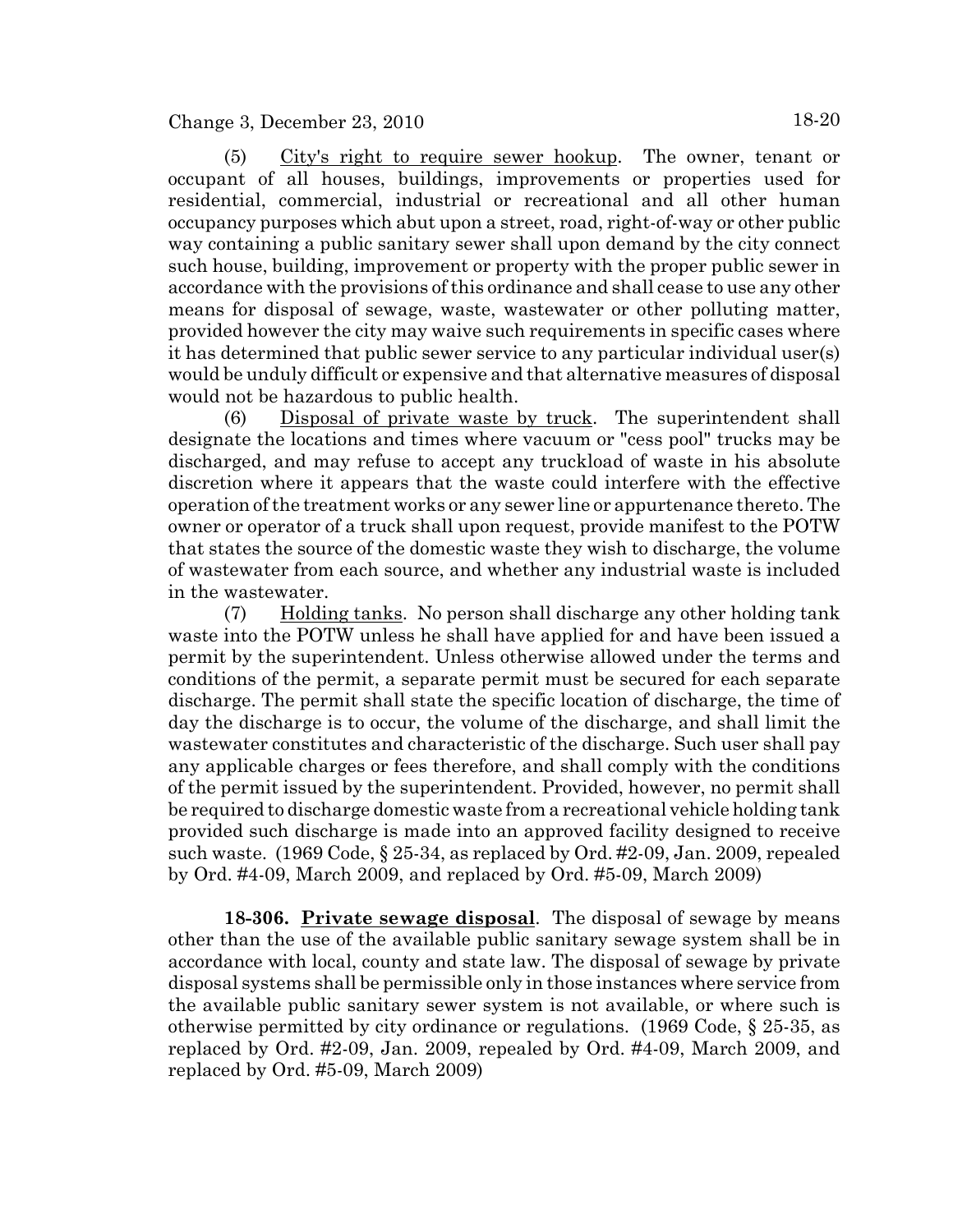**18-307. Building sewers and connections**. (1) Connections of building sewers to POTW. No unauthorized person shall uncover, make any connections with or opening into, use, alter, or disturb any public sanitary sewer or appurtenance thereof without first obtaining a written permit from the control authority. The owner or his agent shall make application on a special form furnished by the city. The permit application shall be supplemented by any plans, specifications, or other information considered pertinent in the judgment of the control authority.

(2) Cost of installation. All costs and expenses incident to the installation and connection of the building sewer shall be borne by the property owner. The property owner shall indemnify the city from any loss or damage that may directly or indirectly be occasioned by the installation of the building sewer.

(3) Separate sewers required. A separate and independent building sewer shall be provided for every building.

(4) Old building sewers. Old building sewers may be used in connection with new buildings only when they are found, upon examination and test by the city, to meet all requirements of this ordinance.

(5) Construction controls for new sewers. The size, slope, alignment, materials of construction of a building sewer, and the methods to be used in excavating, placing of the pipe, jointing, testing, and back filling the trench, shall all conform to the requirements of the building and plumbing code or other applicable rules and regulations of the city. In the absence of code provisions or in amplification thereof, the materials and procedures set forth in appropriate specifications of the International Plumbing Code and the International Residential Code shall apply.

(6) Sewer entrances to private facilities. Whenever possible, the building sewer shall be brought to the building at an elevations below the basement floor. In all buildings in which any building drain is too low to permit gravity flow to the public sewer, sanitary sewage carried by such building drain shall be lifted by an approved means and discharged to the building sewer.

(7) Extraneous water prohibited. No person shall make connection of roof down spouts, exterior foundation drains, areaway drains, or other sources of surface runoff or groundwater to a building sewer or building drain which in turn is connected directly or indirectly to a public sanitary sewer. Exceptions may be made only if such connection is approved by the superintendent for purpose of disposal of polluted surface drainage or ground water. Such connections, if approved, will require a wastewater discharge permit.

(8)  $\quad$  Quality of construction. All connections to the city system shall be made gas tight and watertight. Any deviations from the prescribed procedures and materials must be approved by the control authority before installation.

 $(9)$  Inspection of sewers. The applicant for the building sewer permit shall notify the control authority or his representative when the building sewer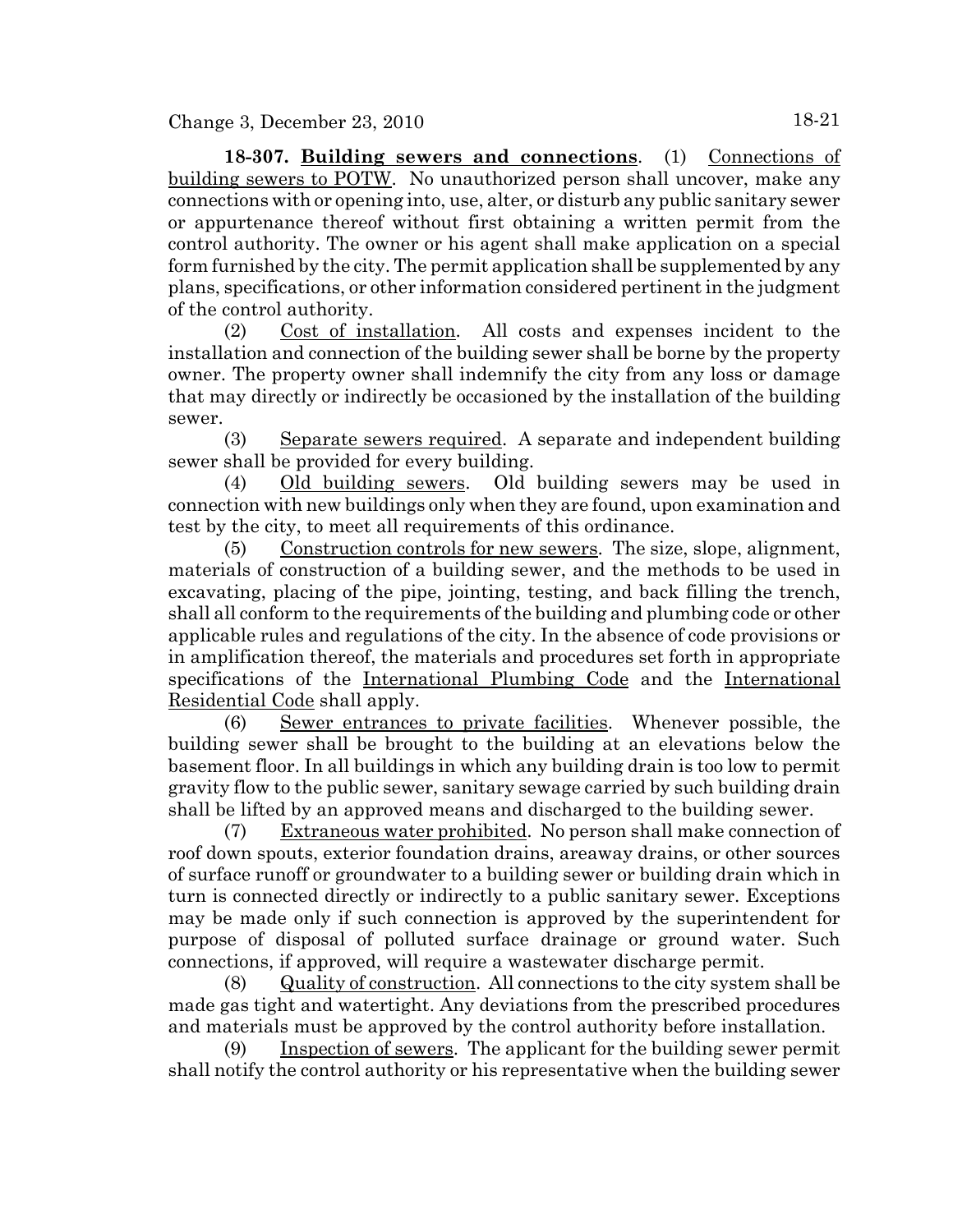### Change 4, December 10, 2012 18-22

is ready for inspection and connection to the public sewer. The connection shall be made by or under the supervision of the control authority.

(10) Excavation safety. All excavations for building sewer installation shall be adequately guarded with barricades and lights so as to protect the public. Property disturbed in the course of the work shall be restored in a manner satisfactory to the city.

(11) Condition of private sewers. Users shall be responsible for the integrity of building sewers on his property. If it is determined that these lines are faulty or in a bad state of repair, such that extraneous storm water can enter the POTW, the city may require the customer to repair his pipes. If the pipes are not repaired within the time period allowed by the city, service shall be terminated.

(12) Grease control equipment. All food service establishments, including but not limited to cafes, restaurants, motels, hotels, grocery stores, retirement centers, hospitals, mobile food units, prisons, or other commercial food preparation establishments that cook or prepare food are required to comply with the city's Fats, Oils and Grease (FOG) management policy. Food service establishments shall be required to install a grease interceptor, at the owner's expense within ninety (90) days after notification by the city, if and when the city determines that a grease problem exists which is capable of causing damage or operational problems to structures or equipment in the city sewer system, or if such is otherwise required by city ordinance, the FOG management policy, state law, or federal law. The city shall retain the right to inspect and approve installation of the grease interceptor. The grease interceptor must precede the septic tank on the kitchen waste line if a septic tank is used. The grease interceptor must be designed and installed in accordance with the FOG management policy and shall be easily accessible for cleaning. Grease interceptors and grease traps shall be maintained by the owner or operator of the facility as designated in the FOG management policy requirements. If city employees are required to clean out the city sewer lines as a result of a stoppage resulting from a clogged grease trap, the property owner or operator shall be required to pay the costs of the city's labor and materials required to clean out the sewer lines. The installation of grease interceptors and grease traps shall be in accordance with the FOG management policy and this subsection. All grease waste haulers are required to comply with the FOG management policy requirements.

(13) Alteration to and obstruction to city sewers. No person shall obstruct entrance to or operation of the city sanitary sewer system. Existing manholes are to be kept uncovered and accessible at all times. In the event that construction involving the filling of an area around a manhole occurs, the owner of the property, or the person causing the construction to be accomplished shall bear all costs associated with the required adjustment of the sewer manholes. Filling or grading of a property such that storm water concentrates at a manhole will not be permitted. The city reserves the right to enter onto its easements at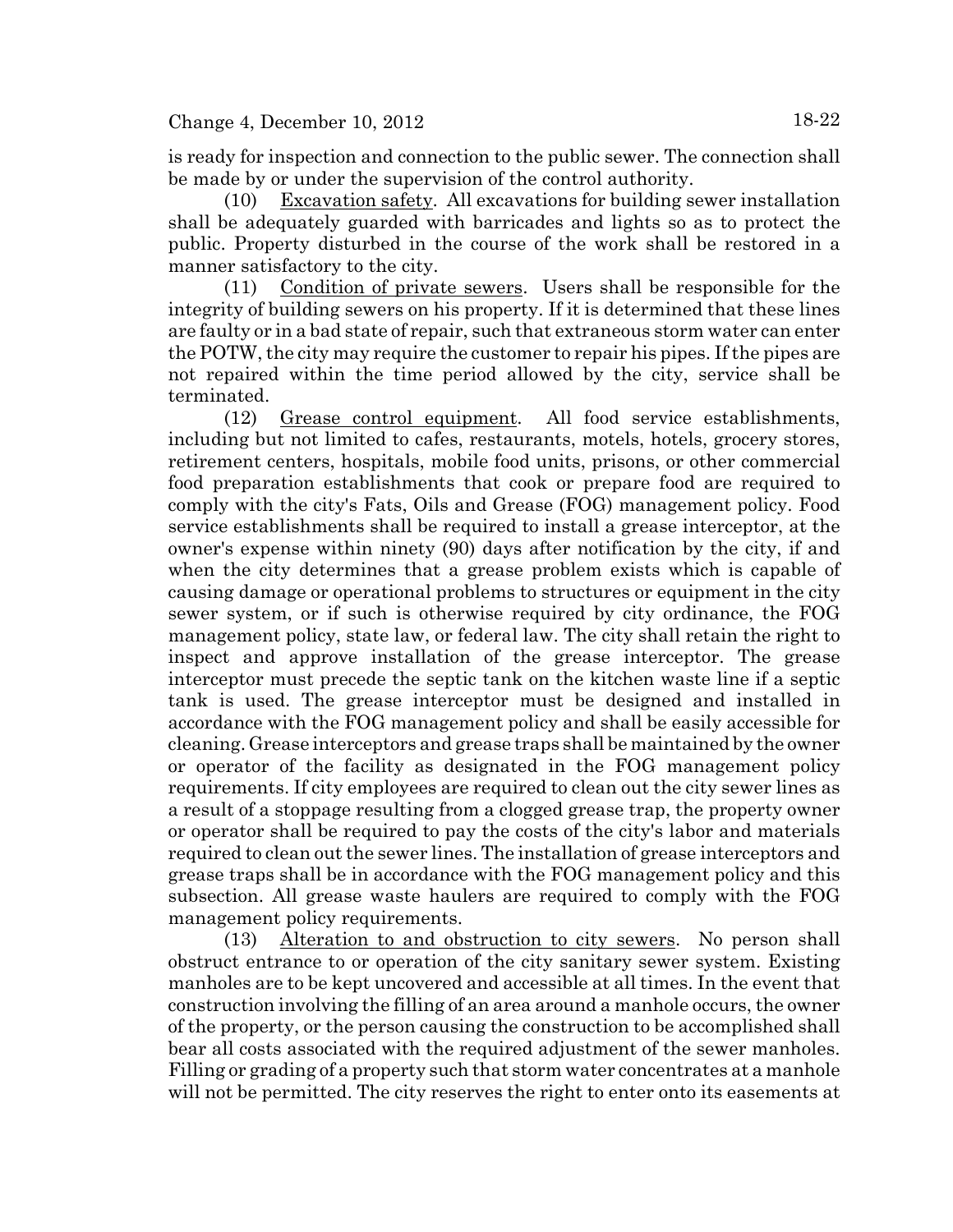all times to maintain its system and to remove or cause to be removed all obstructions to said entrance, and furthermore to assess the costs of the removal of obstructions against the owner thereof.

(14) Maintenance of building sewers. The owner of a building sewer is responsible for the maintenance (and replacement, if required) of the building sewer from his building to either:

(a) The tap on the city main sewer lines; or

(b) The point of confluence with flow from buildings owned by another owner; whichever is shorter.

Should the building sewer cross a public right-of-way before entering the main line sewer, the property owner is responsible for maintenance of the line to the main line; however, should city owned facilities, such as sidewalks, curbs, gutters, or streets be disturbed by the repair of the building sewer, the city will repair said improvements as are reasonable disturbed by the work at no cost to the owner of the property. Operations in a public right-of-way require written permission of the city and proper safety provisions including but not limited to traffic control as outlined in the Manual of Uniform Traffic Control adopted by the State of Tennessee. (1969 Code, § 25-36, as replaced by Ord. #2-09, Jan. 2009, repealed by Ord. #4-09, March 2009, replaced by Ord. #5-09, March 2009, and amended by Ord. #9-11, June 2011)

# **18-308. Prohibitions and limitations on wastewater discharge**.

(1) Requirements of wastewater permits. (a) No person shall discharge or cause to be discharged into the City of Oak Ridge POTW any wastewater other than domestic sewage resulting from normal human habitation including food preparation activities unless he holds a wastewater discharge permit as defined in § 18-310 of this ordinance. This section shall not apply to existing sources until they are notified of its requirement in writing.

(b) Persons discharging radionuclides only in addition to domestic sewage are required to obtain a wastewater treatment permit unless:

(i) Material discharged is characterized by a half-life of less than ten (10) days, and a lack of significant alpha activity; and

(ii) At no point along the collection system is activity more than double background levels at the surface with all manholes closed and the system functioning normally; and

(iii) No more than five hundred (500) microcuries of material are discharged per hour measured at the point of discharge into the wastewater collection system to a maximum of three thousand five hundred (3,500) microcuries per day.

It is the responsibility of the discharging party to arrange for verification of these limits within five (5) days of a written request to do so by the city.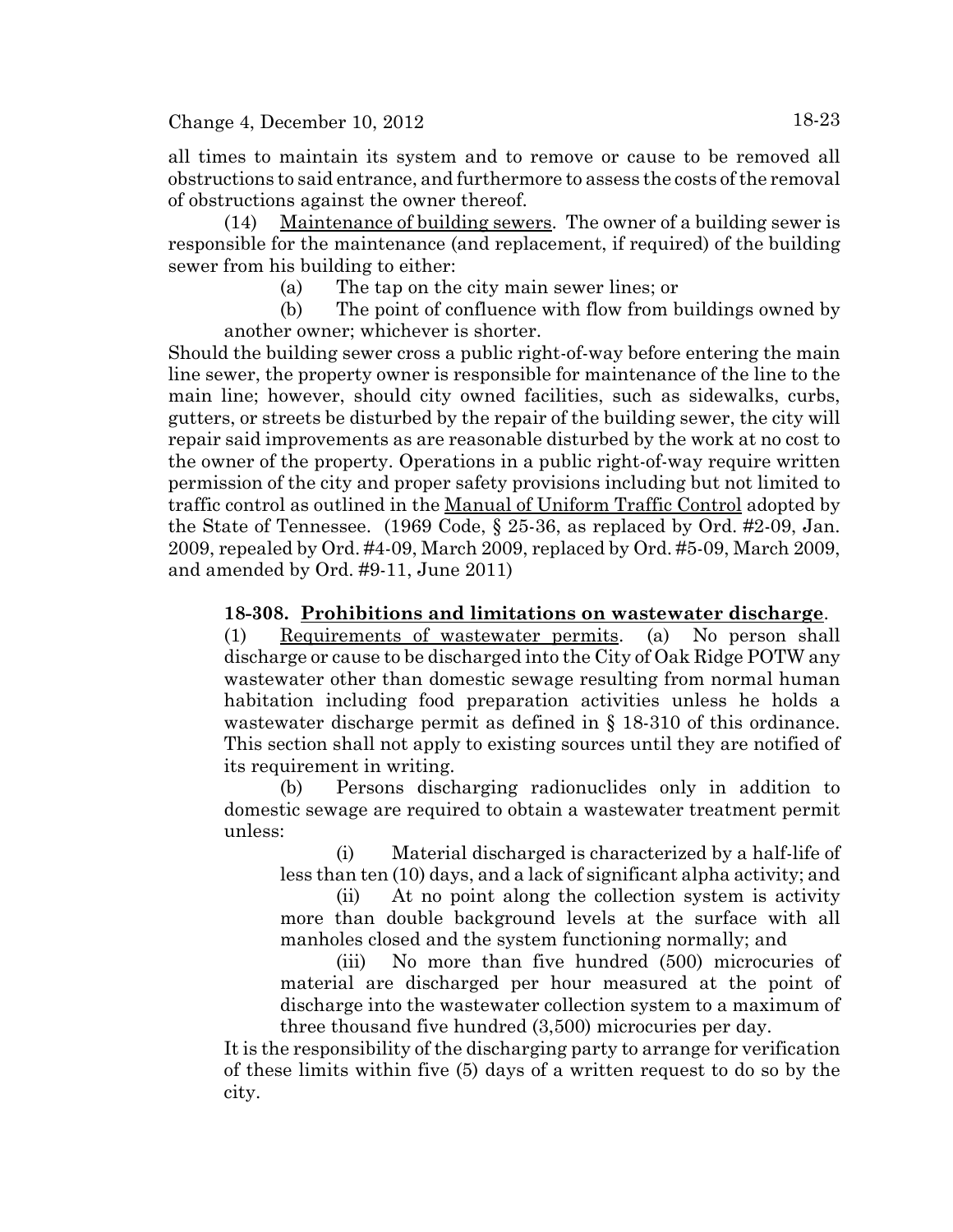(c) The control authority may waive the requirements for a wastewater discharge permit on a case-by-case basis for dischargers whose effluent does not violate the criteria for domestic sewage as established by the controlling agency and who, furthermore, are not categorical users. Notwithstanding the following, existing non-permitted dischargers or dischargers who have had the permit requirement waived may be required to obtain a discharge permit upon sixty (60) days notification by the controlling authority based on the observed character of the user's operations or his waste stream or suspected impact on the POTW or other factors which the control authority may define.

(d) In order to avoid wastewater influent to the treatment plant which creates adverse effects, or interferes with any wastewater treatment or collection processes, or creates any hazard in receiving waters or results in the city being in violation of applicable effluent standards including sludge disposal standards, the control authority shall establish and amend wastewater effluent limits as deemed necessary. Limits for certain parameters are set as protection criteria for the POTW. Discharge limits for industrial users will be set in discharge permits as outlined in § 18-310 of this ordinance. Such limits will be calculated based on the anticipated ability of the plant to absorb specific wastewater constituents without violation of its NPDES permit, safety of the public, and/or disruption of plant operations including sludge disposal; not to exceed, however, federal limits where applicable.

(e) Dilution. No user shall ever increase the use of process water, or in any way attempt to dilute a discharge, as a partial or complete substitute for adequate treatment to achieve compliance with a discharge limitation unless expressly authorized by an applicable pretreatment standard or requirement. The superintendent may impose mass limitations on users who are using dilution to meet applicable pretreatment standards or requirements, or in other cases when the imposition of mass limitations is appropriate.

(2) Prohibitions on wastewater discharge. Regardless of permit status, no person shall discharge or cause to allow to be discharged into the City of Oak Ridge POTW or any connected treatment facilities any waste which contains any of the following:

(a) Oils and grease. Fats, wax, grease or oils of animal or vegetable origin in concentrations of greater than one hundred (100) mg/l, whether emulsified or not, or containing substances which may solidify or become viscous at temperatures between thirty-two (32) degrees and one hundred fifty  $(150)$  degrees F (zero  $(0)$  degrees and sixty-five  $(65)$ ) degrees C) at the point of discharge into the system.

(b) Explosive mixtures. Liquids, solids, or gases which by reason of their nature or quantity are, or may be, sufficient to cause a fire or explosion hazard or be injurious in any other way to the POTW or to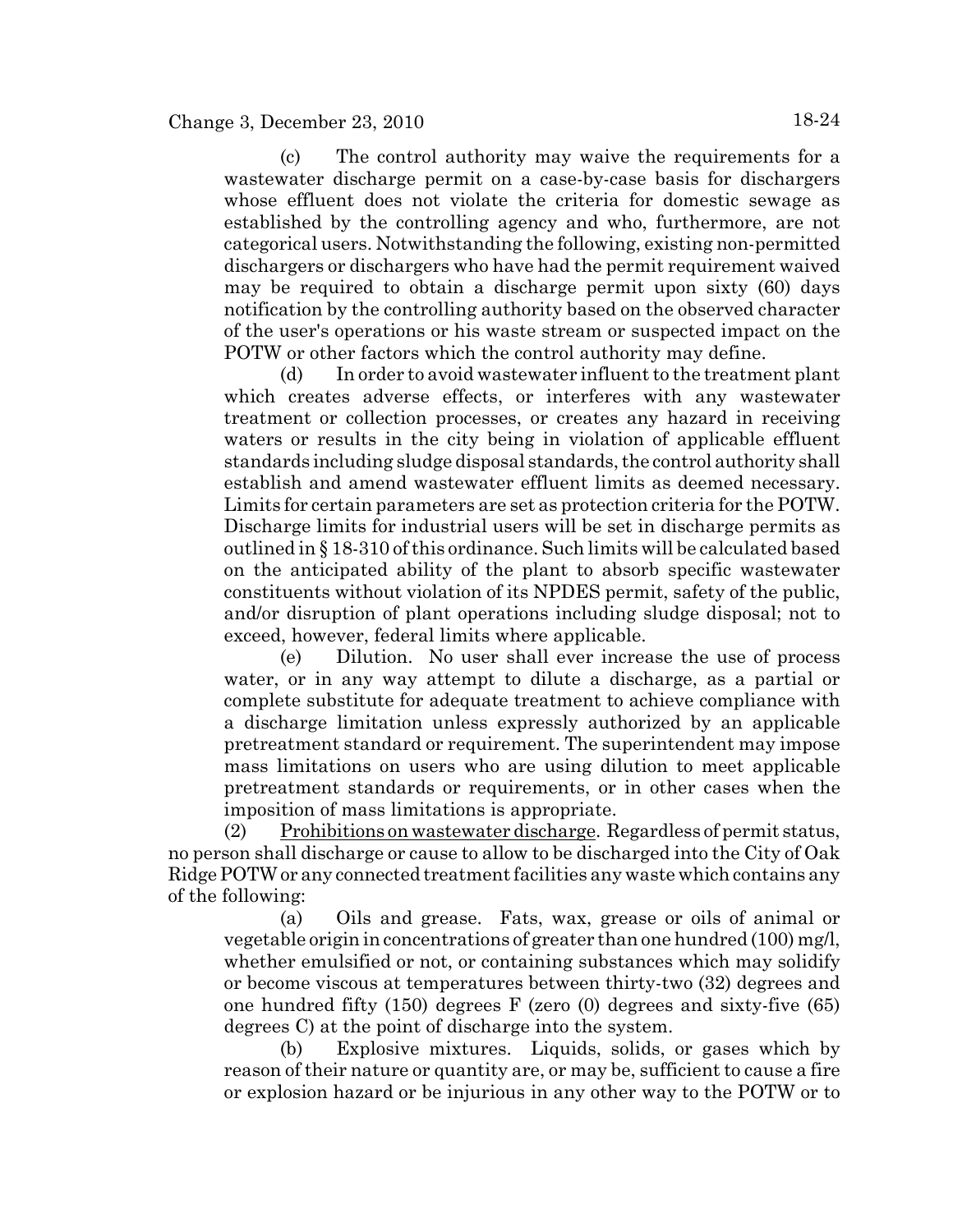the operation of the system. At no time shall two (2) successive readings on an explosion hazard meter, at the point of discharge into the sewer system, be more than five percent (5%) nor any single reading over ten percent (10%) of the Lower Explosive Limit (LEL). Wastestreams with a closed cup flashpoint of less than one hundred forty (140) degrees Fahrenheit or sixty (60) degrees Centigrade using the test methods specified in 40 CFR 261.21. Prohibited materials included, but are not limited to, gasoline, kerosene, naphtha, benzene, toluene, xylene, ethers, alcohols, ketones, aldehydes, peroxides, chlorates, perchlorates, bromates, carbides, hydrides and sulfides.

(c) Noxious materials. Noxious or malodorous solids, liquids or gases, which, either singly or by interaction with other wastes, are capable of creating a public nuisance or hazard to life, or are or may be sufficient to prevent entry into a sewer for its maintenance and repair.

(d) Improperly shredded garbage. Garbage that has not been ground or comminuted to such a degree that all particles are one-half inch (1/2") or less in greatest dimension and will be carried freely in suspension under flow conditions normally prevailing in the public sewers.

(e) Radioactive wastes. Radioactive wastes or isotopes of such half-life or concentration that they are in noncompliance with regulations issued by the appropriate authority having control over their use and which will or may cause damage or hazards to the POTW or personnel operating the system.

(f) Solids or viscous wastes. Solid or viscous waters which will or may cause obstruction to the flow in a sewer, or other interference with the proper operation of the POTW. Prohibited materials include, but are not limited to, grease, uncomminuted garbage, animal guts or tissues, paunch manure, bones, hair, hides or fleshings, entrails, feathers, ashes, cinders, sand, spent lime, stone or marble dust, metal, glass, straw, shavings, grass clippings, rags, spent grains, spent hops, waste paper, wood, plastic, tar, asphalt residues, residues from refining or processing of fuel or lubricating oil, and similar substances.

(g) Excessive discharge rate. Wastewaters at a flow rate which is excessive relative to the capacity of the treatment works or which could cause a treatment process upset and subsequent loss of treatment efficiency; or wastewaters containing such concentrations or quantities of pollutants that their introduction into the treatment works would cause interference.

(h) Toxic substances. Any toxic substances, chemical elements or compounds, phenols or other taste- or odor-producing substances, or any substances in amounts which may interfere with the biological processes or efficiency of the treatment works, or that will pass through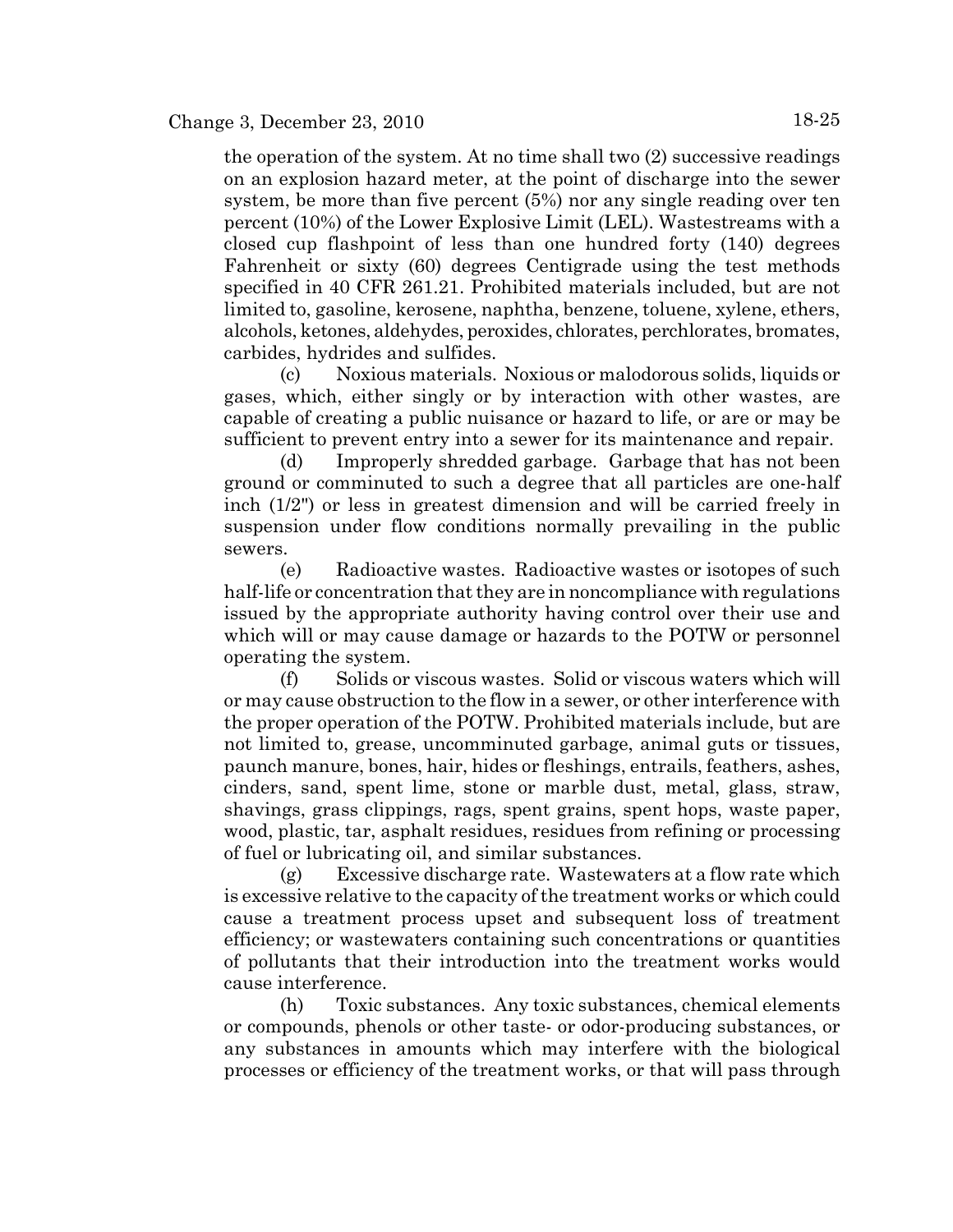the treatment works in concentrations which would cause the POTW to exceed its NPDES permit limits.

(i) Unpolluted waters. Storm water, surface water, ground water, artesian well water, roof runoff, subsurface drainage, swimming pool drainage, condensate, deionized water, noncontact cooling water, and unpolluted wastewater, unless specifically authorized by the superintendent.

(j) Discolored materials. Wastewater which imparts color which cannot be removed by the treatment process, such as, but not limited to, dye wastes and vegetable tanning solutions, which consequently imparts color to the treatment plant's effluent, thereby violating the city's NPDES permit.

(k) Corrosive wastes. Any waste which will cause corrosion or deterioration of the POTW. All wastes discharged to the public sewer system must have a pH value in the range of six to nine  $(6 - 9)$ . Prohibited materials include, but are not limited to acids, sulfides, concentrated chloride and fluoride compounds and substances which will react with water to form acidic products.

(l) Thermal discharge. Heat in amounts which will inhibit biological activity in or cause damage to the POTW resulting in interference, but in no case heat in such quantities that the temperature at the treatment plant exceeds forty  $(40)$ °C (one hundred four  $(104)$ °F). Under no conditions may the temperature at the point of discharge exceed one hundred twenty (120)°F.

(m) Human hazard. Any wastewater which caused hazard to human life or creates a public nuisance.

(n) Wastewater causing, alone or in conjunction with other sources, the treatment plant's effluent to fail toxicity test.

(o) Detergents, surface-active agents, or other substances which that might cause excessive foaming in the POTW.

(p) Petroleum oil, non-biodegradable cutting oil, or products of mineral oil origin, in amounts that will cause interference or pass through.

(q) Pollutants which result in the presence of toxic gases, vapors, or fumes within the POTW in a quantity that may cause acute worker health and safety problems.

Limitation on wastewater discharge. No person shall discharge or convey or cause to be discharged or conveyed to the public sewer any wastewater containing pollutants of such character or quantity that will:

(a) Not be amenable to treatment or reduction by the wastewater treatment processes employed, or are amenable to treatment only to such degree that the wastewater treatment plant effluent cannot meet the requirements of other agencies having jurisdiction over discharge to the receiving waters.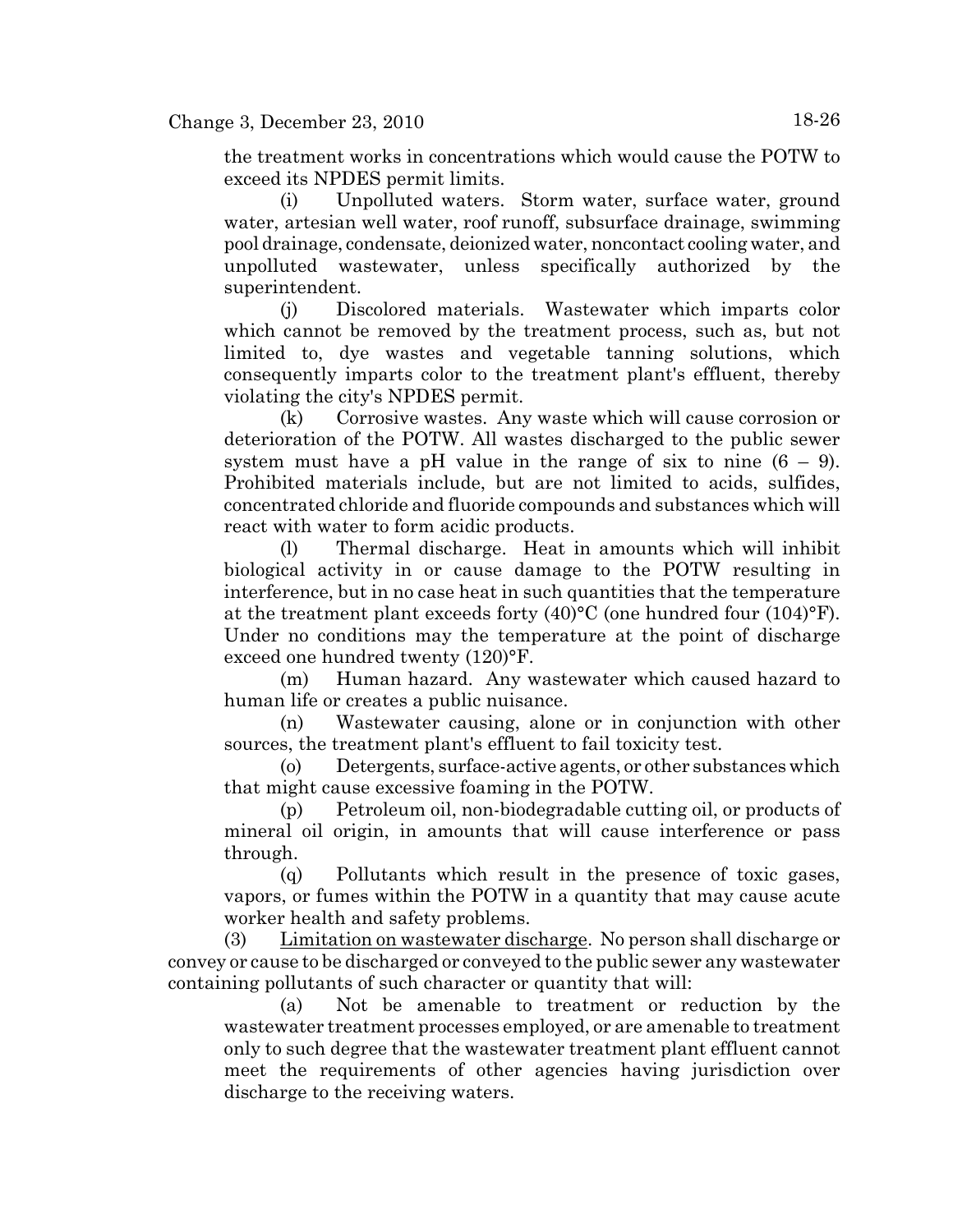(b) Constitute a hazard to human or animal life or to the stream or water course receiving the treatment plant effluent.

(c) Exceed limits as set forth in his wastewater discharge permit or violate the federal pretreatment standards.

(d) Cause the treatment plant to violate its NPDES permit, pass-through limits, or other applicable receiving water standards, or cause interference with plant operations.

(e) Contain any water or wastes whose strength or other characteristics exceed the limits for normal wastewater which may be established by the control authority. (1969 Code, § 25-37, as amended by Ord. #2-05, March 2005, replaced by Ord. #2-09, Jan. 2009, repealed by Ord. #4-09, March 2009, and replaced by Ord. #5-09, March 2009)

**18-309. Control of prohibited wastes**. (1) National categorical pretreatment standards. Users must comply with the categorical pretreatment standards found at 40 CFR chapter I, subchapter N, parts 405 – 471.

(a) Where a categorical pretreatment standard is expressed only in terms of either the mass or the concentration of a pollutant in wastewater, the superintendent may impose equivalent concentration or mass limits in accordance with Tennessee Rule 1200-4-14-.06(3).

(b) When the limits in a categorical pretreatment standard are expressed only in terms of mass of pollutant per unit of production, the superintendent may convert the limits to equivalent limitations expressed either as mass of pollutant discharged per day or effluent concentration for purposes of calculating effluent limitations applicable to individual industrial users.

(c) When wastewater subject to a categorical pretreatment standard is mixed with wastewater not regulated by the same standard, the superintendent shall impose an alternate limit in accordance with Tennessee Rule 1200-4-14-.06(5).

(d) The superintendent may convert the mass limits of the categorical pretreatment standards of 40 CFR parts 414, 419, and 455 to concentration limits for purposes of calculating limitations applicable to individual industrial users. The conversion is at the discretion of the superintendent.

(e) Once included in its permit, the industrial user must comply with the equivalent limitations developed in this § 18-309 in lieu of the promulgated categorical standards from which the equivalent limitations were derived.

(f) Many categorical pretreatment standards specify one (1) limit for calculating maximum daily discharge limitations and a second limit for calculating maximum monthly average, or four (4) day average, limitations. Where such standards are being applied, the same production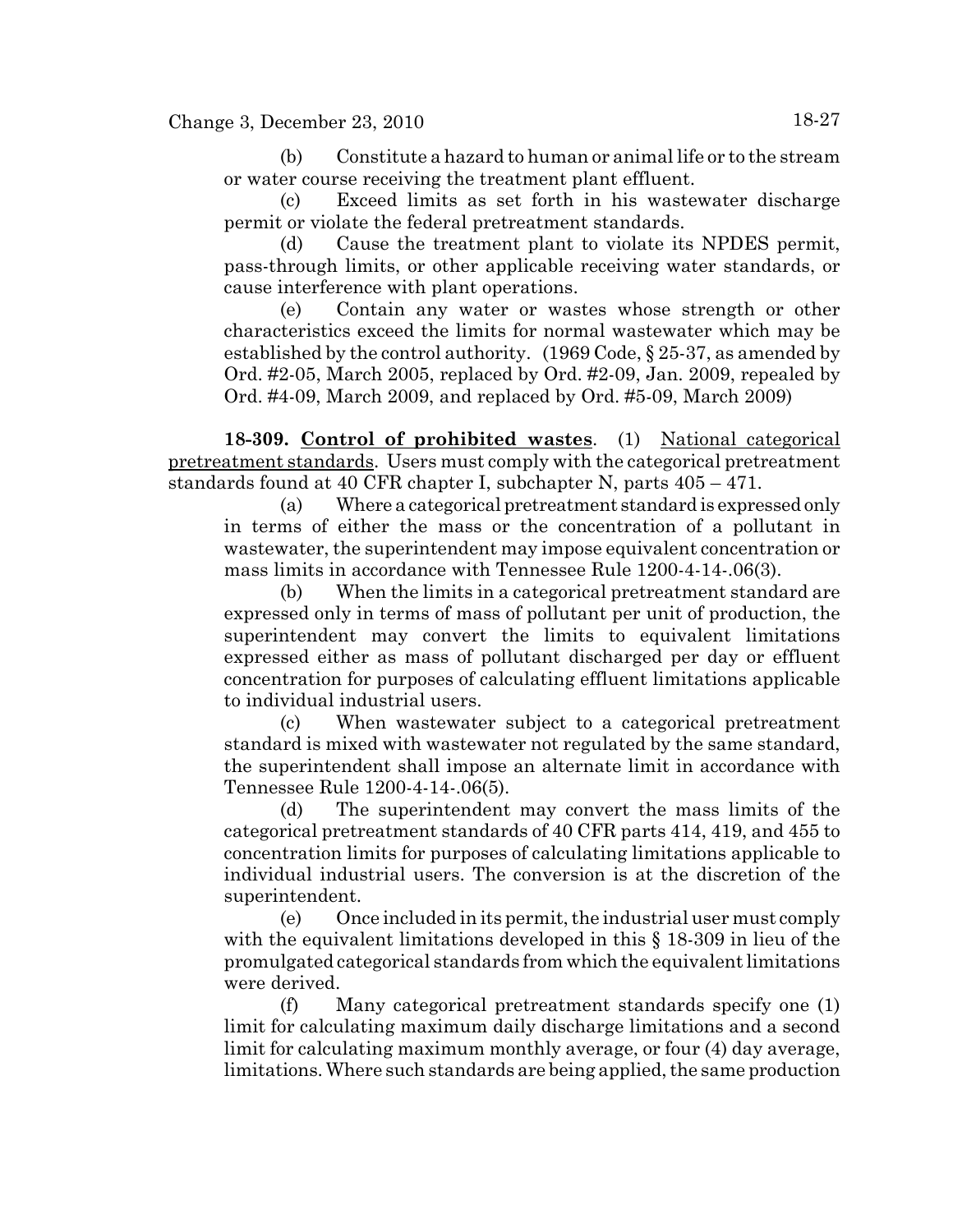or flow figure shall be used in calculating both the average and the maximum equivalent limitation.

(g) Any industrial user operating under a permit incorporating equivalent mass or concentration limits calculated from a production-based standard shall notify the superintendent within two (2) business days after the user has a reasonable basis to know that the production level will significantly change within the next calendar month. Any user not notifying the superintendent of such anticipated change will be required to meet the mass or concentration limits in its permit that were based on the original estimate of the long term average production rate.

(2) Tennessee Pretreatment Standards. Users must comply with Tennessee Pretreatment Standards codified at 1200-4-14.

(3) Regulatory actions. If wastewaters containing any substances in excess concentrations as described in § 18-308 of this ordinance are discharged or proposed to be discharged into the sewer system of the City of Oak Ridge or to any sewer system tributary thereto, the city shall take any action necessary to:

(a) Prohibit the discharge of such wastewater.

(b) Require a discharger to demonstrate that in-plant modifications will eliminate the discharge of such substances to a degree as to be acceptable to the city.

(c) Require pretreatment, including storage facilities or flow equalization, necessary to reduce or eliminate the objectionable characteristics or substances so that the discharge will not violate these rules and regulations or federal pretreatment standards and any other applicable requirements promulgated by the EPA in accordance with section 307 of the Clean Water Act of 1977.

(d) Require the person or discharger making, causing or allowing the discharge to pay any added cost of handling and treating excess loads imposed on the POTW. Nothing herein authorizes discharge, otherwise prohibited, upon payment of cost therefore.

(e) Discontinue sewer service to the discharger until such time as the problem is corrected.

(f) Take such other remedial action provided by law as may be deemed to be desirable or necessary to achieve the requirements of this ordinance.

(4) Submission of plans. (a) Where pretreatment or equalization of wastewater flows prior to discharge into any part of its POTW is required by the City of Oak Ridge; plans, specifications and other pertinent data or information relating to such pretreatment of flow-control facilities shall be submitted to the control authority for review and approval. Approval shall in no way exempt the discharge of such facilities from compliance with any applicable code, ordinance, rule or regulation of any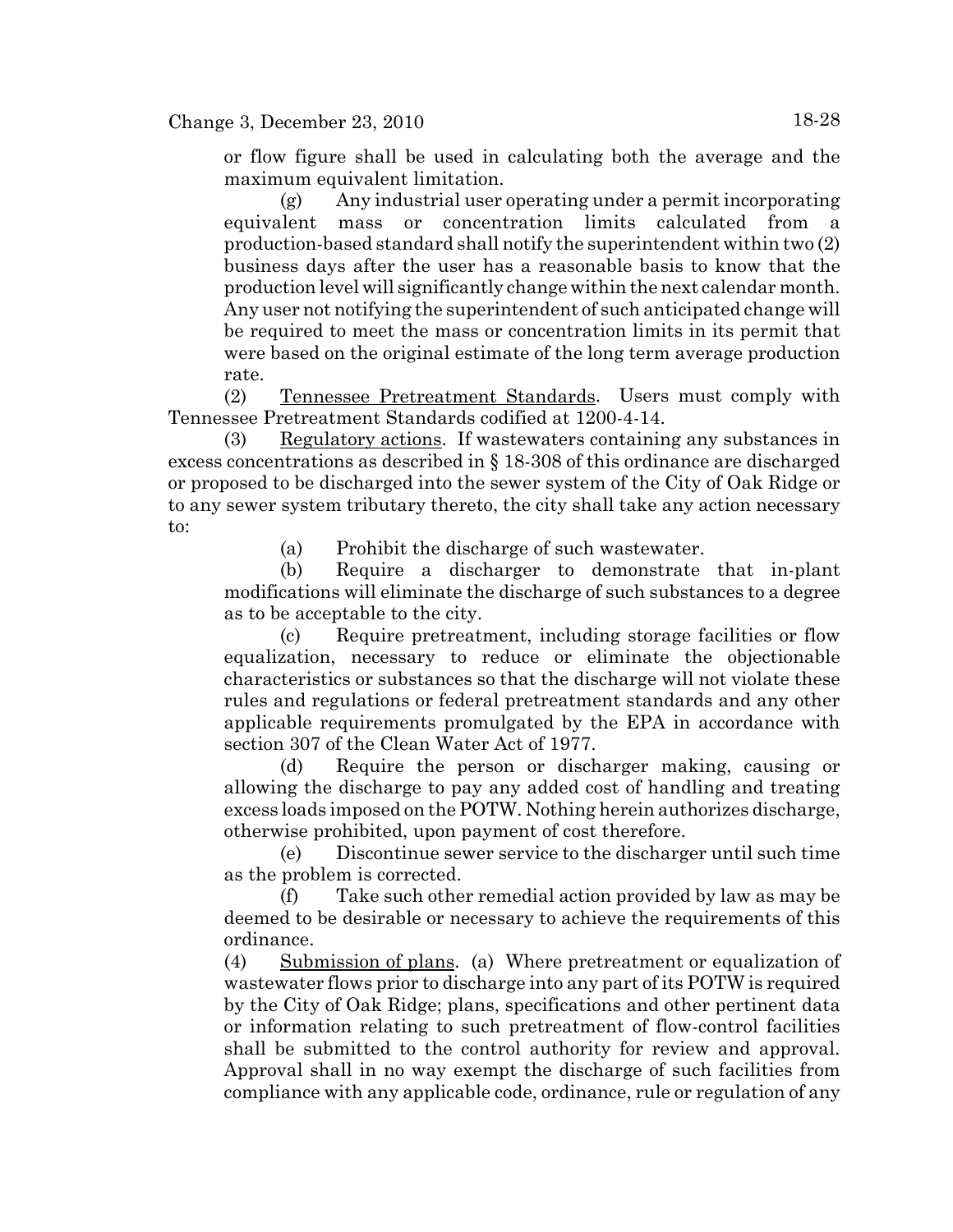governmental unit or the city. Any subsequent alterations or additions to such pretreatment or flow-control facilities shall not be made without due notice to, and approval of, the control authority.

(b) The superintendent shall evaluate whether each SIU needs an accidental discharge/slug discharge control plan or other action to control slug discharges. The superintendent may require any user to develop, submit for approval, and implement such a plan or take such other action that may be necessary to control slug discharges. Alternatively, the superintendent may develop such a plan for any user. An accidental discharge/slug discharge control plan shall address, at a minimum, the following:

(i) Description of discharge practices, including nonroutine batch discharges;

(ii) Description of stored chemicals;

(iii) Procedures for immediately notifying the superintendent of any accidental or slug discharge, as required by § 18-309(6) of this ordinance; and

(iv) Procedures to prevent adverse impact from any accidental or slug discharge. Such procedures include, but are not limited to, inspection and maintenance of storage areas, handling and transfer of materials, loading and unloading operations, control of plant site runoff, worker training, building of containment structures or equipment, measures for containing toxic organic pollutants, including solvents, and/or measures and equipment for emergency response.

(5) Pretreatment facilities operations. If pretreatment or control of waste flows is required, such facilities shall be effectively operated and maintained by the user at his or her expense, subject to the requirements of these rules and regulations and all other applicable codes, ordinances and laws.

(6) Reporting of accidental discharges. (a) In the case of any discharge, including, but not limited to, accidental discharges, discharges of a nonroutine, episodic nature, a noncustomary batch discharge, a slug discharge or slug load, that might cause potential problems for the POTW, the user shall immediately telephone and notify the superintendent of the incident. This notification shall include the location of the discharge, type of waste, concentration and volume, if known, and corrective actions taken by the user.

(b) Within five (5) days following such discharge, the user shall, unless waived by the superintendent, submit a detailed written report describing the cause(s) of the discharge and the measures to be taken by the user to prevent similar future occurrences. Such notification shall not relieve the user of any expense, loss, damage, or other liability which might be incurred as a result of damage to the POTW, natural resources, or any other damage to person or property; nor shall such notification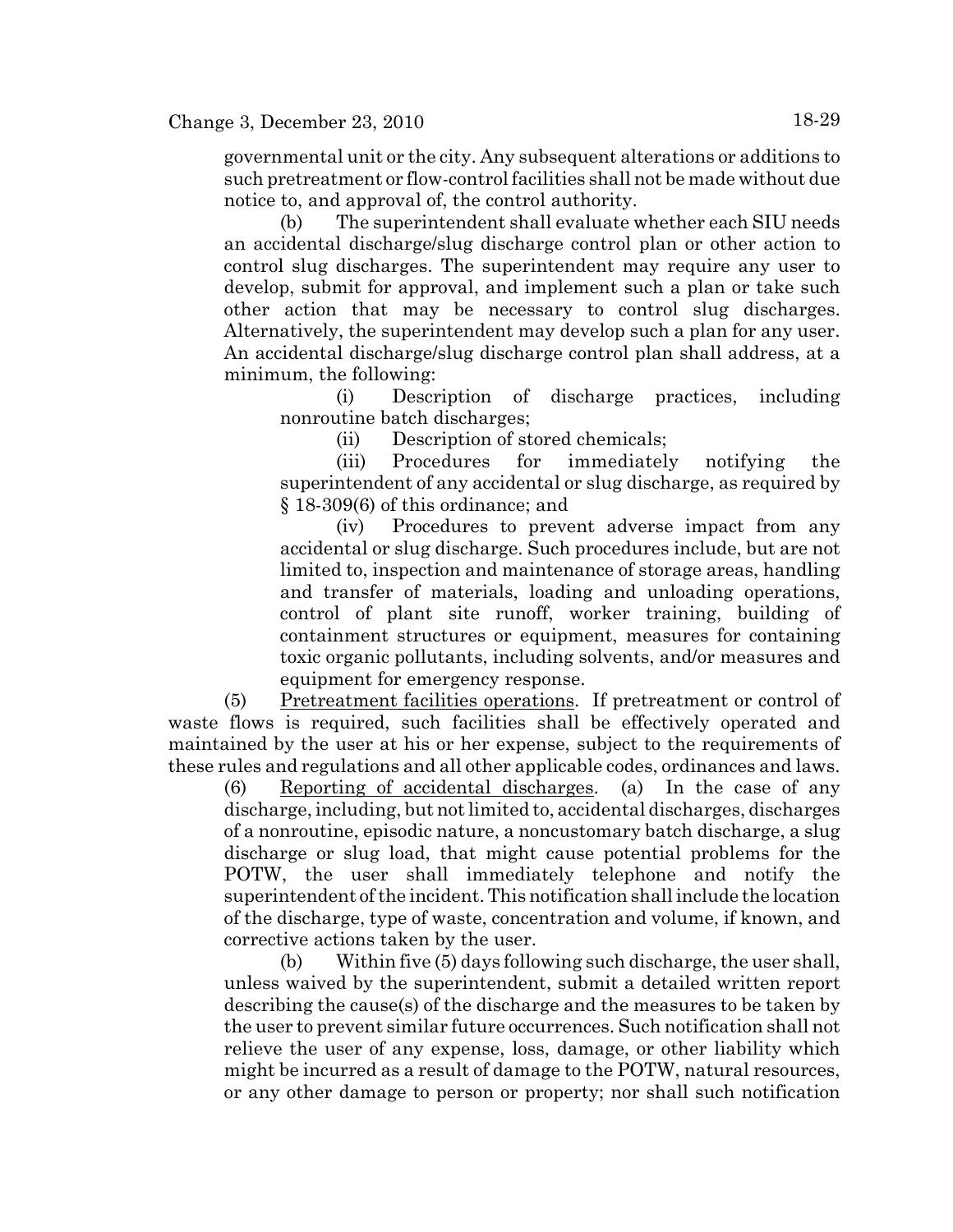relieve the user of any fines, penalties, or other liability which may be imposed pursuant to this ordinance.

(c) A notice shall be permanently posted on the user's bulletin board or other prominent place advising employees who to call in the event of a discharge described in subsection (6)(a) above. Employers shall ensure that all employees, who could cause such a discharge to occur, are advised of the emergency notification procedure.

(d) Significant industrial users are required to notify the superintendent immediately of any changes at its facility affecting the potential for a slug discharge.

(7) Right of entry. Agents of the City of Oak Ridge, the Tennessee Department of Environment and Conservation (TDEC) and/or EPA upon presentation of credentials shall be permitted to enter all properties of the contributing industry for the purpose of inspection, observation, measurement, sampling, and testing. (1969 Code, § 25-38, as replaced by Ord. #2-09, Jan. 2009, repealed by Ord. #4-09, March 2009, and replaced by Ord. #5-09, March 2009)

**18-310. Wastewater discharge permits, generally**. (1) Permits required. All persons proposing to connect to or discharge into the sanitary sewer system any material other than normal domestic waste shall be considered an industrial user and must obtain a wastewater discharge permit from the control authority before connecting to or discharging into the sanitary sewer. All existing industrial users connected to or discharging into the city's sanitary sewer must obtain a wastewater discharge permit within sixty (60) days after notice from the city.

(2) Permit application. (a) All users required to obtain an individual wastewater discharge permit must submit a permit application. The superintendent may require users to submit all or some of the following information as part of a permit application:

> (i) Identifying information. (A) The name and address of the facility, including the name of the operator and owner.

> (B) Contact information, description of activities, facilities, and plant production processes on the premises.

(ii) Environmental permits. A list of any environmental control permits held by or for the facility.

> (iii) Description of operations. (A) A brief description of the nature, average rate of production (including each product produced by type, amount, processes, and rate of production), and standard industrial classifications of the operation(s) carried out by such user. This description should include a schematic process diagram, which indicates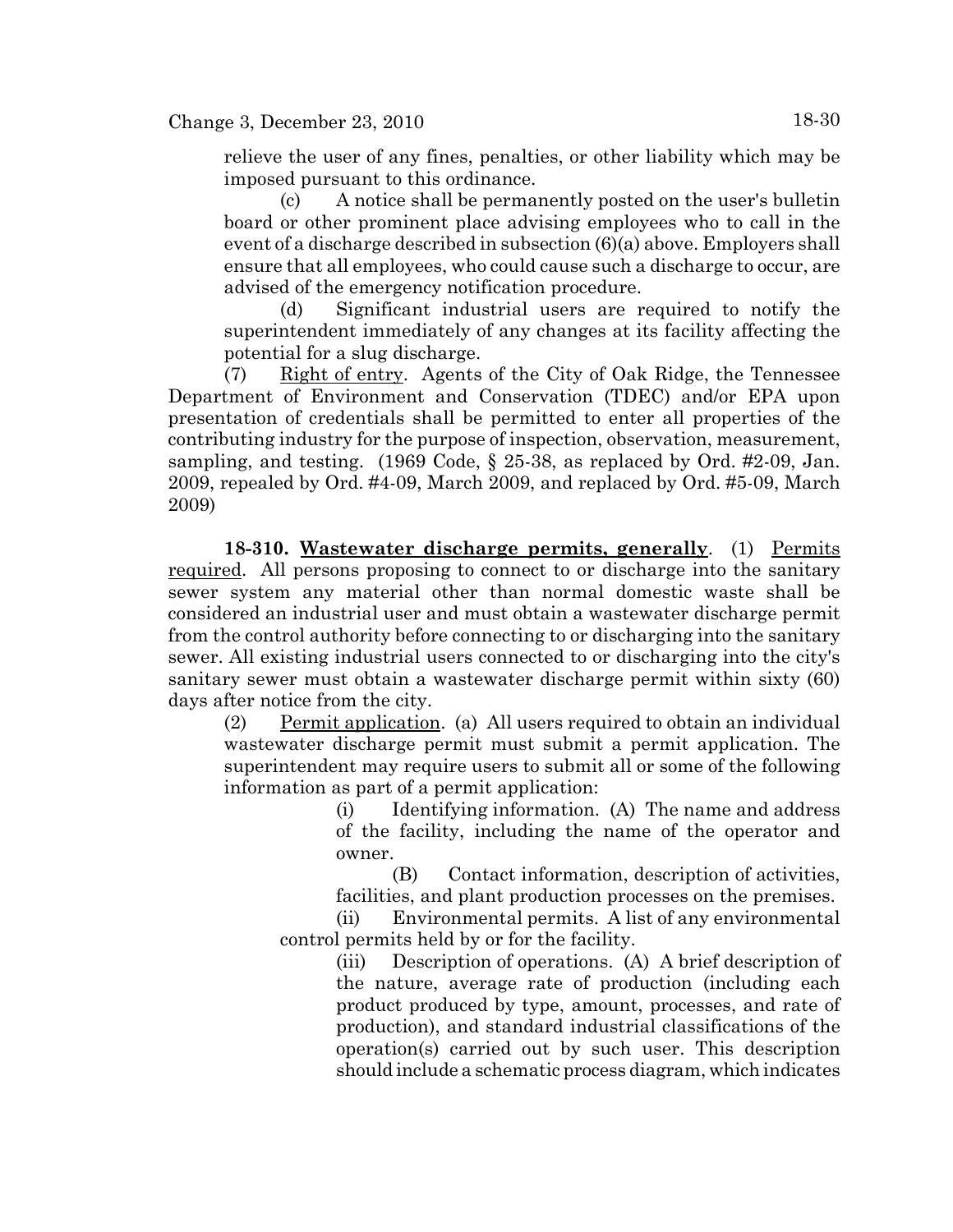points of discharge to the POTW from the regulated processes;

(B) Types of wastes generated, and a list of all raw materials and chemicals used or stored at the facility which are, or could accidentally or intentionally be, discharged to the POTW;

(C) Number and type of employees, hours of operation, and proposed or actual hours of operation;

(D) Type and amount of raw materials processed (average and maximum per day); and

(E) Site plans, floor plans, mechanical and plumbing plans, and details to show all sewers, floor drains, and appurtenances by size, location, and elevation, and all points of discharge.

(iv) Time and duration of discharges.

(v) The location for monitoring all wastes covered by the permit.

(vi) Flow measurement. Information showing the measured average daily and maximum daily flow, in gallons per day, to the POTW from regulated process streams and other streams, as necessary, to allow use of the combined wastestream formula set out in § 18-309(1)(c) (Tennessee Rule 1200-4-14-.06(5)).

(vii) Measurement of pollutants. (A) The categorical pretreatment standards applicable to each regulated process and any new categorically regulated processes for existing sources.

(B) The results of sampling and analysis identifying the nature and concentration, and/or mass, where required by the standard or by the superintendent, of regulated pollutants in the discharge from each regulated process.

(C) Instantaneous, daily maximum, and long-term average concentrations, or mass, where required, shall be reported.

(D) The sample shall be representative of daily operations and shall be analyzed in accordance with procedures set out in § 18-313(1) of this ordinance. Where the standard requires compliance with a pollution prevention alternative, such as the certification alternative in lieu of required monitoring for TTO, the user shall submit documentation as required by the superintendent or the applicable standards to determine compliance with the standard.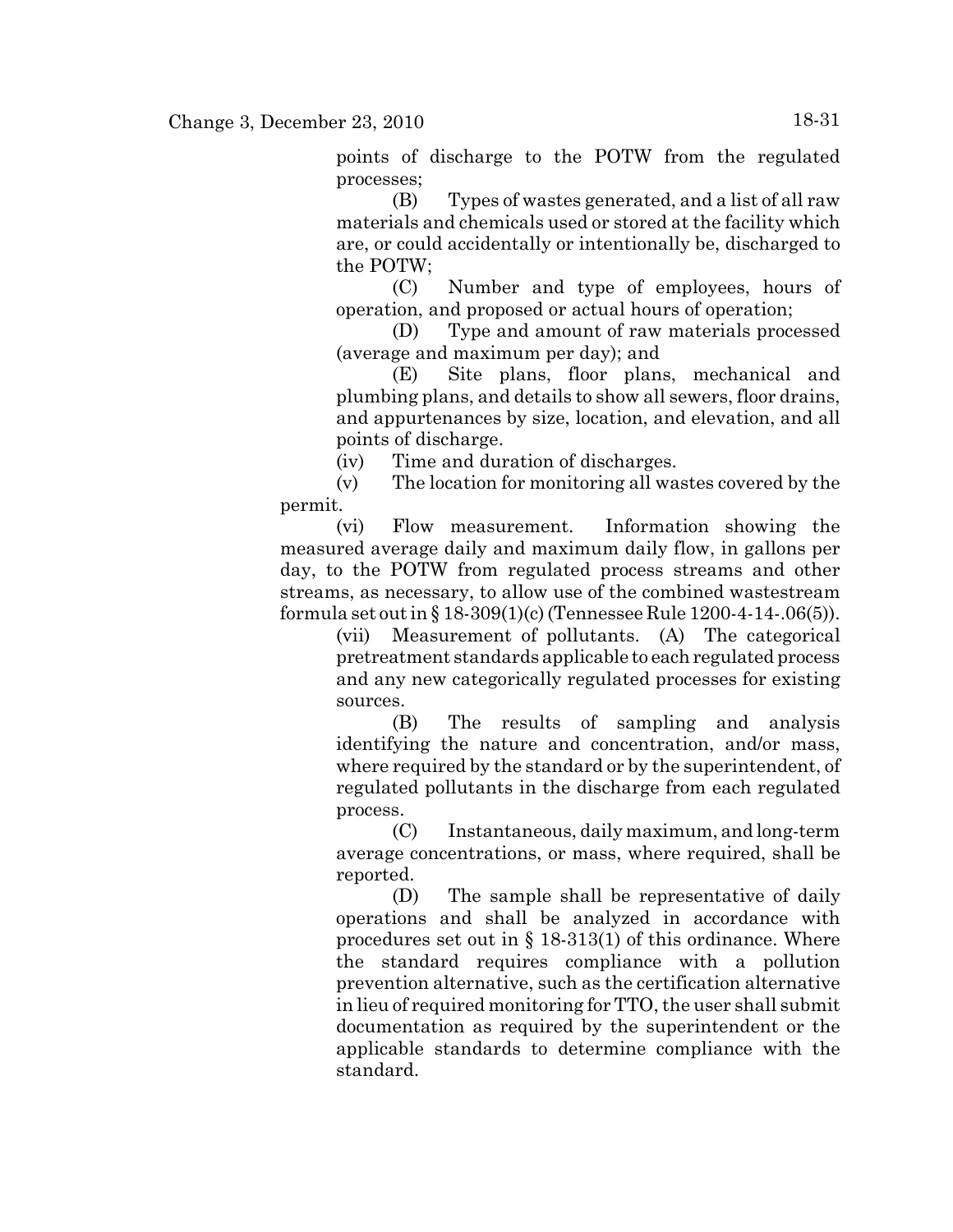(E) Sampling must be performed in accordance with procedures set out in  $\S$  18-313(2) of this ordinance.

(viii) Any requests for a monitoring waiver (or a renewal of an approved monitoring waiver) for a pollutant neither present nor expected to be present in the discharge based on § 18-312(4)(b).  $[See 1200-4-14-.12(5)(b)].$ 

(ix) Any other information as may be deemed necessary by the superintendent to evaluate the permit application.

(b) Application signatories and certifications. (i) All wastewater discharge permit applications, user reports and certification statements must be signed by an authorized representative of the user and contain the certification statement in  $\S$  18-313(5)(a).

(ii) If the designation of an authorized representative is no longer accurate because a different individual or position has responsibility for the overall operation of the facility or overall responsibility for environmental matters for the company, a new written authorization satisfying the requirements of this section must be submitted to the superintendent prior to or together with any reports to be signed by an authorized representative.

(iii) A facility determined to be a non-significant categorical industrial user by the superintendent pursuant to § 18-304(42)(b) must annually submit the signed certification statement in § 18-313(5)(b) [Note: See 40 CFR 403.3(v)(2)]

Incomplete or inaccurate applications will not be processed and will be returned to the user for revision.

(3) Permit conditions. An individual wastewater discharge permit shall include such conditions as are deemed reasonably necessary by the superintendent to prevent pass through or interference, protect the quality of the water body receiving the treatment plant's effluent, protect worker health and safety, facilitate sludge management and disposal, and protect against damage to the POTW.

Wastewater discharge permits shall be expressly subject to all provisions of this ordinance and all other regulations, user charges and fees established by the city. The conditions of wastewater discharge permits shall be uniformly enforced by the city in accordance with this ordinance, and applicable state and federal regulations. Permits must contain all items required by federal regulation; and further, may include but not necessarily be limited to the following:

(a) A statement that indicates the wastewater discharge permit issuance date, expiration date and effective date;

(b) Requirements that the industrial user comply with any and all pretreatment standards and requirements either local, state or federal;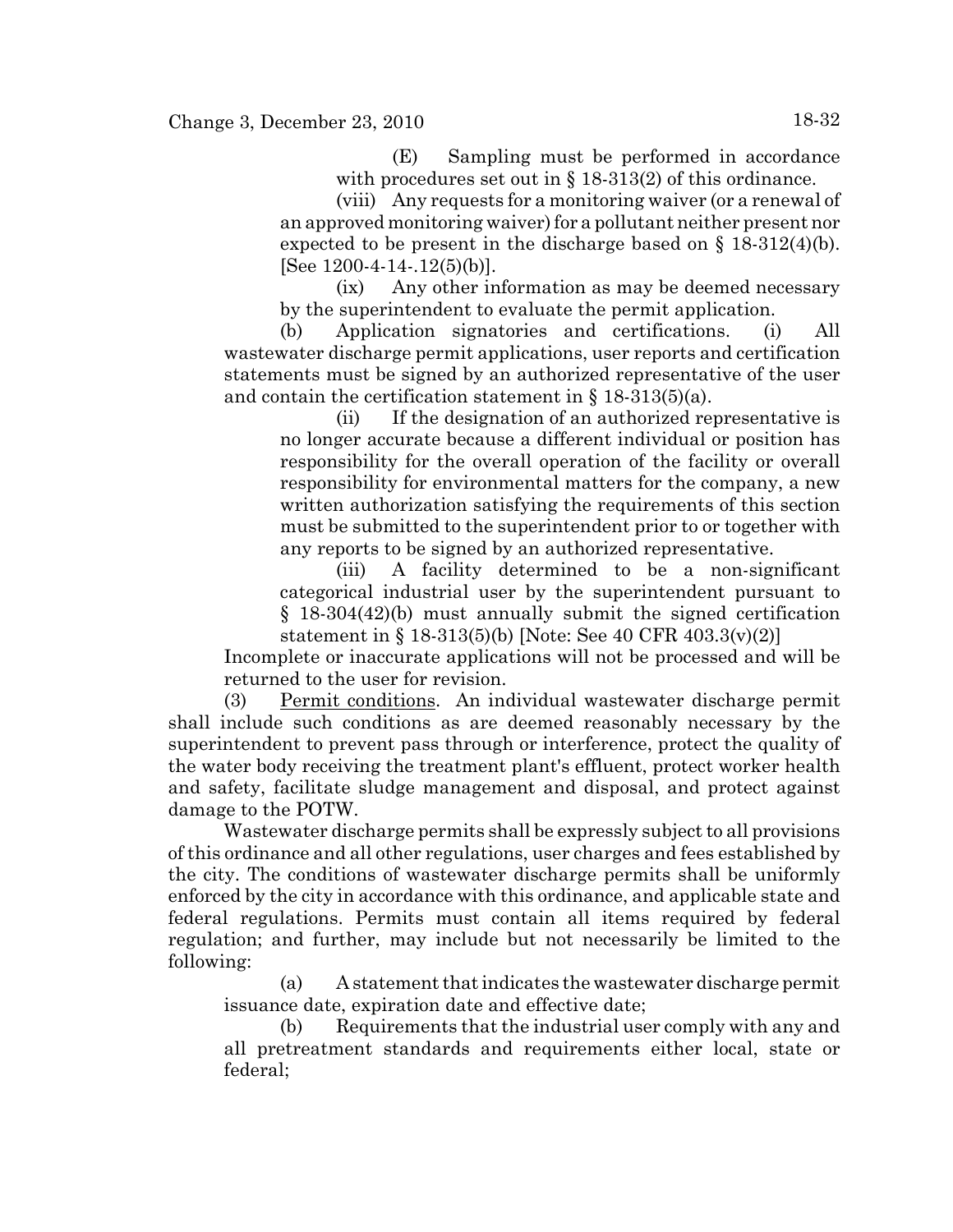(c) A statement of non-transferability without, at a minimum, prior notification to the POTW and provision of a copy of the existing permit to the new owner or operator;

(d) The average and maximum wastewater constituents and characteristics;

(e) Effluent limits, including pollution prevention alternative, based on applicable pretreatment standards;

(f) Self monitoring, sampling, reporting, notification, and record-keeping requirements. These requirements shall include an identification of pollutants (or pollution prevention alternative) to be monitored, sampling location, sampling frequency, and sample type based on federal, state, and local law;

(g) The process for seeking a waiver from monitoring for a pollutant neither present nor expected to be present in the discharge in accordance with  $\S 18-312(4)(b)$ ;

(h) A statement of applicable civil and criminal penalties for violation of pretreatment standards and requirements, and any applicable compliance schedule. Such schedule may not extend the time for compliance beyond that required by applicable federal, state, or local law;

(i) Requirements to control slug discharge, if determined by the superintendent to be necessary;

(j) Any grant of the monitoring waiver by the superintendent  $(\S 18-312(4)(b))$  must be included as a condition in the user's permit;

(k) Limits on the average and/or maximum rate of discharge, time of discharge, and/or requirements for flow regulation and equalization;

(l) Requirements for installation of inspection and sampling facilities and schedules for said installation;

(m) Requirements for installation and operation of pretreatment systems or process modifications and schedule for said installations;

(n) Requirements for the development and implementation of spill control plans or other special conditions including management practices necessary to adequately prevent accidental, unanticipated, or nonroutine discharges;

(o) Requirements for maintaining plant records relating to wastewater discharge as specified by the control authority and affording the city access thereto;

(p) Requirements that the city maintain the right to enter onto the premises for inspection of operations including process areas, pretreatment areas, and any such other portions of the premises which may be deemed appropriate by the controlling authority;

(q) A statement that compliance with the individual wastewater discharge permit does not relieve the permittee of responsibility for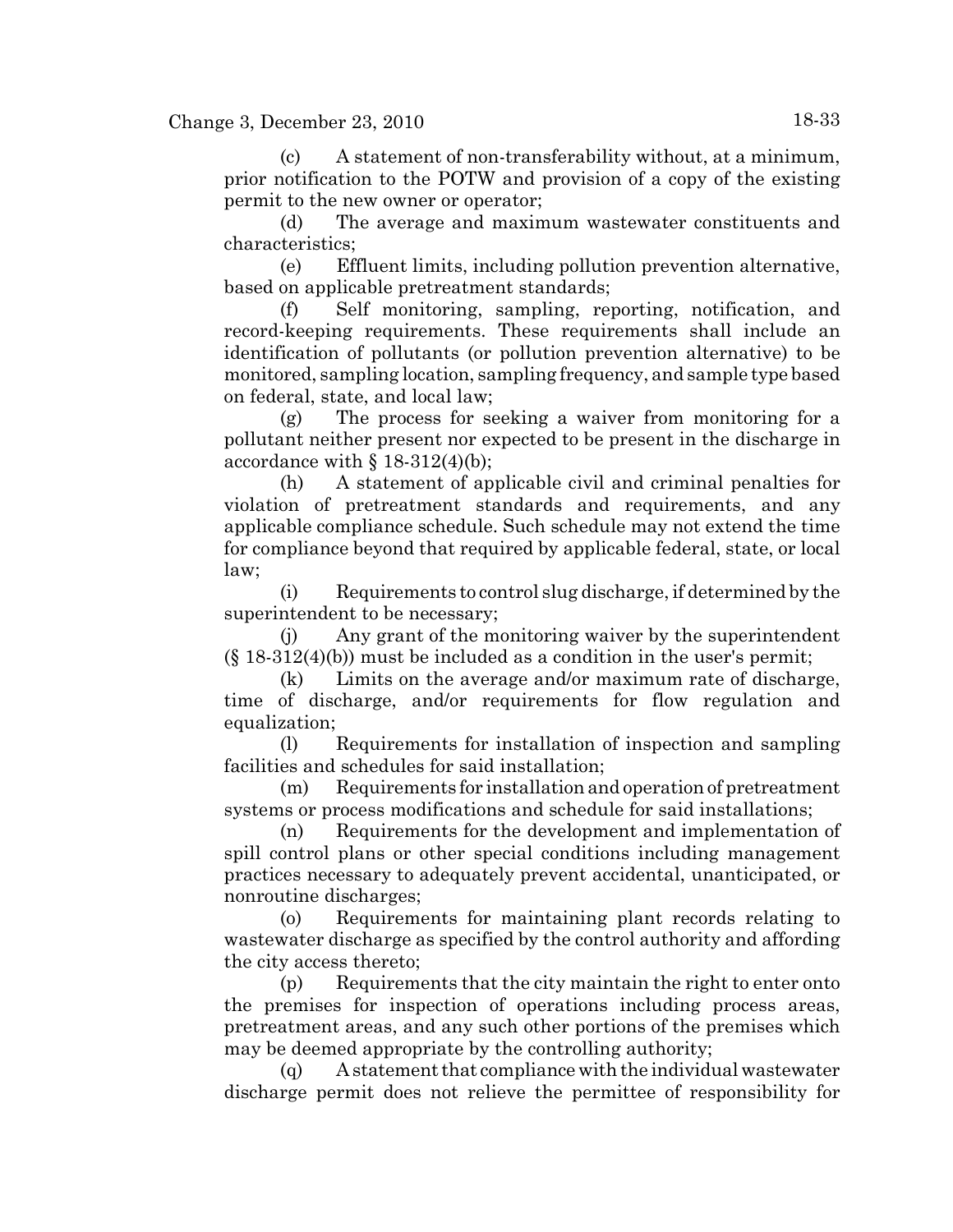compliance with all applicable federal and state pretreatment standards, including those which become effective during the term of the individual wastewater discharge permit; and

(r) Other conditions as deemed appropriate by the control authority to insure compliance with this ordinance and state and federal pretreatment standards and requirements.

(4) Duration of permits. Permits shall be issued for a specified time period, not to exceed five (5) years. A permit may be issued for a period less than a year or may be stated to expire on a specific date. The permittee must apply for a renewal permit not more than ninety (90) days and no less than seventy-five (75) days prior to the expiration of his or her valid permit. If the user is not notified by the control authority of permit expiration, the permit shall be considered extended for thirty (30) days at a time up to a total of one (1) additional year. The terms and conditions of the permit may be subject to modification and change by the control authority during the life of the permit as limitations or requirements as identified hereinbefore are modified and changed. The user shall be informed of any proposed changes in his or her permit at least thirty (30) days prior to the effective, date of change. Any changes or new conditions in the permit shall include a reasonable time schedule for compliance.

(5) Transfer of a permit. Wastewater discharge permits are issued to a specific user for a specific operation. A wastewater discharge permit shall not be reassigned or transferred or sold to a new owner, new user, different premise, or a new or changed operation. (1969 Code, § 25-39, as replaced by Ord. #2-09, Jan. 2009, repealed by Ord. #4-09, March 2009, and replaced by Ord. #5-09, March 2009)

**18-311. Wastewater discharge permit revocation**. The superintendent may revoke an individual wastewater discharge permit for good cause, including, but not limited to, the following reasons:

(1) Failure to notify the superintendent of significant changes to the wastewater prior to the changed discharge;

(2) Failure to provide prior notification to the superintendent of changed conditions pursuant to § 18-312(5) of this ordinance;

(3) Misrepresentation or failure to fully disclose all relevant facts in the wastewater discharge permit application;

(4) Falsifying self-monitoring reports and certification statements;

(5) Tampering with monitoring equipment;

(6) Refusing to allow the superintendent timely access to the facility premises and records;

- (7) Failure to meet effluent limitations;
- (8) Failure to pay fines;
- (9) Failure to pay sewer charges;
- (10) Failure to meet compliance schedules;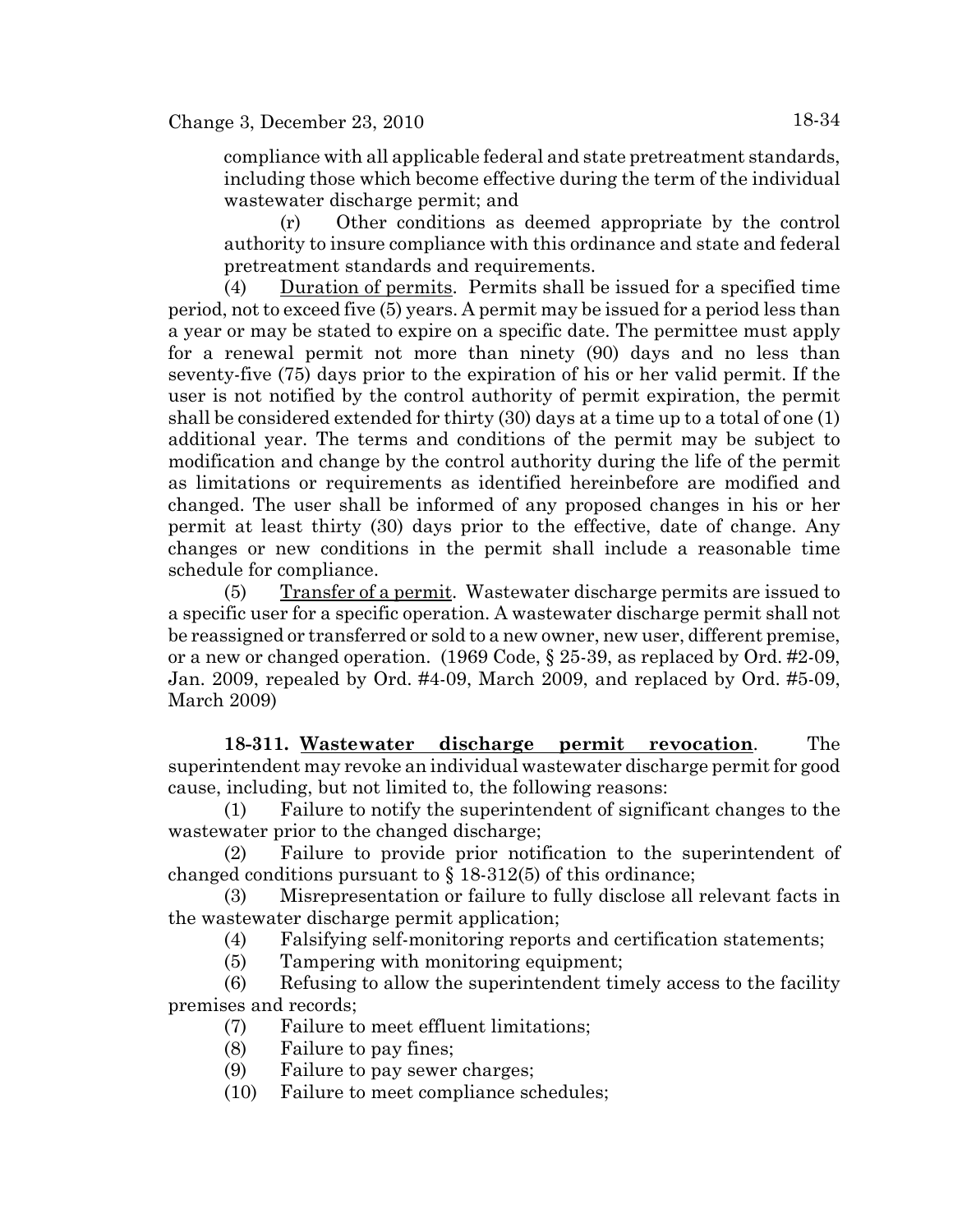(11) Failure to complete a wastewater surveyor the wastewater discharge permit application;

(12) Failure to provide advance notice of the transfer of business ownership of a permitted facility; or

(13) Violation of any pretreatment standard or requirement, or any terms of the wastewater discharge permit or this ordinance.

Individual wastewater discharge permits shall be voidable upon cessation of operations or transfer of business ownership. All individual wastewater discharge permits issued to a user are void upon the issuance of a new individual wastewater discharge permit to that user. (1969 Code, § 25-40, as replaced by Ord. #2-09, Jan. 2009, repealed by Ord. #4-09, March 2009, and replaced by Ord. #5-09, March 2009)

**18-312. Reporting requirements**. (1) Baseline monitoring reports.

(a) Within either one hundred eighty (180) days after the effective date of a categorical pretreatment standard, or the final administrative decision on a category determination under Tennessee Rule 1200-4-14-.06(1)(d), whichever is later, existing categorical industrial users currently discharging to or scheduled to discharge to the POTW shall submit to the superintendent a report which contains the information listed in subsection (1)(b) below. At least ninety (90) days prior to commencement of their discharge, new sources, and sources that become categorical industrial users subsequent to the promulgation of an applicable categorical standard, shall submit to the superintendent a report which contains the information listed in subsection (1)(b) below. A new source shall report the method of pretreatment it intends to use to meet applicable categorical standards. A new source also shall give estimates of its anticipated flow and quantity of pollutants to be discharged.

(b) Users described above shall submit the information set forth below.

(i) All information required in  $\S$   $18-310(2)(a)(i)(A)$ ,  $18-310(2)(a)(ii)$ ,  $18-310(2)(a)(iii)(A)$ , and  $18-310(2)(a)(vi)$ .

(ii) Measurement of pollutants. (A) The user shall provide the information required in  $\S$ § 18-310(2)(a)(vii)(A) through  $18-310(2)(a)(vii)(D)$ .

(B) The user shall take a minimum of one (1) representative sample to compile that data necessary to comply with the requirements of this paragraph.

(C) Samples should be taken immediately downstream from pretreatment facilities if such exist or immediately downstream from the regulated process if no pretreatment exists. If other wastewaters are mixed with the regulated wastewater prior to pretreatment the user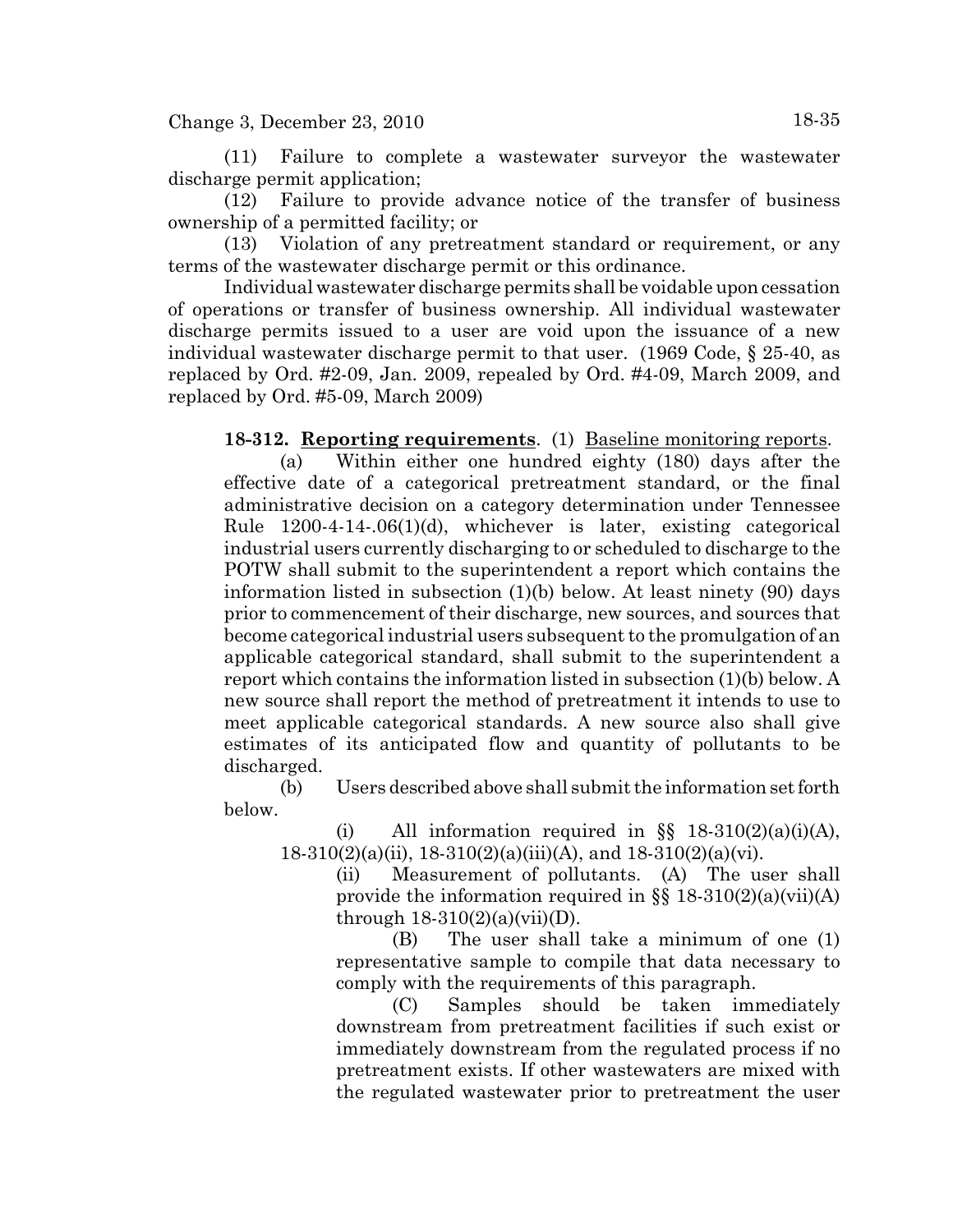should measure the flows and concentrations necessary to allow use of the combined wastestream formula in Tennessee Rule 1200-4-14-.06(5) to evaluate compliance with the pretreatment standards. Where an alternate concentration or mass limit has been calculated in accordance with Tennessee Rule 1200-4-14-.06(5) this adjusted limit along with supporting data shall be submitted to the control authority;

(D) Sampling and analysis shall be performed in accordance with §§ 18-313(1) and 18-313(2);

> (1) The superintendent may allow the submission of a baseline report which utilizes only historical data so long as the data provides information sufficient to determine the need for industrial pretreatment measures;

> (2) The baseline report shall indicate the time, date and place of sampling and methods of analysis, and shall certify that such sampling and analysis is representative of normal work cycles and expected pollutant discharges to the POTW.

(iii) Compliance certification. A statement, reviewed by the user's authorized representative as defined in § 18-304(3) and certified by a qualified professional, indicating whether pretreatment standards are being met on a consistent basis, and, if not, whether additional operation and maintenance (O&M) and/or additional pretreatment is required to meet the pretreatment standards and requirements.

(iv) Compliance schedule. If additional pretreatment and/or O&M will be required to meet the pretreatment standards, the shortest schedule by which the user will provide such additional pretreatment and/or O&M must be provided. The completion date in this schedule shall not be later than the compliance date established for the applicable pretreatment standard. A compliance schedule pursuant to this section must meet the requirements set out in § 18-312(2) of this ordinance.

(v) Signature and report certification. All baseline monitoring reports must be certified in accordance with § 18-313(5)(a) of this ordinance and signed by an authorized representative as defined in § 18-304(3).

(2) Compliance schedule progress reports. The following conditions shall apply to the compliance schedule required by  $\S$  18-312(1)(b)(iv) of this ordinance:

(a) The schedule shall contain progress increments in the form of dates for the commencement and completion of major events leading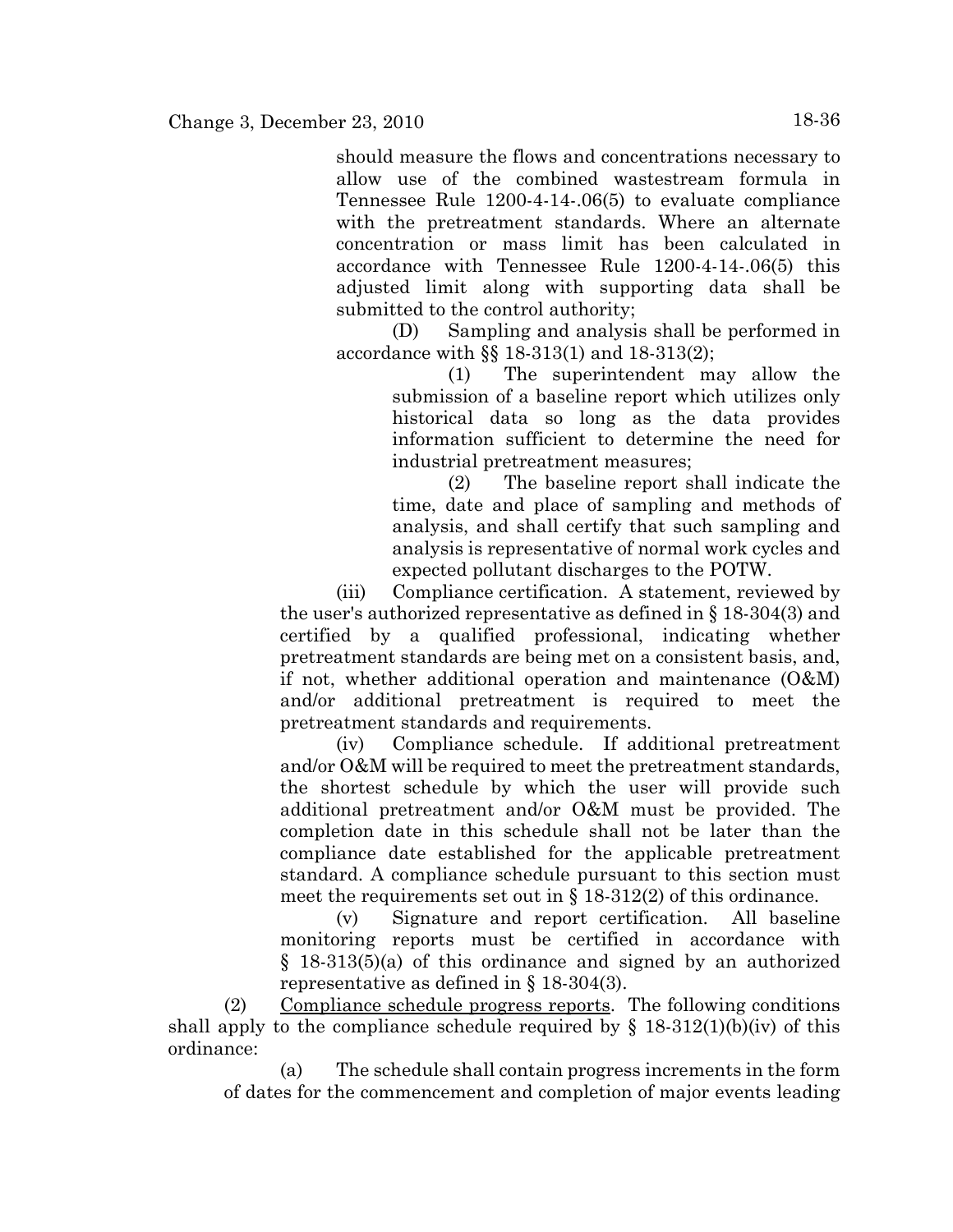to the construction and operation of additional pretreatment required for the user to meet the applicable pretreatment standards (such events include, but are not limited to, hiring an engineer, completing preliminary and final plans, executing contracts for major components, commencing and completing construction, and beginning and conducting routine operation);

(b) No increment referred to above shall exceed nine (9) months;

(c) The user shall submit a progress report to the superintendent no later than fourteen (14) days following each date in the schedule and the final date of compliance including, as a minimum, whether or not it complied with the increment of progress, the reason for any delay, and, if appropriate, the steps being taken by the user to return to the established schedule; and

(d) In no event shall more than nine (9) months elapse between such progress reports to the superintendent.

(3) Reports on compliance with categorical pretreatment standard deadline. Within ninety (90) days following the date for final compliance with applicable categorical pretreatment standards, or in the case of a new source following commencement of the introduction of wastewater into the POTW, any user subject to such pretreatment standards and requirements shall submit to the superintendent a report containing the information described in §§ 18-310(2)(a)(vi), 18-310(2)(a)(vii), and 18-312(1)(b)(ii) of this ordinance. For users subject to equivalent mass or concentration limits established in accordance with the procedures in  $\S$  18-309(1), this report shall contain a reasonable measure of the user's long-term production rate. For all other users subject to categorical pretreatment standards expressed in terms of allowable pollutant discharge per unit of production (or other measure of operation), this report shall include the user's actual production during the appropriate sampling period. All compliance reports must be signed and certified in accordance with  $\S 18-313(5)(a)$  of this ordinance. All sampling will be done in conformance with § 18-313(2).

(4) Periodic compliance reports. (a) All permitted significant industrial users must, at a frequency determined by the superintendent submit no less than quarterly per year (unless otherwise specified), reports indicating the nature, concentration of pollutants in the discharge which are limited by pretreatment standards and the measured or estimated average and maximum daily flows for the reporting period. In cases where the pretreatment standard requires compliance with a pollution prevention alternative, the user must submit documentation required by the superintendent or the pretreatment standard necessary to determine the compliance status of the user.

(b) The city may authorize an industrial user subject to a categorical pretreatment standard to forego sampling of a pollutant regulated by a categorical pretreatment standard if the industrial user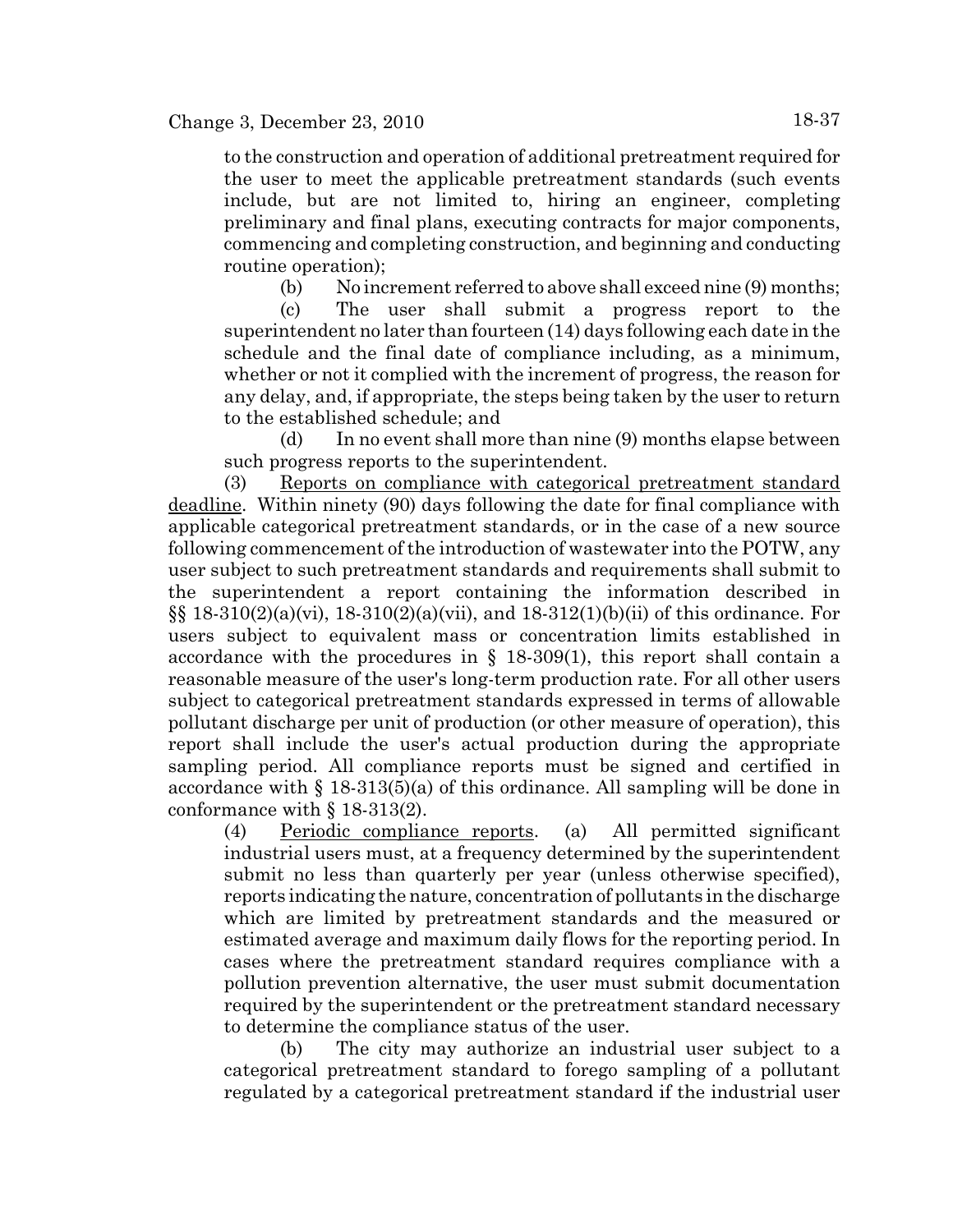has demonstrated through sampling and other technical factors that the pollutant is neither present nor expected to be present in the discharge, or is present only at background levels from intake water and without any increase in the pollutant due to activities of the industrial user. [see Tennessee Rule 1200-4-14-.12(5)(b)] This authorization is subject to the following conditions:

(i) The waiver may be authorized where a pollutant is determined to be present solely due to sanitary wastewater discharged from the facility provided that the sanitary wastewater is not regulated by an applicable categorical standard and otherwise includes no process wastewater.

(ii) The monitoring waiver is valid only for the duration of the effective period of the individual wastewater discharge permit, but in no case longer than five (5) years. The user must submit a new request for the waiver before the waiver can be granted for each subsequent individual wastewater discharge permit. See § 18-310(2)(a)(viii).

(iii) In making a demonstration that a pollutant is not present, the industrial user must provide data from at least one (1) sampling of the facility's process wastewater prior to any treatment present at the facility that is representative of all wastewater from all processes.

(iv) The request for a monitoring waiver must be signed in accordance with  $\S$  18-304(3), and include the certification statement in § 18-313(5)(a). (See Tennessee Rule 1200-4-14-.06(1)(b)2).

(v) Non-detectable sample results may be used only as a demonstration that a pollutant is not present if the EPA approved method from 40 CFR part 136 with the lowest minimum detection level for that pollutant was used in the analysis.

(vi) Any grant of the monitoring waiver by the superintendent must be included as a condition in the user's permit. The reasons supporting the waiver and any information submitted by the user in its request for the waiver must be maintained by the superintendent for three (3) years after expiration of the waiver.

(vii) Upon approval of the monitoring waiver and revision of the user's permit by the superintendent, the industrial user must certify on each report with the statement in  $\S$  18-313(5)(c) below, that there has been no increase in the pollutant in its wastestream due to activities of the industrial user.

(viii) In the event that a waived pollutant is found to be present or is expected to be present because of changes that occur in the user's operations, the user must immediately: Comply with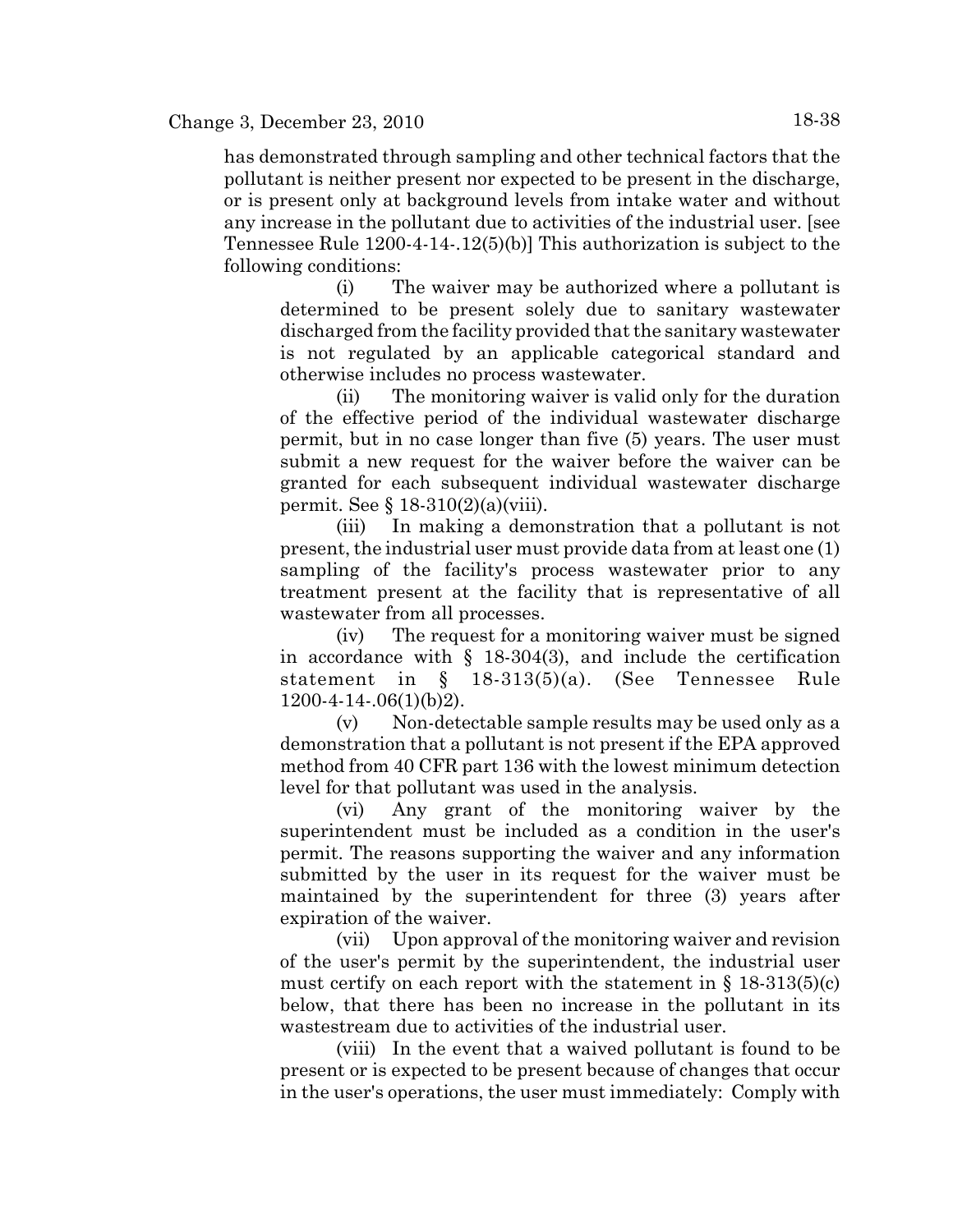the monitoring requirements of  $\S$  18-312(4)(a), or other more frequent monitoring requirements imposed by the superintendent, and notify the superintendent.

(ix) This provision does not supersede certification processes and requirements established in categorical pretreatment standards, except as otherwise specified in the categorical pretreatment standard.

(c) All periodic compliance reports must be signed and certified in accordance with  $\S$  18-313(5)(a) of this ordinance.

(d) All wastewater samples must be representative of the user's discharge. Wastewater monitoring and flow measurement facilities shall be properly operated, kept clean, and maintained in good working order at all times. The failure of a user to keep its monitoring facility in good working order shall not be grounds for the user to claim that sample results are unrepresentative of its discharge.

(e) If a user subject to the reporting requirement in this section monitors any regulated pollutant at the appropriate sampling location more frequently than required by the superintendent, using the procedures prescribed in  $\S$  18-313(2) of this ordinance, the results of this monitoring shall be included in the report.

(5) Reports of changed conditions. Each user must notify the superintendent of any significant changes to the user's operations or system which might alter the nature, quality, or volume of its wastewater at least thirty (30) days before the change.

(a) The superintendent may require the user to submit such information as may be deemed necessary to evaluate the changed condition, including the submission of a wastewater discharge permit application under  $\S 18-310(2)$  of this ordinance.

(b) The superintendent may issue an individual wastewater discharge permit under § 18-310 of this ordinance or modify an existing wastewater discharge permit under § 18-310(4) of this ordinance in response to changed conditions or anticipated changed conditions.

(6) Reports of potential problems. (a) In the case of any discharge, including, but not limited to, accidental discharges, discharges of a nonroutine, episodic nature, a noncustomary batch discharge, a slug discharge or slug load, that might cause potential problems for the POTW, the user shall immediately telephone and notify the superintendent of the incident. This notification shall include the location of the discharge, type of waste, concentration and volume, if known, and corrective actions taken by the user.

(b) Within five (5) days following such discharge, the user shall, unless waived by the superintendent, submit a detailed written report describing the cause(s) of the discharge and the measures to be taken by the user to prevent similar future occurrences. Such notification shall not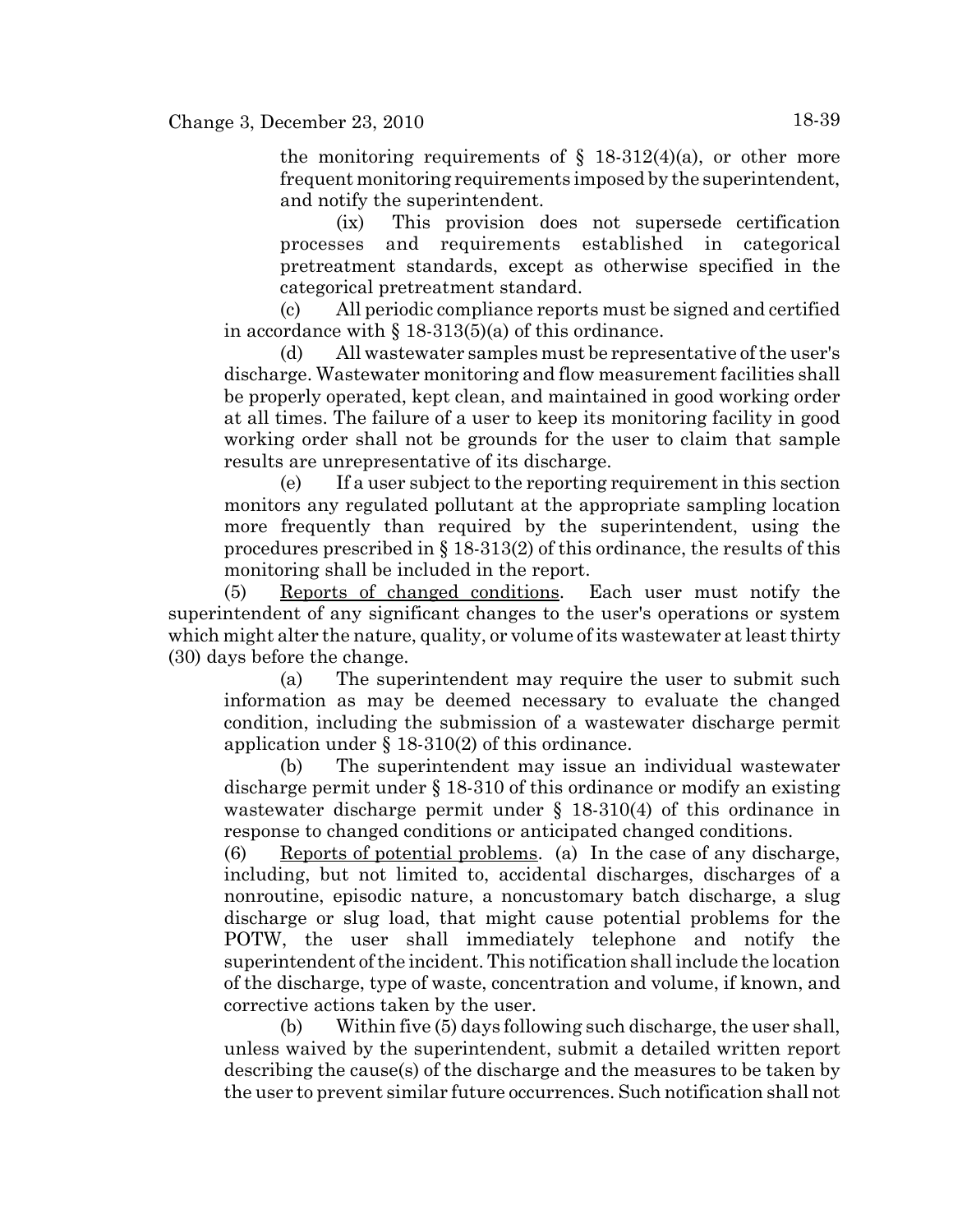relieve the user of any expense, loss, damage, or other liability which might be incurred as a result of damage to the POTW, natural resources, or any other damage to person or property; nor shall such notification relieve the user of any fines, penalties, or other liability which may be imposed pursuant to this ordinance.

(c) A notice shall be permanently posted on the user's bulletin board or other prominent place advising employees who to call in the event of a discharge described in paragraph (a), above. Employers shall ensure that all employees, who could cause such a discharge to occur, are advised of the emergency notification procedure.

(d) Significant industrial users are required to notify the superintendent immediately of any changes at its facility affecting the potential for a slug discharge. (1969 Code, § 25-41, as replaced by Ord. #2-09, Jan. 2009, repealed by Ord. #4-09, March 2009, and replaced by Ord. #5-09, March 2009)

**18-313. Wastewater sampling and analysis**. (1) Analytical requirements. All pollutant analyses, including sampling techniques, to be submitted as part of a wastewater discharge permit application or report shall be performed in accordance with the techniques prescribed in 40 CFR part 136 and amendments thereto, unless otherwise specified in an applicable categorical pretreatment standard. If 40 CFR part 136 does not contain sampling or analytical techniques for the pollutant in question, or where the epa determines that the part 136 sampling and analytical techniques are inappropriate for the pollutant in question, sampling and analyses shall be performed by using validated analytical methods or any other applicable sampling and analytical procedures, including procedures suggested by the superintendent or other parties approved by EPA.

(2) Sample collection. Samples collected to satisfy reporting requirements must be based on data obtained through appropriate sampling and analysis performed during the period covered by the report, based on data that is representative of conditions occurring during the reporting period:

(a) Except as indicated in subsection (2)(b) and (2)(c) below, the user must collect wastewater samples using twenty-four (24) hour flow-proportional composite sampling techniques, unless time-proportional composite sampling or grab sampling is authorized by the superintendent. Where time-proportional composite sampling or grab sampling is authorized by the city, the samples must be representative of the discharge. Using protocols (including appropriate preservation) specified in 40 CFR part 136 and appropriate EPA guidance, multiple grab samples collected during a twenty-four (24) hour period may be composited prior to the analysis as follows: for cyanide, total phenols, and sulfides the samples may be composited in the laboratory or in the field; for volatile organics and oil and grease, the samples may be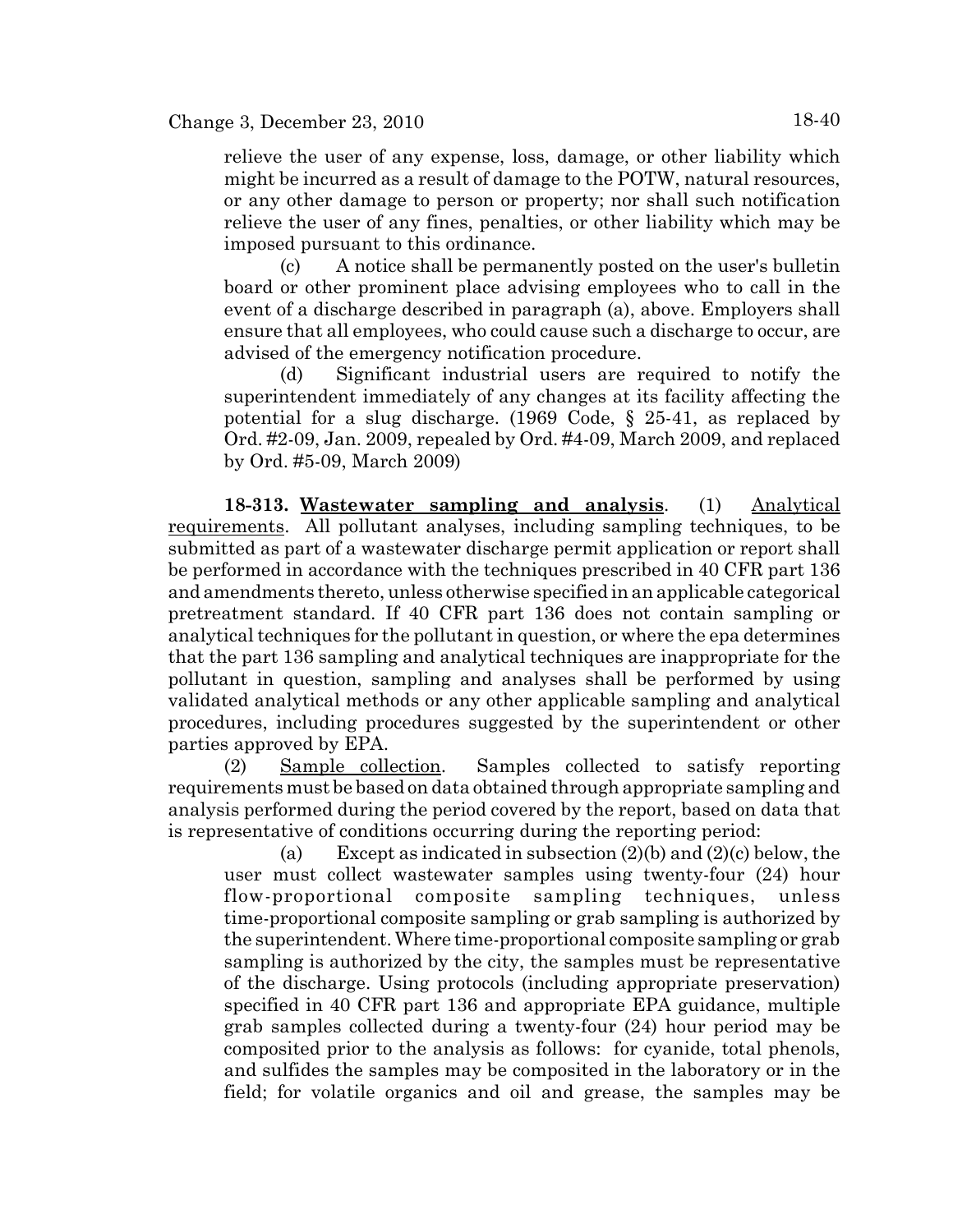composited in the laboratory. Composite samples for other parameters unaffected by the compositing procedures as documented in approved EPA methodologies may be authorized by the city, as appropriate. In addition, grab samples may be required to show compliance with instantaneous limits.

(b) Samples for oil and grease, temperature, pH, cyanide, total phenols, sulfides, and volatile organic compounds must be obtained using grab collection techniques.

(c) For sampling required in support of baseline monitoring and ninety (90) day compliance reports required in §§ 18-312(1) and 18-312(3) [Tennessee Rule  $1200-4-14.12(2)$  and (4)], a minimum of four (4) grab samples must be used for pH, cyanide, total phenols, oil and grease, sulfide and volatile organic compounds for facilities for which historical sampling data do not exist; for facilities for which historical sampling data are available, the superintendent may authorize a lower minimum. For the reports required by paragraphs § 18-312(4) (Tennessee Rule 1200-4-14-.12(5) and (8)), the industrial user is required to collect the number of grab samples necessary to assess and assure compliance by with applicable pretreatment standards and requirements.

(3) Control manhole. When required by the control authority, the owner of any property serviced by a building sewer carrying industrial wastes shall install a suitable control manhole together with such necessary meters and other appurtenances in the building sewer to facilitate observation, sampling and measurement of the wastes. Such manhole shall be accessibly and safely located, and shall be constructed in accordance with plans approved by the control authority. The manhole shall be installed by the user at his expense, and shall be maintained by him so as to be safe and accessible at all times. The control authority shall have access and use of the control manhole as may be required for their monitoring of the industrial discharge.

(4) Recordkeeping. Users subject to the reporting requirements of this ordinance shall retain, and make available for inspection and copying, all records of information obtained pursuant to any monitoring activities required by this ordinance, any additional records of information obtained pursuant to monitoring activities undertaken by the user independent of such requirements. Records shall include the date, exact place, method, and time of sampling, and the name of the person(s) taking the samples; the dates analyses were performed; who performed the analyses; the analytical techniques or methods used; and the results of such analyses. These records shall remain available for a period of at least three (3) years. This period shall be automatically extended for the duration of any litigation concerning the user or the city, or where the user has been specifically notified of a longer retention period by the superintendent.

(5) Certification statements. (a) Certification of permit applications, user reports and initial monitoring waiver. The following certification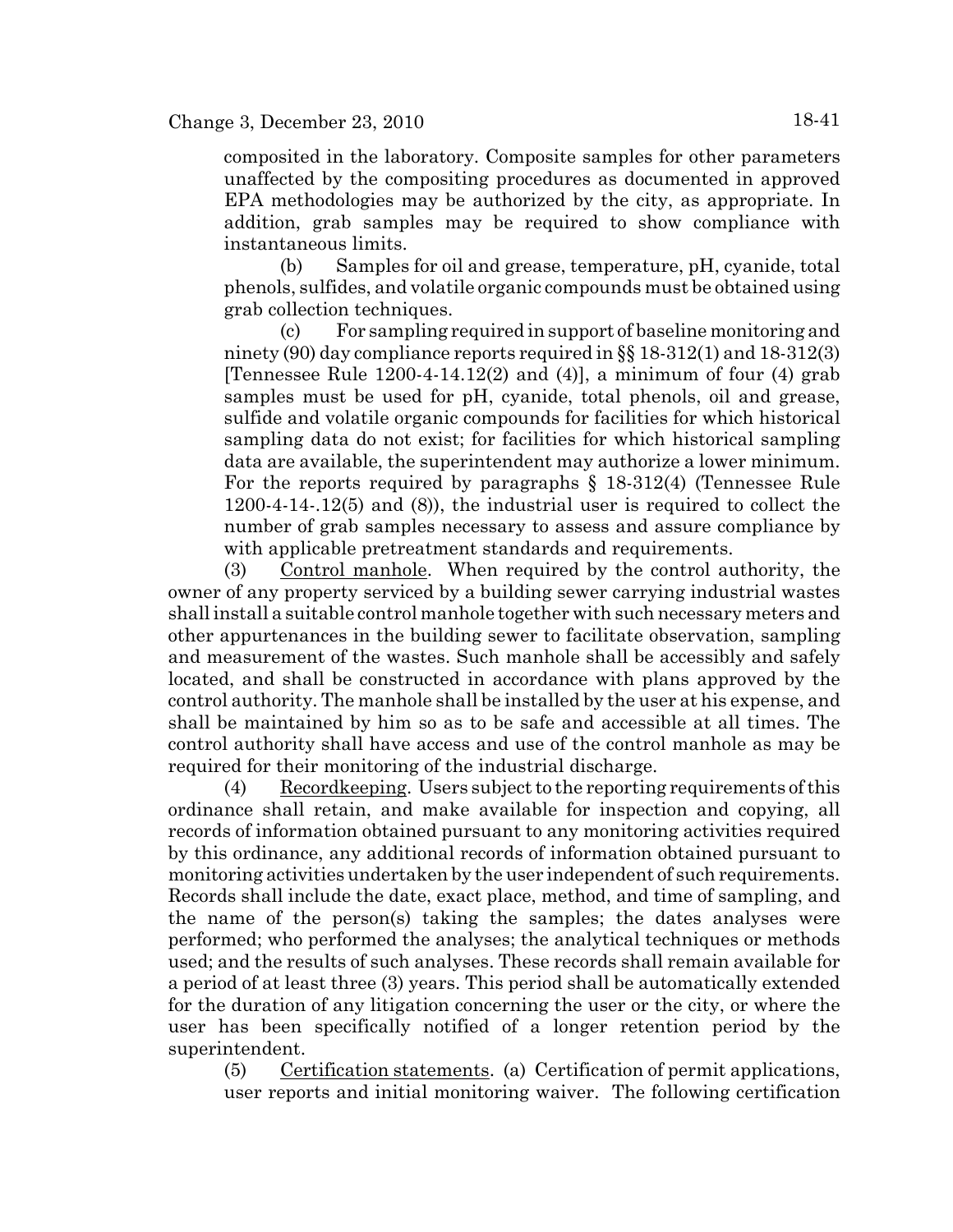statement is required to be signed and submitted by users submitting permit applications in accordance with  $\S 18-310(2)(b)$ ; users submitting baseline monitoring reports under  $\S$  18-312(1)(b)(v); users submitting reports on compliance with the categorical pretreatment standard deadlines under § 18-312(3); users submitting periodic compliance reports required by § 18-312(4), and users submitting an initial request to forego sampling of a pollutant on the basis of  $\S$  18-312(4)(b)(iv). The following certification statement must be signed by an authorized representative as defined in § 18-304(3):

I certify under penalty of law that this document and all attachments were prepared under my direction or supervision in accordance with a system designed to assure that qualified personnel properly gather and evaluate the information submitted. Based on my inquiry of the person or persons who manage the system, or those persons directly responsible for gathering the information, the information submitted is, to the best of my knowledge and belief, true, accurate, and complete. I am aware that there are significant penalties for submitting false information, including the possibility of fine and imprisonment for knowing violations.

(b) Annual certification for non-significant categorical industrial users. A facility determined to be a non-significant categorical industrial user by the superintendent pursuant to §§ 18-304(42)(b) and 18-310(2)(b)(iii) must annually submit the following certification statement signed in accordance with the signatory requirements in § 18-304(3). This certification must accompany an alternative report required by the superintendent:

Based on my inquiry of the person or persons directly responsible for managing compliance with the categorical Pretreatment Standards under 40 CFR \_, I certify that, to the best of my knowledge and belief that during the period from  $\qquad, \qquad$  to \_\_\_\_\_\_\_, \_\_\_\_\_\_\_ [months, days, year]:

(1) The facility described as \_\_\_\_\_\_\_\_\_\_\_\_\_\_\_ [facility name] met the definition of a Non-Significant Categorical Industrial User as described in 18-304(42)(b);

(2) The facility complied with all applicable Pretreatment Standards and requirements during this reporting period; and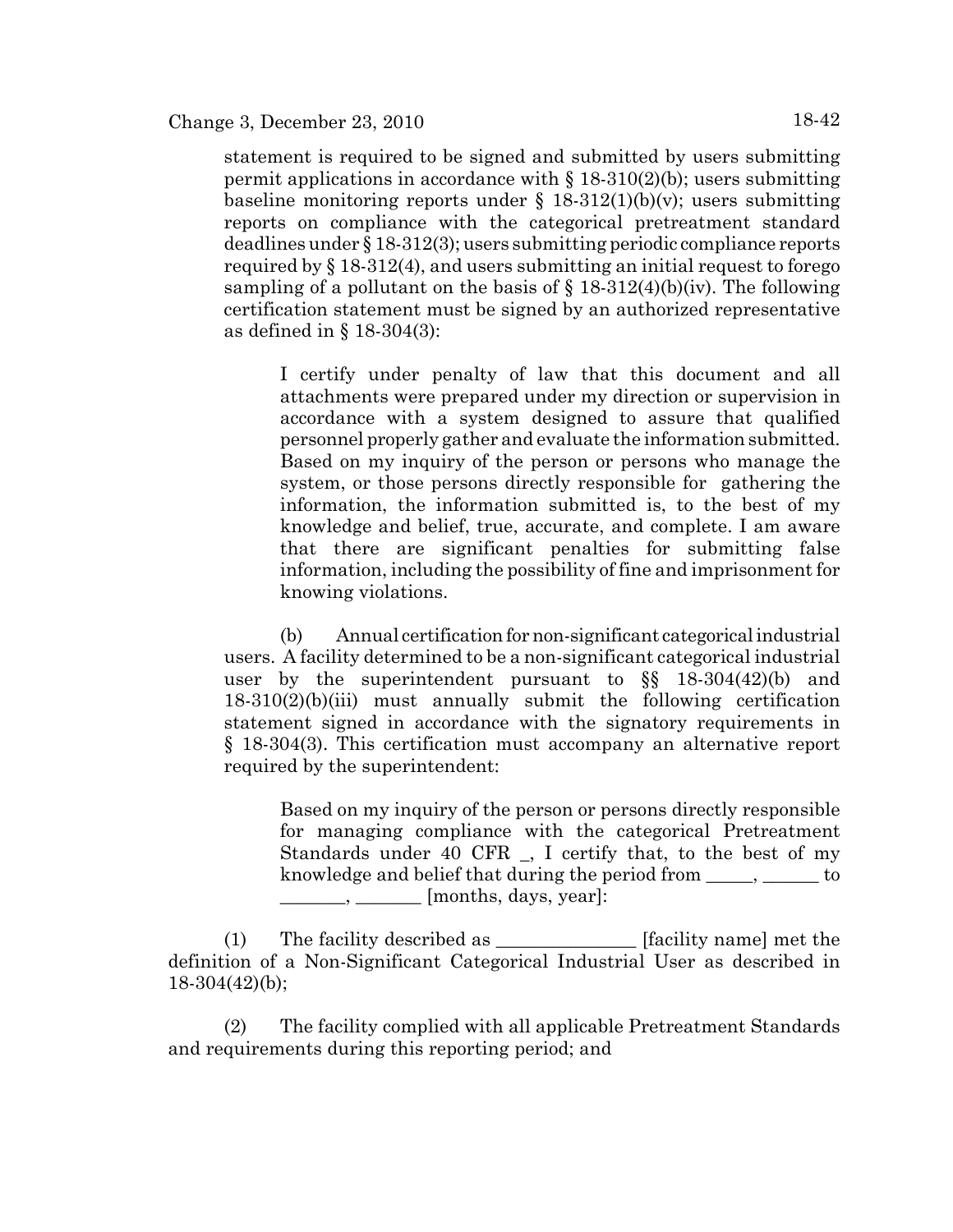The facility never discharged more than 100 gallons of total categorical wastewater on any given day during this reporting period.

 $\_$  , and the set of the set of the set of the set of the set of the set of the set of the set of the set of the set of the set of the set of the set of the set of the set of the set of the set of the set of the set of th

 $\_$  , and the set of the set of the set of the set of the set of the set of the set of the set of the set of the set of the set of the set of the set of the set of the set of the set of the set of the set of the set of th

This compliance certification is based on the following information.

(c) Certification of pollutants not present. Users that have an approved monitoring waiver based on  $\S 18-312(4)(b)$  must certify on each report with the following statement that there has been no increase in the pollutant in its wastestream due to activities of the user.

Based on my inquiry of the person or persons directly responsible for managing compliance with the Pretreatment Standard for 40 CFR \_\_\_\_\_\_\_\_\_ [specify applicable National Pretreatment Standard part(s)], I certify that, to the best of my knowledge and belief, there has been no increase in the level of \_\_\_\_\_\_\_\_ [list pollutant(s)] in the wastewaters due to the activities at the facility since filing of the last periodic report under Section 18-312(4). (1969 Code,  $\S$  25-42, as replaced by Ord. #2-09, Jan. 2009, repealed by Ord. #4-09, March 2009, and replaced by Ord. #5-09, March 2009)

### **18-314. Compliance monitoring**. (1) Monitoring programs.

(a) The monitoring program shall require the discharger to conduct a sampling and analysis program of a frequency and type specified by the control authority to demonstrate compliance with prescribed wastewater discharge limits. The discharger may either:

(i) Conduct his or her own sampling and analysis program provided he demonstrates to the control authority that he or she has the necessary qualifications and facilities to perform the work; or

(ii) Engage a private laboratory, approved by the control authority.

(b) In the event that the control authority suspects that a violation of any part of this ordinance or of the user's wastewater discharge permit is occurring, it may take samples for the purpose of monitoring the discharge. Should this monitoring verify that a violation is occurring, the costs of the monitoring and associated laboratory fees will be borne by the discharger. Should no violation be found, the costs will be at the expense of the control authority.

(c) Notice of violation/repeat sampling and reporting. If sampling performed by a user indicates a violation, the user must notify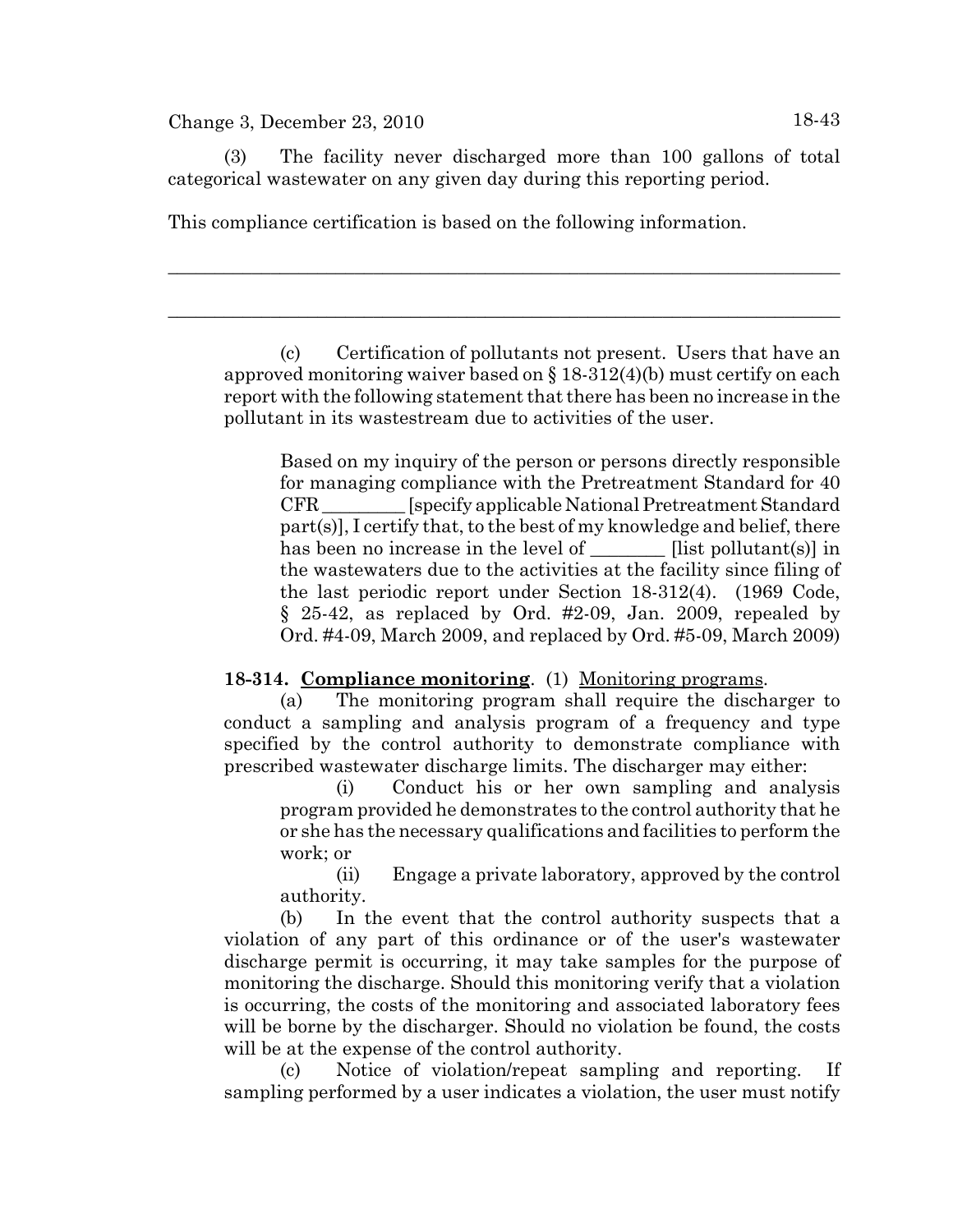the superintendent within twenty-four (24) hours of becoming aware of the violation. The user shall also repeat the sampling and analysis and submit the results of the repeat analysis to the superintendent within thirty (30) days after becoming aware of the violation. Resampling by the industrial user is not required if the city performs the sampling at the user's facility at least once a month, or if the city performs sampling at the user's facility between the time when the initial sampling was conducted and the time when the user or the city receives the results of this sampling, or if the city has performed the sampling and analysis in lieu of the industrial user.

(2) Right of entry: inspection and sampling. The superintendent shall have the right to enter the premises of any user to determine whether the user is complying with all requirements of this ordinance and any individual wastewater discharge permit or order issued hereunder. Users shall allow the superintendent ready access to all parts of the premises for the purposes of inspection, sampling, records examination and copying, and the performance of any additional duties.

(a) Where a user has security measures in force which require proper identification and clearance before entry into its premises, the user shall make necessary arrangements with its security guards so that, upon presentation of suitable identification, the superintendent shall be permitted to enter without delay for the purposes of performing specific responsibilities.

(b) The superintendent shall have the right to set up on the user's property, or require installation of, such devices as are necessary to conduct sampling and/or metering of the user's operations.

(c) The superintendent may require the user to install monitoring equipment as necessary. The facility's sampling and monitoring equipment shall be maintained at all times in a safe and proper operating condition by the user at its own expense. All devices used to measure wastewater flow and quality shall be calibrated quarterly to ensure their accuracy.

(d) Any temporary or permanent obstruction to safe and easy access to the facility to be inspected and/or sampled shall be promptly removed by the user at the written or verbal request of the superintendent and shall not be replaced. The costs of clearing such access shall be born by the user.

(e) Unreasonable delays in allowing the superintendent access to the user's premises shall be a violation of this ordinance.

Search warrants. If the superintendent has been refused access to a building, structure, or property, or any part thereof, and is able to demonstrate probable cause to believe that there may be a violation of this ordinance, or that there is a need to inspect and/or sample as part of a routine inspection and sampling program of the city designed to verify compliance with this ordinance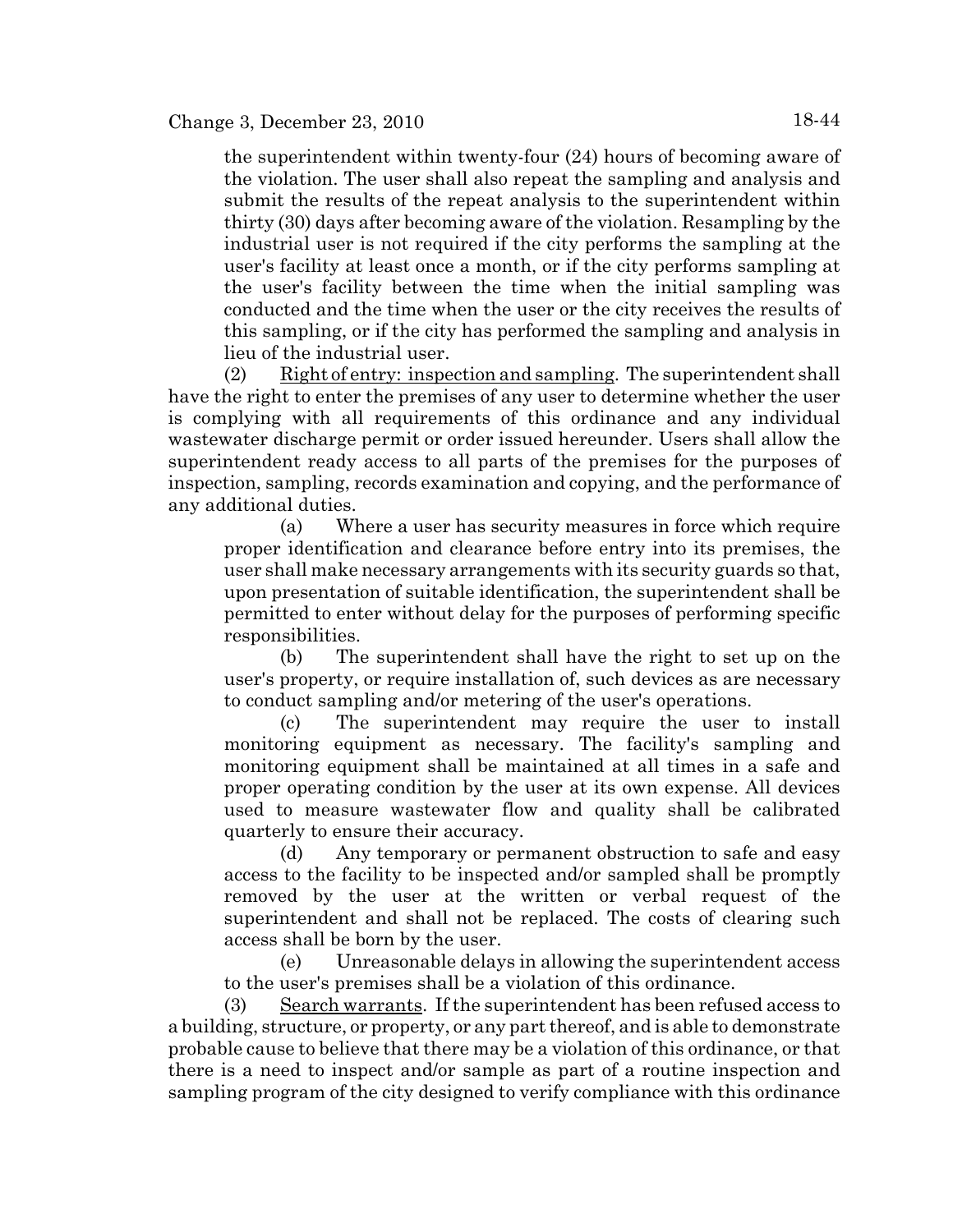or any permit or order issued hereunder, or to protect the overall public health, safety and welfare of the community, the superintendent may seek issuance of a search warrant from the City Court of Oak Ridge. (as added by Ord. #5-09, March 2009)

**18-315. Confidential information**. Information and data on a user obtained from reports, surveys, wastewater discharge permit applications, individual wastewater discharge permits, and monitoring programs, and from the superintendent's inspection and sampling activities, shall be available to the public without restriction, unless the user specifically requests, and is able to demonstrate to the satisfaction of the superintendent, that the release of such information would divulge information, processes, or methods of production entitled to protection as trade secrets under applicable state law. Any such request must be asserted at the time of submission of the information or data. When requested and demonstrated by the user furnishing a report that such information should be held confidential, the portions of a report which might disclose trade secrets or secret processes shall not be made available for inspection by the public, but shall be made available immediately upon request to governmental agencies for uses related to the NPDES program or pretreatment program, and in enforcement proceedings involving the person furnishing the report. Wastewater constituents and characteristics and other effluent data, as defined at 40 CFR 2.302 shall not be recognized as confidential information and shall be available to the public without restriction. (as added by Ord. #5-09, March 2009)

**18-316. Publication of users in significant noncompliance**. The superintendent shall publish annually, in a newspaper of general circulation that provides meaningful public notice within the jurisdictions served by the POTW, a list of the users which, at any time during the previous twelve (12) months, were in significant noncompliance with applicable pretreatment standards and requirements. The term significant noncompliance shall be applicable to all significant industrial users (or any other industrial user that violates paragraphs (3), (4) or (7) of this section) and shall mean:

(1) Chronic violations of wastewater discharge limits, defined here as those in which sixty-six percent (66%) or more of all the measurements taken for the same pollutant parameter taken during a six (6) month period exceed (by any magnitude) a numeric pretreatment standard or requirement, including instantaneous limits as defined in §§ 18-308 and 18-309;

(2) Technical Review Criteria (TRC) violations, defined here as those in which thirty-three percent (33%) or more of wastewater measurements taken for each pollutant parameter during a six (6) month period equals or exceeds the product of the numeric pretreatment standard or requirement including instantaneous limits, as defined by §§ 18-308 and 18-309 multiplied by the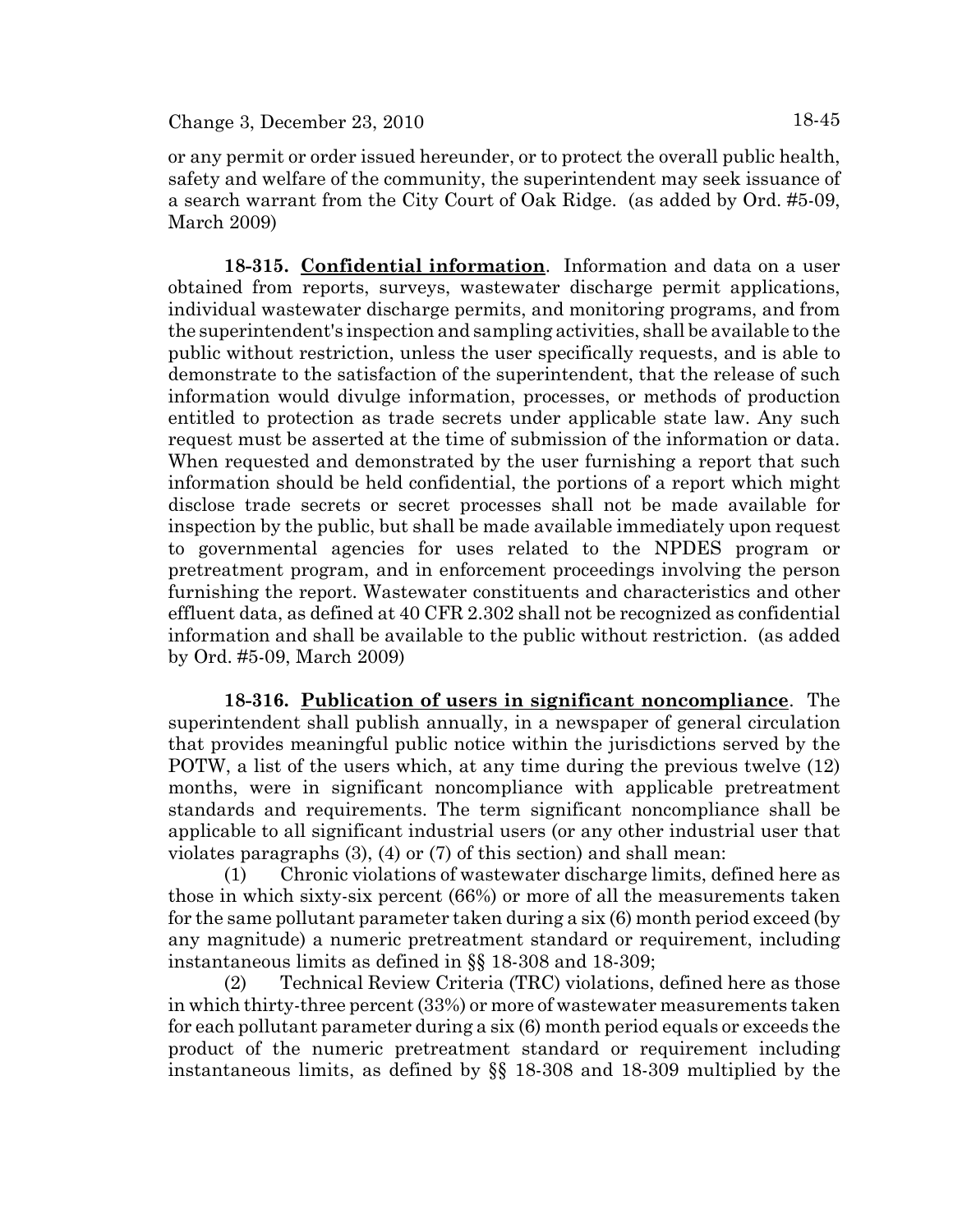applicable criteria (1.4 for BOD, TSS, fats, oils and grease, and 1.2 for all other pollutants except pH);

(3) Any other violation of a pretreatment standard or requirement as defined by §§ 18-308 and 18-309 (daily maximum, long-term average, instantaneous limit, or narrative standard) that the superintendent determines has caused, alone or in combination with other discharges, interference or pass through, including endangering the health of POTW personnel or the general public;

(4) Any discharge of a pollutant that has caused imminent endangerment to the public or to the environment, or has resulted in the superintendent's exercise of its emergency authority to halt or prevent such a discharge;

(5) Failure to meet, within ninety (90) days of the scheduled date, a compliance schedule milestone contained in an individual wastewater discharge permit or enforcement order for starting construction, completing construction, or attaining final compliance;

(6) Failure to provide within forty-five (45) days after the due date, any required reports, including baseline monitoring reports, reports on compliance with categorical pretreatment standard deadlines, periodic self-monitoring reports, and reports on compliance with compliance schedules;

(7) Failure to accurately report noncompliance; or

(8) Any other violation(s), which may include a violation of pollution prevention alternatives, which the superintendent determines will adversely affect the operation or implementation of the local pretreatment program. (as added by Ord. #5-09, March 2009)

**18-317. Enforcement procedures**. (1) Administrative enforcement remedies. (a) Notification of violation. Whenever the superintendent finds that any user has violated or violating this ordinance, or a wastewater permit or order issued hereunder, the superintendent or his agent may serve upon said user written Notice Of the Violation (NOV). If required in the NOV, a written explanation of the violation and a plan for the satisfactory correction and prevention thereof, to include specific required actions, shall be submitted to the superintendent within the time frame specified, not to exceed thirty (30) days. Submission of this plan in no way relieves the user of liability for any violations occurring before or after receipt of the notice of violation. Nothing in this section shall limit the authority of the superintendent to take any action, including emergency actions or any other enforcement action, without first issuing a notice of violation.

(b) Consent orders. The superintendent is hereby empowered to enter into consent orders, assurances of voluntary compliance, or other similar documents establishing an agreement with a user responsible for the noncompliance. Such orders will include specific action to be taken by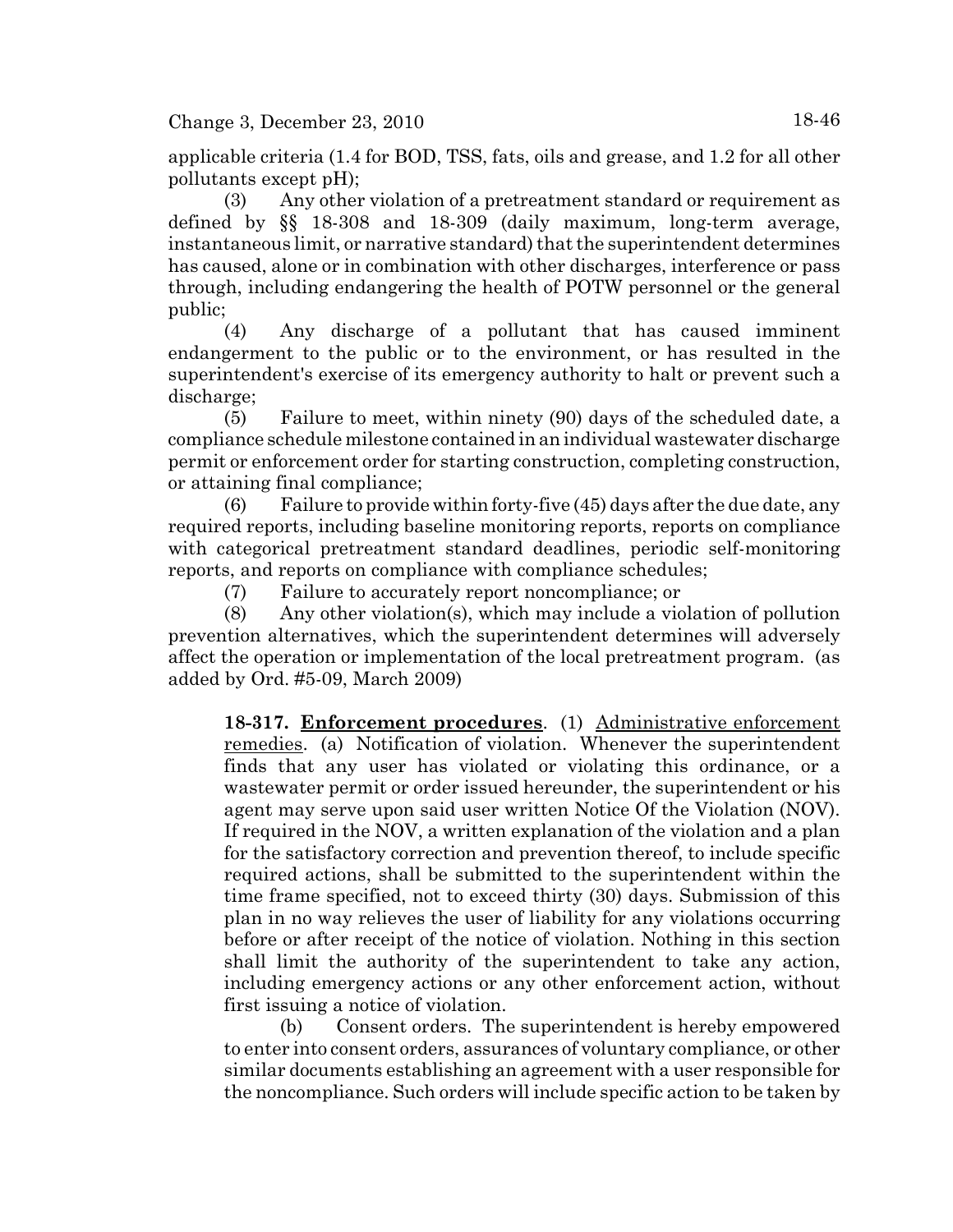the user to correct the noncompliance within a time period also specified by the order. Consent orders shall have the same force and effect as administrative orders issued pursuant to  $\S 18-317(1)(d)$  below.

(c) Show cause hearing. The superintendent may order any user who is in violation of or causes or contributes to violation of this ordinance or wastewater permit or order issued hereunder, to show cause why a proposed enforcement action should not be taken. Notice shall be served on the user specifying the time and place for the meeting, the proposed enforcement action and the reasons for such action, and a request that the user show cause why this proposed enforcement action should not be taken. The notice of the meeting shall be served personally or by registered or certified mail (return receipt requested). Ten (10) days prior notice shall be given, if practical. Such notice may be served on any principal executive, general partner, corporate officer, site manager, or other person listed in pretreatment documents submitted by the user as a contact. Whether or not a duly notified user appears as noticed, immediate enforcement action may be pursued.

(d) Compliance order. When the superintendent finds that a user has violated or continues to violate the ordinance or a permit or order issued thereunder, he may issue and order to the industrial user responsible for the discharge directing that, following a specified time period, sewer service shall be discontinued or penalties imposed unless adequate treatment facilities, devices, or other related appurtenances have been installed and are properly operated or other improvements as specified are carried out. Orders may also contain such other requirements as might be reasonably necessary and appropriate to address the noncompliance, including the installation of pretreatment technology, additional self-monitoring, disconnection of unauthorized sources of flow, and management practices. A compliance order may not extend the deadline for compliance established for a pretreatment standard or requirement, nor does a compliance order relieve the user of liability for any violation, including any continuing violation. Issuance of a compliance order shall not be a bar against, or a prerequisite for, taking any other action against the user.

(e) Cease and desist orders. When the superintendent finds that a user has violated or continues to violate this ordinance or any permit or order issued hereunder, the superintendent may issue an order to cease and desist all such violations and direct those persons in noncompliance to:

(i) Comply forthwith;

(ii) Take such appropriate remedial or preventive action as may be needed to properly address a continuing or threatened violation, including halting operations and terminating the discharge. Issuance of a cease and desist order shall not be a bar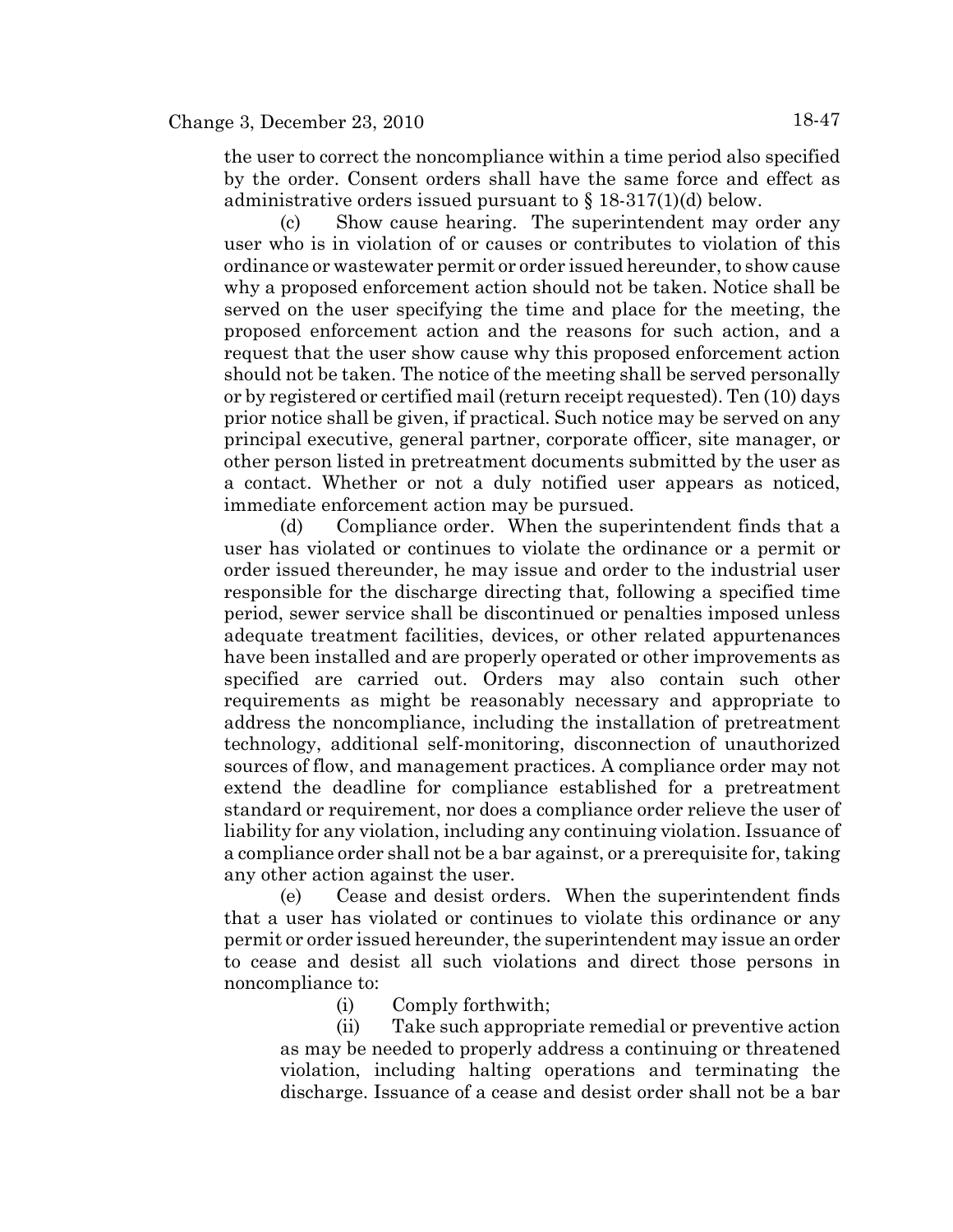against, or a prerequisite for, taking any other action against the user.

(f) Administrative penalties. Notwithstanding any other section of this ordinance, any user who is found to have violated any provision of this ordinance, or any permit or order issued hereunder, may be assessed a penalty in an amount not to exceed ten thousand dollars (\$10,000.00) per violation. Each day on which noncompliance shall occur or continue shall be deemed a separate and distinct violation. Such assessments may be added to the user's next scheduled sewer service charge and the superintendent shall have such other collection remedies as he has to collect other service charges. Unpaid charges and penalties shall constitute a lien against the individual user's property. Industrial users desiring to dispute such penalties must file a request for the superintendent to reconsider the penalty within ten (10) days of being notified of the fine. Where the superintendent believes a request has merit, he shall convene a hearing on the matter within fifteen (15) days of receiving the request from the industrial user.

(g) Emergency suspensions. (i) The superintendent may suspend the wastewater treatment service and/or wastewater permit of an industrial user whenever such suspension is necessary in order to stop an actual or threatened discharge presenting or causing an imminent or substantial endangerment to the health or welfare of persons, the POTW, or the environment.

(ii) Any user notified of a suspension of the wastewater treatment service and/or the wastewater permit shall immediately stop or eliminate its contribution. In the event of a user's failure to immediately comply voluntarily with the suspension order, the superintendent may take such steps as deemed necessary, including immediate severance of the sewer connection, to prevent or minimize damage to the POTW, its receiving stream, or endangerment to any individuals. The superintendent may allow the user to recommence its discharge when the endangerment has passed, unless termination proceedings are initiated against the user.

(iii) An industrial user who is responsible, in whole or in part, for imminent endangerment shall submit a detailed written statement describing the causes of the harmful contribution and the measures taken to prevent any future occurrence to the superintendent prior to the date of the hearing described in  $$18-317(1)(c).$ 

Nothing in this section shall be interpreted as requiring a hearing prior to any emergency suspension under this section.

(h) Revocation of permit. The superintendent may revoke the permit of any user as set forth in § 18-311.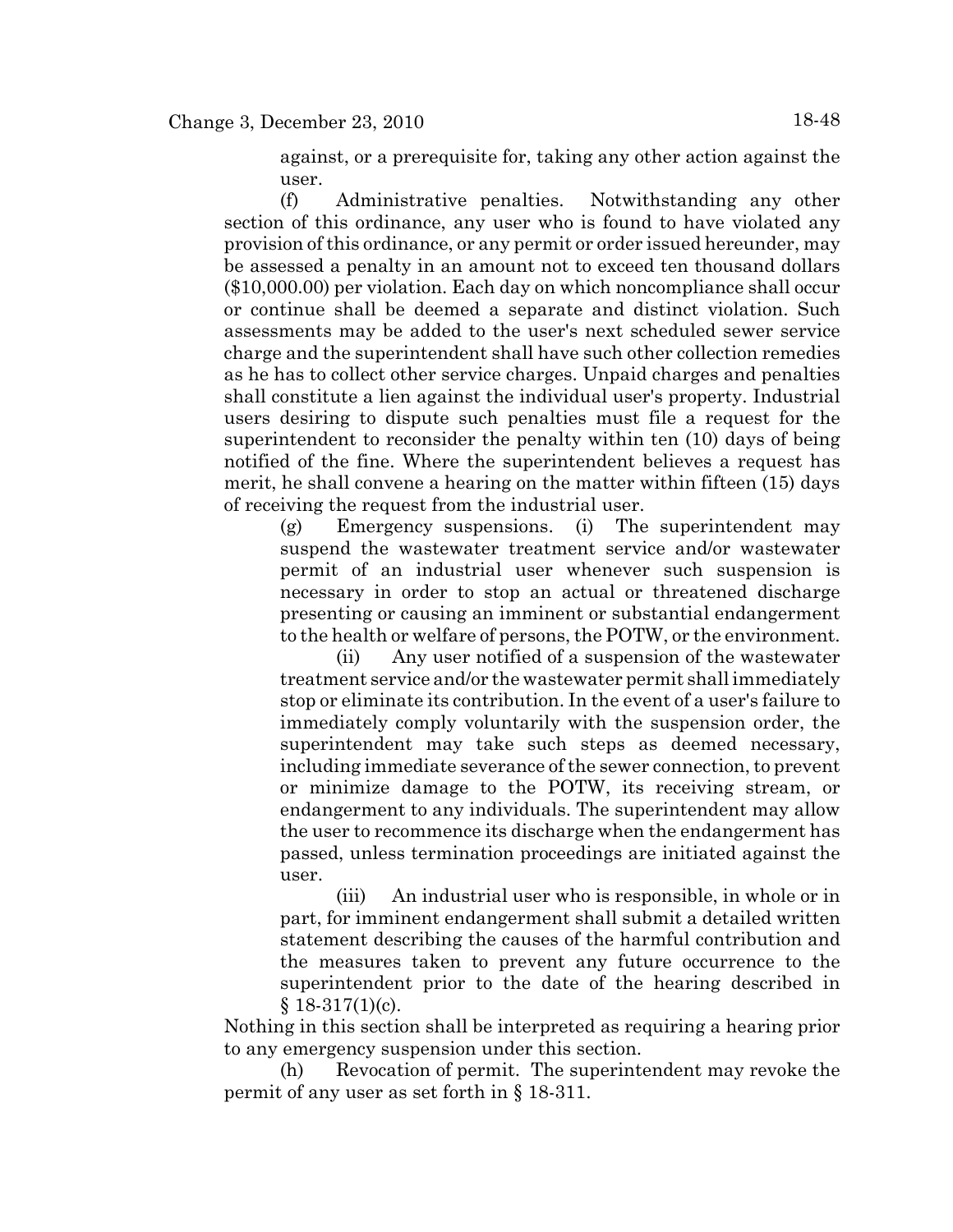(i) Appeal of administrative penalties. Upon issuance of any administrative order or penalty, the user shall be notified that he or she shall be entitled to a hearing upon such order or penalty. Request for such hearing must be made seven (7) days of notification of the administrative action. The hearing will be held before the city manager and shall be heard within seven (7) days of the request for hearing. At the hearing, the public works director or the director's representative shall represent the controlling authority. The controlling authority and the customer shall be entitled to present evidence relevant and material to the penalty and to examine and cross examine witnesses. He may be represented by an attorney, if the user so chooses. The city manager shall render a decision within seven (7) days upholding or overturning the administrative order or penalty. Notwithstanding the following, emergency suspensions as described in  $\S$  18-317(1)(g) are effective immediately upon issuance, and right to appeal is contingent on compliance by the user.

(2) Judicial remedies. If any person discharges sewage, industrial wastes, or other wastes into the wastewater disposal system contrary to the provisions of this ordinance or any order or permit issued hereunder, the superintendent, through the city attorney, may commence an action for appropriate legal and/or equitable relief in the applicable court.

(a) Injunction relief. Whenever a user has violated or continues to violate the provisions of this ordinance or permit or order issued hereunder, the superintendent, through counsel, may petition the court for the issuance of a preliminary or permanent injunction or both (as may be appropriate) which restrains or compels the activities on the part of the user. The superintendent shall have such remedies to collect these fees as it has to collect other sewer service charges. The superintendent may also seek such other action as is appropriate for legal and/or equitable relief, including a requirement for the user to conduct environmental remediation. A petition for injunctive relief shall not be a bar against, or a prerequisite for, taking any other action against a user.

(b) Civil penalties. (i) Any user who has violated or continues to violate this ordinance or any order or permit issued hereunder, shall be liable to the superintendent for actual damages incurred by the POTW. In addition to damages, the superintendent may recover reasonable attorney's fee, court costs, and other expenses associated with the enforcement activities, including sampling and monitoring expenses.

(ii) The superintendent shall petition the court to impose, assess, and recover such sums. In determining amount of liability, the court shall take into account all relevant circumstances, including, but not limited to, the extent of harm caused by the violation, the magnitude and duration, any economic benefit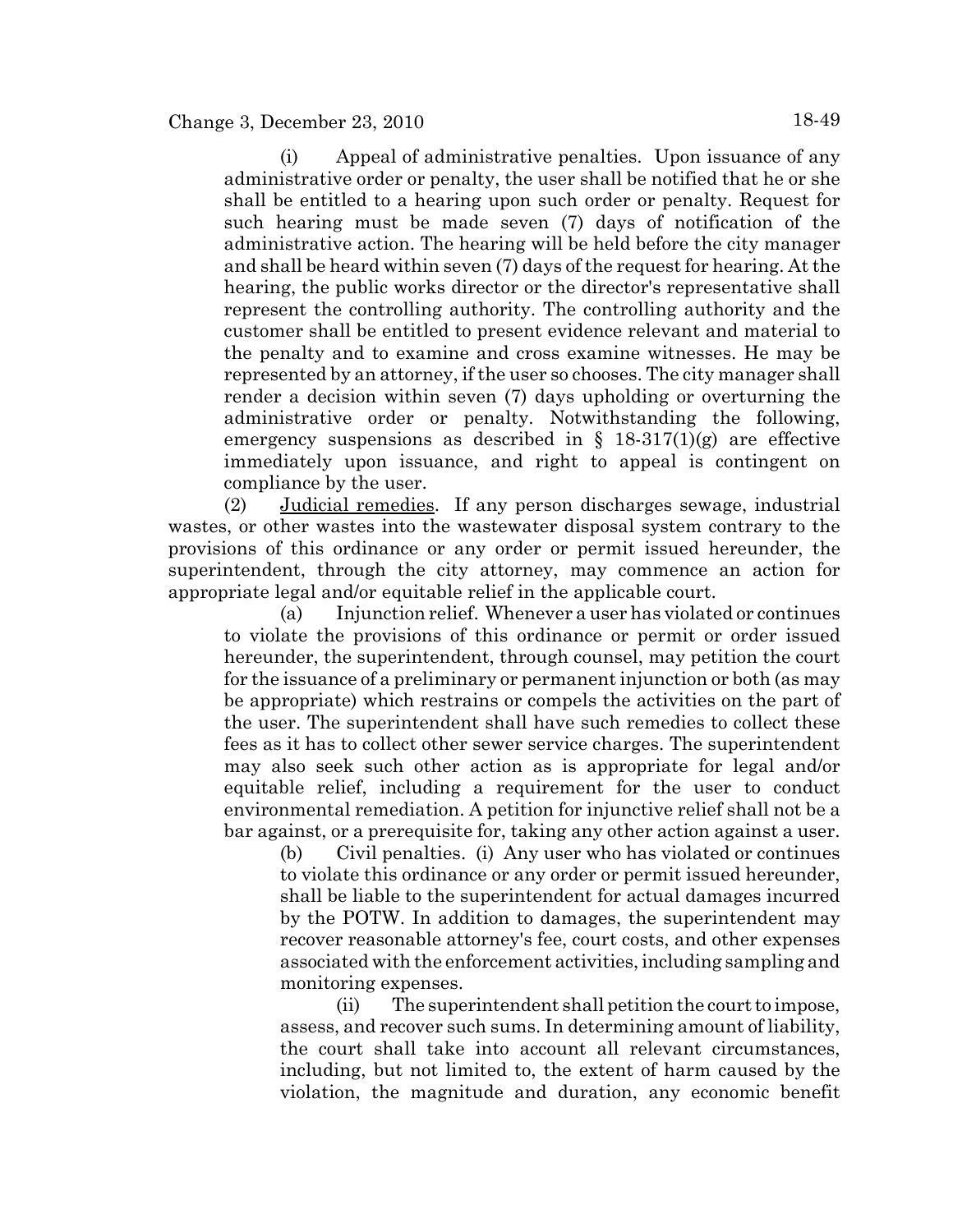gained through the user's violation, corrective actions by the user, the compliance history of the user, and any other factor as justice requires.

(iii) Filing a suit for civil penalties shall not be a bar against, or a prerequisite for, taking any other action against a user.

(3) Criminal actions. (a) Any industrial user who willfully or negligently violates any provision of this ordinance or any orders or permits issued hereunder shall, upon conviction, be guilty of a misdemeanor, punishable by penalty and imprisonment to the full extent allowed by law.

(b) Any industrial user who knowingly makes any false statements, representations or certification in any application, record, report, plan or other document filed or required to be maintained pursuant to this ordinance or waste water permit, or who falsifies, tampers with, or knowingly renders inaccurate any monitoring device or method required under this ordinance shall, upon conviction, be punishable by a penalty and imprisonment to the full extent allowed by law.

(4) Affirmative defenses. (a) Treatment upsets. Any industrial user who experiences an upset in operations that places it in a temporary state of noncompliance, which is not the result of operational error, improperly designed treatment facilities, inadequate treatment facilities, lack of preventive maintenance, or careless or improper operation, shall inform the superintendent thereof immediately upon becoming aware of the upset. Where such information is given orally, a written report thereof shall be filed by the user within five (5) days. The report shall contain:

(i) A description of the upset, its cause(s) and impact on the discharger's compliance status.

(ii) The duration of noncompliance, including exact dates and times of noncompliance, and if the noncompliance is continuing, the time by which compliance is reasonably expected to be restored.

(iii) A user who wishes to establish the affirmative defense of upset shall demonstrate, through properly signed, contemporaneous operating logs, or other relevant evidence that:

(A) An upset occurred and the user can identify the cause(s) of the upset;

(B) The facility was at the time being operated in a prudent and workman-like manner and in compliance with applicable operation and maintenance procedures; and

(C) The user has submitted the following information to the superintendent within twenty-four (24) hours of becoming aware of the upset [if this information is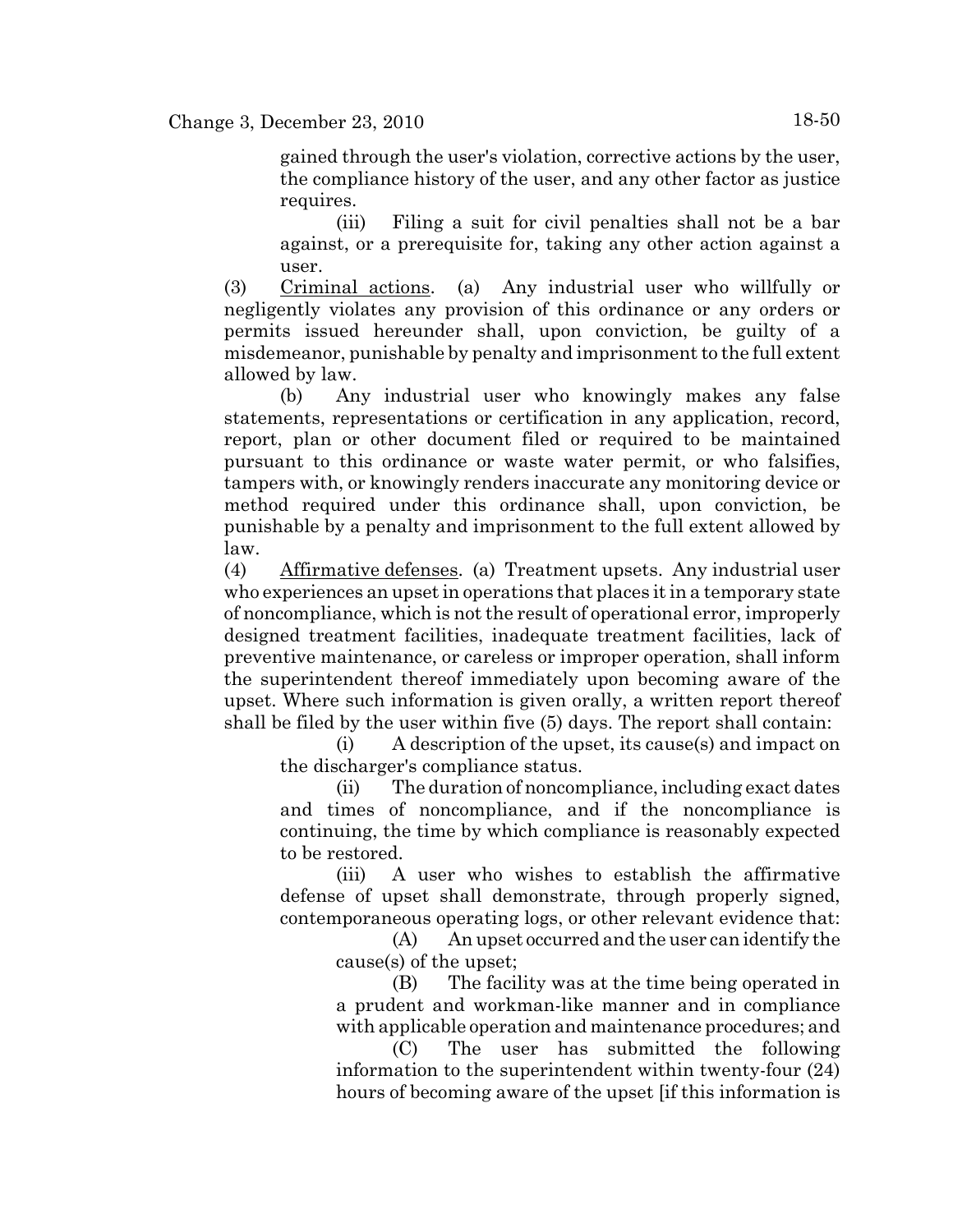provided orally, a written submission must be provided within five (5) days]:

> (1) A description of the indirect discharge and cause of noncompliance;

> (2) The period of noncompliance, including exact dates and times or, if not corrected, the anticipated time the noncompliance is expected to continue; and

> (3) Steps being taken and/or planned to reduce, eliminate, and prevent recurrence of the noncompliance.

(iv) In any enforcement proceeding, the user seeking to establish the occurrence of an upset shall have the burden of proof.

(v) Users shall have the opportunity for a judicial determination on any claim of upset only in an enforcement action brought for noncompliance with categorical pretreatment standards.

(vi) Users shall control production of all discharges to the extent necessary to maintain compliance with categorical pretreatment standards upon reduction, loss, or failure of its treatment facility until the facility is restored or an alternative method of treatment is provided. This requirement applies in the situation where, among other things, the primary source of power of the treatment facility is reduced, lost, or fails.

(b) Treatment bypasses. (i) A bypass of the treatment system is prohibited unless all the following conditions are met:

(A) The bypass was unavoidable to prevent loss of life, personal injury, or severe property damage;

(B) There was no feasible alternative to the bypass, including the use of auxiliary treatment or retention of the wastewater; and

(C) The industrial user properly notified the superintendent as described in  $\S 18-317(4)(b)(ii)$  below.

(ii) Industrial users must provide immediate notice to the superintendent upon discovery of an unanticipated bypass. If necessary, the superintendent may require the industrial user to submit a written report explaining the cause(s), nature, and duration of the bypass, and the steps being taken to prevent its recurrence.

(iii) An industrial user may allow a bypass to occur which does not cause pretreatment standards or requirements to be violated, only if it is for essential maintenance to ensure efficient operation of the treatment system. Industrial users anticipating a bypass must submit notice to the superintendent at least ten (10)